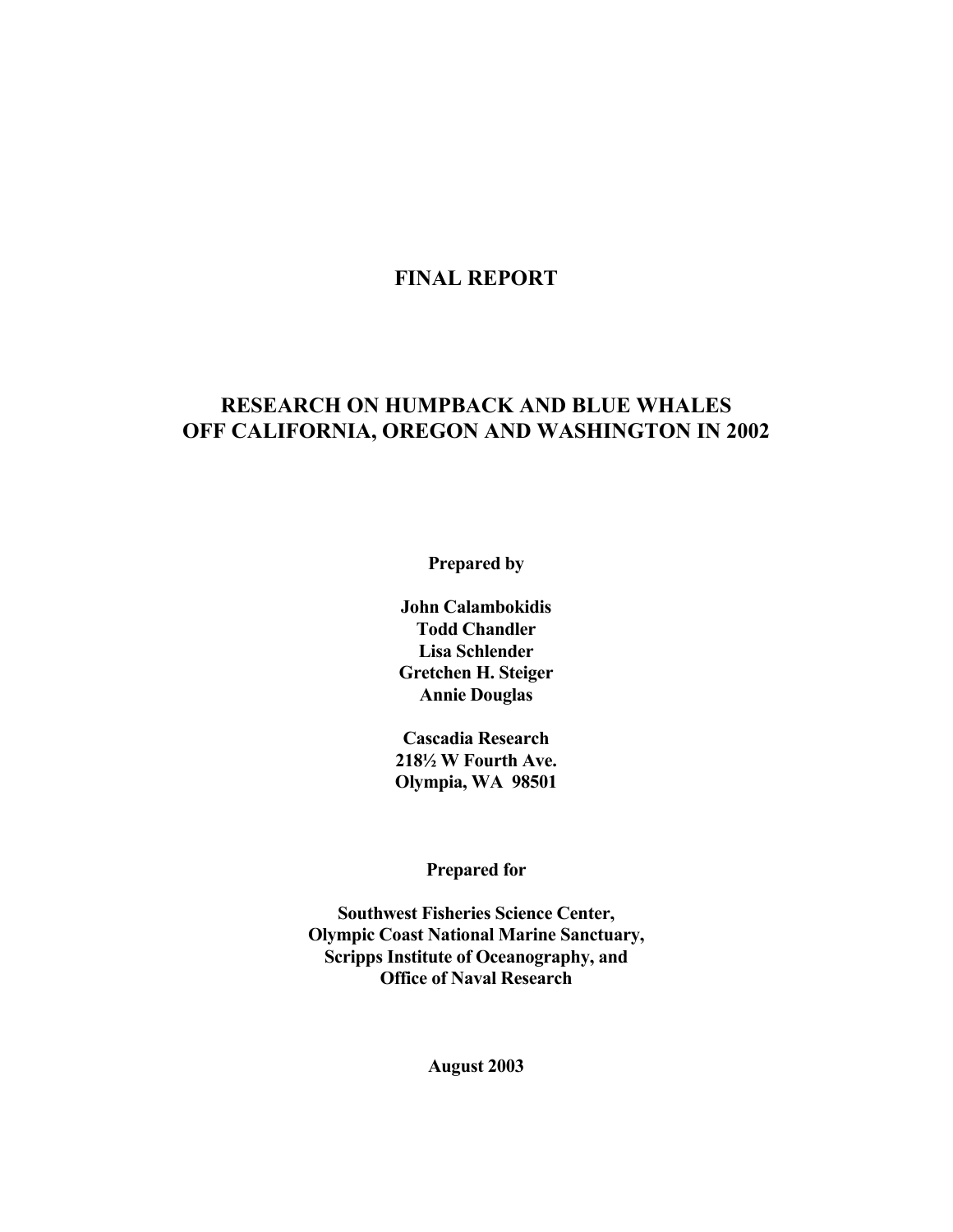# **TABLE OF CONTENTS**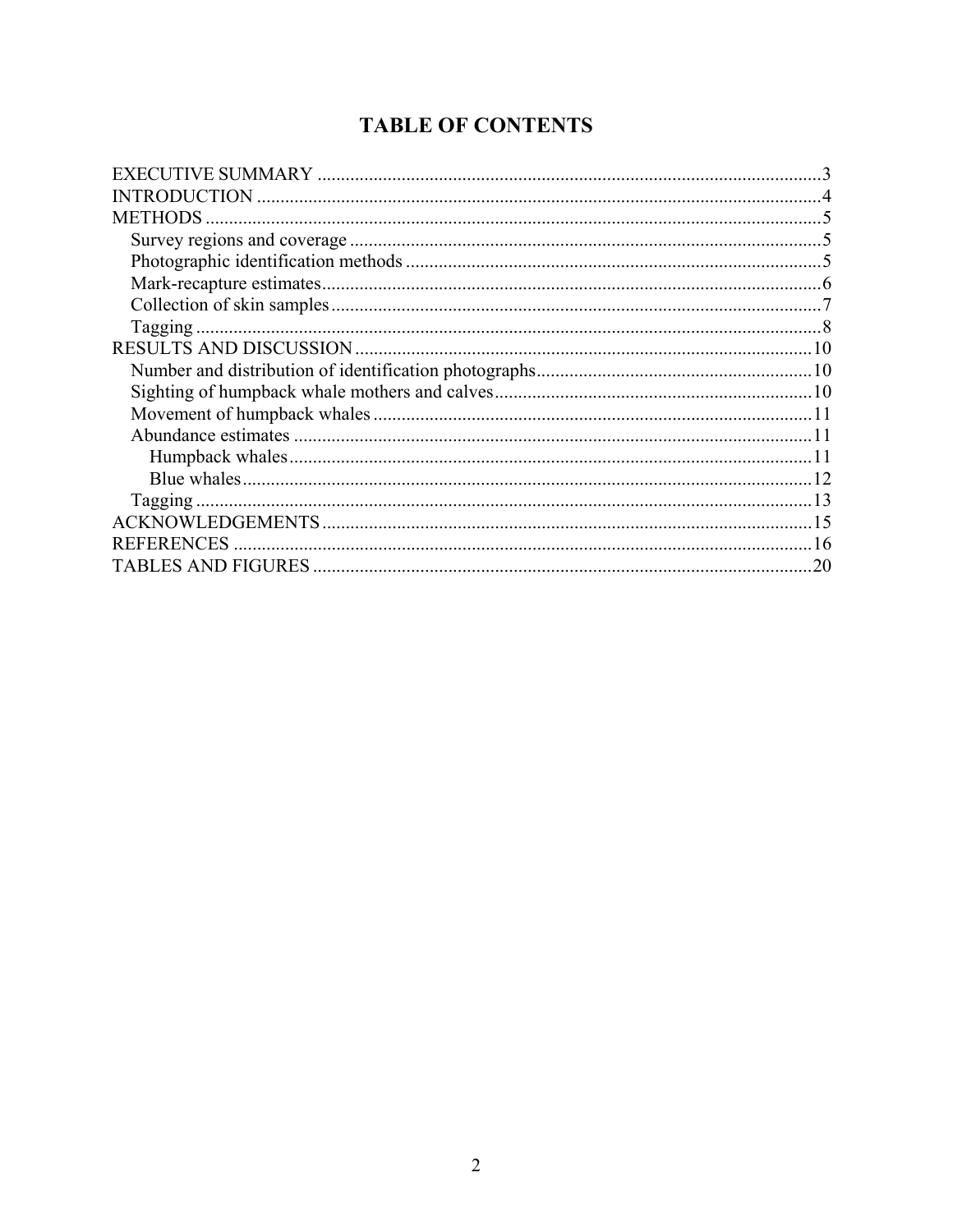#### **EXECUTIVE SUMMARY**

 Cascadia Research continued a long-term research effort on humpback and blue whales off California, Oregon, and Washington in 2002. The research had a number of components with the overall purpose to examine distribution, abundance, movements, and population dynamics of humpback and blue whales in the eastern North Pacific using photographic identification of individual animals. Also included in the effort in 2002 was monitoring underwater behavior and vocalizations of blue whales as part of a cooperative research effort with Scripps Institution of Oceanography, National Geographic and Office of Naval Research.

 Identification photographs were taken from a number of platforms and collaborators. Cascadia Research conducted 89 days of effort totaling 798 hours and 6,352 nmi from small boats. Additional identifications photographs were obtained by: 1) SWFSC scientists during the outbound leg of a cruise headed off California, 2) by the naturalists from the Channel Islands National Marine Sanctuary's Whale Corps opportunistically as a part of whale-watching trips in the Santa Barbara Channel, 4) by Peggy Stapp and Nancy Black opportunistically from whalewatch boats in Monterey Bay, and 5) as part of some surveys conducted by the Olympic Coast National Marine Sanctuary off northern Washington. In total, suitable identification photographs of blue whales were made on 530 occasions representing 312 unique whales, one of our highest annual totals. Humpback whales were identified on 529 occasions representing 347 unique individuals.

 Estimates of humpback whale abundance using a number of mark-recapture models revealed an increase in abundance of humpback whales from the past two years with 2001-2002 estimate of 1,034 (CV=0.11). This is an increase from the previous two estimates (1999-2001) that were under 800. Humpback whale abundance had steadily increased from the early to the late 1990s at a rate of about 9% per year. Some time between 1998 and 1999 there had been a drop of 25% in our estimates of abundance. Because our most recent abundance estimate represents a larger increase from previous years than would possible by population growth alone, it suggests either the drop in the late 1990s may not have been as large as originally estimated or the current estimate may be high due to chance or bias.

 We were able to obtain a more accurate updated blue whale abundance estimate incorporating the 2002 data. The pooled sample from 2000 to 2002 of the systematic and coastal samples was adequate to estimate abundance with a similar level of confidence as in past years. Estimates for 2000-2002 for right and left sides were 1,567 (CV=0.32) and 1,953 (CV=0.33), respectively, averaging 1,760. This is slightly lower than estimates from 1991-93 and 1995-97 using similar procedures. While these estimates are not significantly different from those in the early and mid-1990s, they do not suggest that blue whale populations have been increasing over the last decade has was the case with humpback whales.

 Tagging efforts in 2002 resulted in successful suction-cup attachment of three types of tags on blue whales (National Geographic's Crittercam, Bill Burgess's bio-probe acoustic tag, and WHOI's dTag). One extended deployment provided more than 15 hours of dive data through the evening and night. Underwater vocalizations by the tagged or adjacent animals were documented on three deployments (one of each tag type).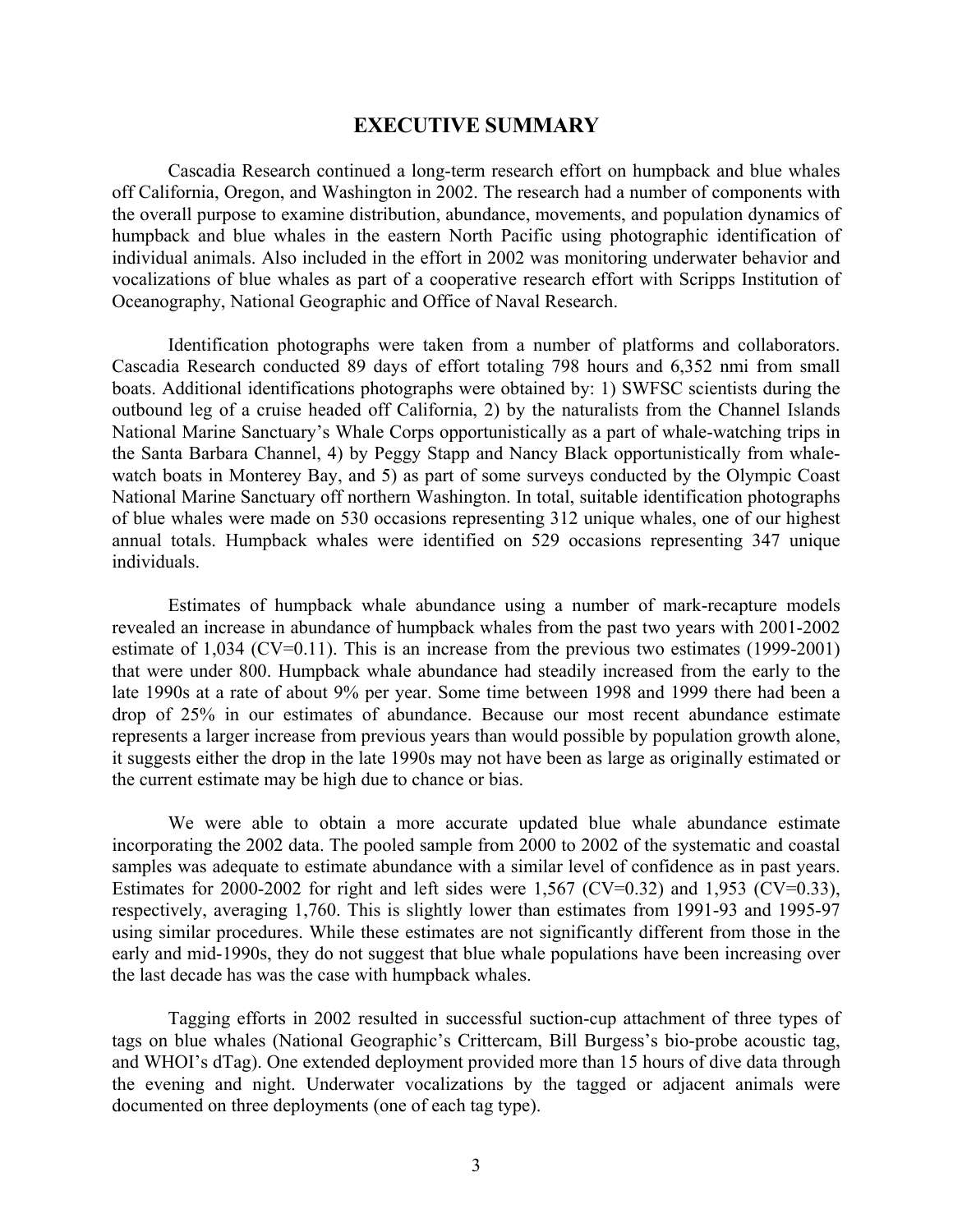# **INTRODUCTION**

 This report summarizes the fieldwork conducted by Cascadia Research and collaborators in 2002 for humpback and blue whales off California, Oregon, and Washington. While the focus of this report is the results from the photographic identification research, we also summarize some of the findings from related work collecting skin samples and deploying tags on whales. The primary purpose of the photographic identification research has been to examine distribution, abundance, movements, and population dynamics of humpback and blue whales in the eastern North Pacific.

 Principal support for this research was from Southwest Fisheries Science Center to assess population size and trends as well as reproductive and mortality rates (second year of work under Contract #50ABNF100065). Support for several related projects that allowed additional opportunities to obtain identification photographs and other types of data that came from several additional sources:

- Office of Naval Research provided support for some of the tag deployments including National Geographic's Crittercam, WHOI's dTag, and Burgess' acoustic tag on blue whales off California under grant award No. N00014-02-1-0849.
- Support for some of the work off Southern California was provided through a subcontract from Scripps Institute of Oceanography (Purchase Order 10200451) as part of a project on ambient noise and blue whale vocalizations for the San Clemente Offshore Range (SCOR) funded by SERDP.
- The National Marine Mammal Laboratory provided partial support for some of the gray whale work in Washington and Oregon under Purchase Order #40BANF112521.
- Support was received from the Olympic Coast National Marine Sanctuary for some of the survey work off northern Washington under Purchase Order 40-ABNC-112741.
- Support for some of the work off Oregon came through a subcontract from Oregon State University for work associated with the GLOBEC project.
- Michuru Ogino provided support for the vessel charter of a joint Cascadia/Department of Fisheries and Oceans cruise for humpback and blue whales off British Columbia.
- MCAF provided support for a collaborative research effort with the University of Aukland that involved obtaining biopsy samples from humpback whales off California, Oregon, Washington, and British Columbia
- Several private contributors provided support for conducting the research.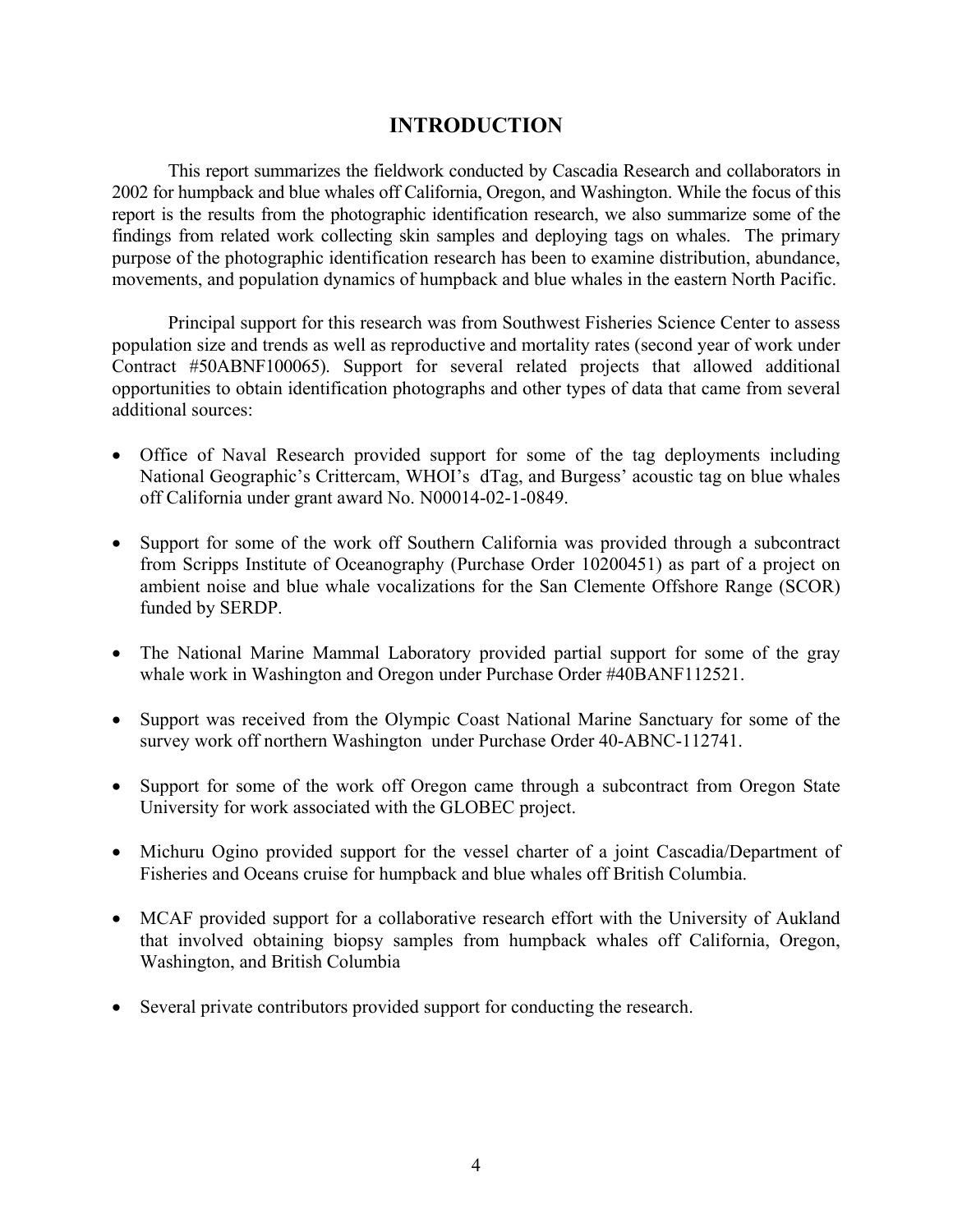# **METHODS**

#### **Survey regions and coverage**

 **I**dentification photographs in 2002 came from a number of sources and survey types including:

- Dedicated photographic identification surveys conducted by Cascadia Research off California, Oregon, and Washington (Table 1, Figure 1)
- Surveys conducted in central British Columbia waters as part of a 8-day expedition for humpback, blue, and gray whales based aboard the vessel *Curve of Time* (Table 2, Figure 2)
- Identification photographs taken by Cascadia Research off Oregon and California incidental to tag deployments (Table 1)
- Identification photographs taken by both Cascadia and sanctuary personnel off NOAA ships and boats directly associated with cruises conducted by the Olympic Coast National Marine Sanctuary off northern Washington (Table 3)
- Identification photographs taken by members of the Channel Island National Marine Sanctuary's Whale Corps incidental to whale watch trips in the Santa Barbara Channel (Table 4)
- Identification photographs taken by Peggy Stapp in Monterey Bay as a part of whale watch trips conducted by Nancy Black (Table 5)
- Identification photographs of blue whales obtained by SWFSC personnel as part of a cruise leaving San Diego for Hawaii
- Other opportunistic identification photographs obtained by Bernardo Alps and Michuro Ogino

Overall effort is summarized in Table 6. Cascadia conducted 89 days of effort off California, Oregon, and Washington (Table 7). Effort was broadly distributed geographically and temporally (Table 7, Figure 1). Survey coverage was most extensive in the Santa Barbara Channel, Monterey Bay, and Gulf of the Farallones. Effort was most extensive in these regions due to large concentrations of whales in these areas and the presence of opportunistic sources of effort. Effort in the both the Santa Barbara Channel and Monterey Bay included dedicated photo-ID coverage by Cascadia, photo-ID in conjunction with tagging efforts (see later), and opportunistic identifications from whale-watch vessels (CINMS Whale Corps in the Santa Barbara Channel and P. Stapp and N. Black of Monterey Whale Watch in Monterey Bay). This combined effort resulted in a fairly broad distribution of locations and months that both humpback and blue whale identifications were made (Tables 8-9, Figures 3-4)

### **Photographic identification methods**

 Identification photographs were taken with *Nikon* 35mm cameras (8008 and N90s) equipped with 300mm *Nikkor* telephoto lenses and databacks that recorded date/time on the exposed film. High-speed black-and-white film (*Ilford HP-5+*) was exposed pushed 1 stop so that exposure times were generally 1/1,000 or 1/2,000 sec.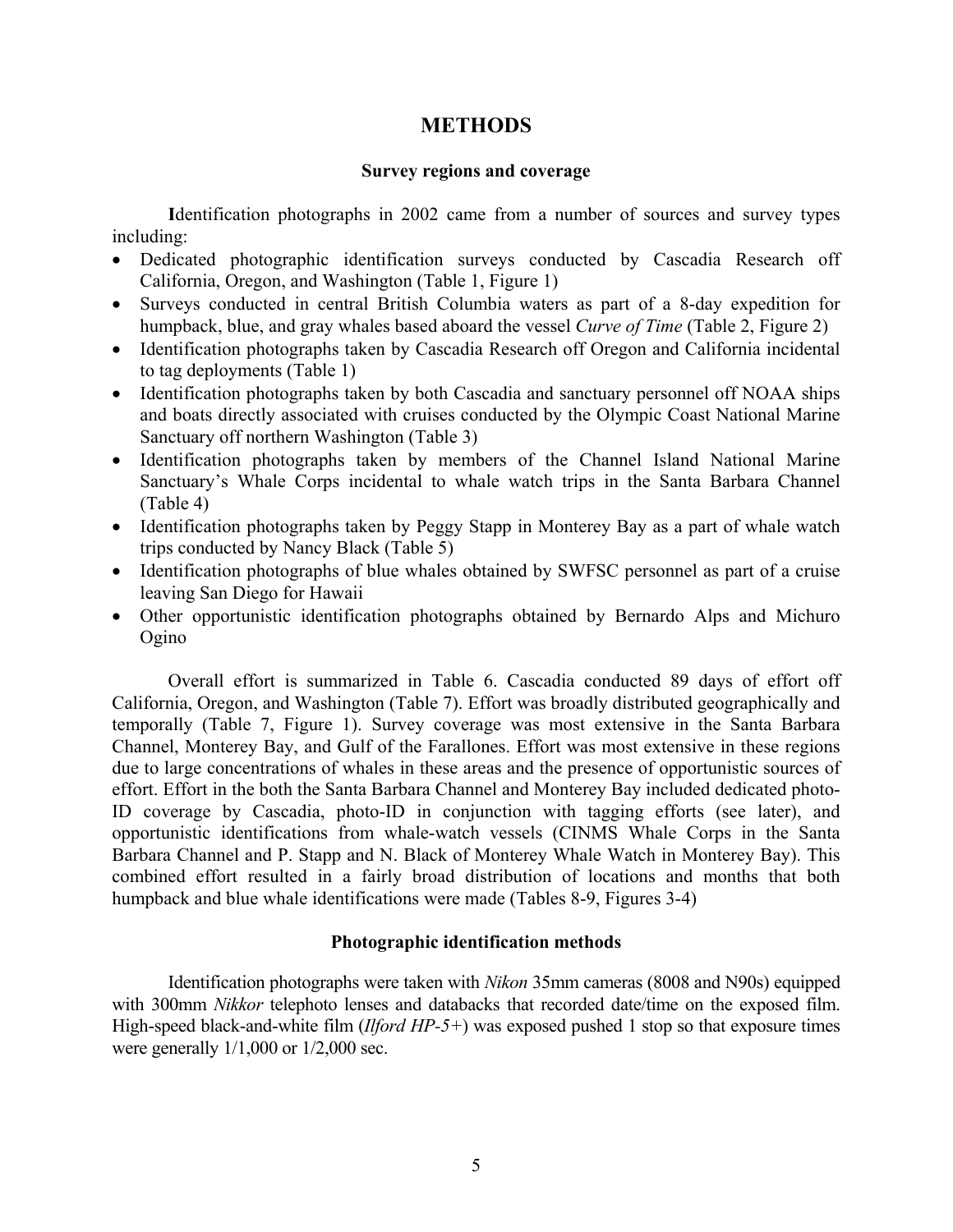Identification photographs of humpback and blue whales were taken using standard procedures employed in past research off California and Washington (Calambokidis *et al.* 1990a, 1990b, 1996, 2000, 2001b). Both the right and left sides of blue whales in the vicinity of the dorsal fin or hump were photographed as well as the ventral surface of the flukes. For humpback whales, photographs were taken of the ventral surface of the flukes.

 Humpback and blue whale identification photographs taken in 2002 were compared internally and then to catalogs of all humpback and blue whales identified previously along the west coast. These catalogs consisted of 1,323 different humpback whales and 1,361 different blue whales identified during annual surveys between 1986 and 2001 off the west coast (Calambokidis *et al.* 2002). Additional identifications included in these collections are whales identified in other areas such as off Central America by Cascadia and collaborators (Rasmussen *et al.* 1999, 2000, Chandler *et al.* 1999). Individual whales identified in 2002 that did not match past years and were of suitable quality were assigned a new unique identification number and added to the catalogs.

 Observations were routinely made of the feeding behavior of both humpback and blue whales. A variety of data are also recorded that are related to feeding including surface temperature, water depth, the presence and depths of any scattering layers, and bird species associated with sightings.

#### **Mark-recapture estimates**

Estimates of abundance were calculated using several mark-recapture models (Hammond 1986, Seber 1982). We used pairs of adjacent years from annual samples taken from 1991 to 2002 for California, Oregon, and Washington to generate Petersen mark-recapture estimates. The Chapman modification of the Petersen estimate (Seber 1982) was used because it was appropriate for sampling without replacement (Hammond 1986). Abundance estimates were also obtained using the Jolly-Seber multi-year models and annual samples. General assumptions and potential biases for these calculations are discussed in Hammond (1986) and Calambokidis *et al.*  (1990a).

In addition to annual samples, we also conducted Petersen mark-recapture estimates using samples stratified by type of survey. To avoid heterogeneity of capture probability due to geographic sampling bias, we used the identifications obtained during systematic surveys conducted by SWFSC covering coastal and offshore waters of Baja California, California, Oregon, and Washington. Identifications from these surveys, although small, provided a sample that was not biased geographically. These systematic samples were paired with the larger but more geographically biased sample obtained during the more extensive coast-based surveys for the same 2 to 3-year periods.

 A more conservative method for calculating the variance of Petersen capture-recapture estimates based on the jackknife procedure was employed here. Traditional estimates of variance from capture-recapture estimates may be biased downward because identifications are not independent events. Geographical clumping of animals often resulted in a concentration of sampling effort in these regions. Other aggregations of animals may have not been seen and not sampled.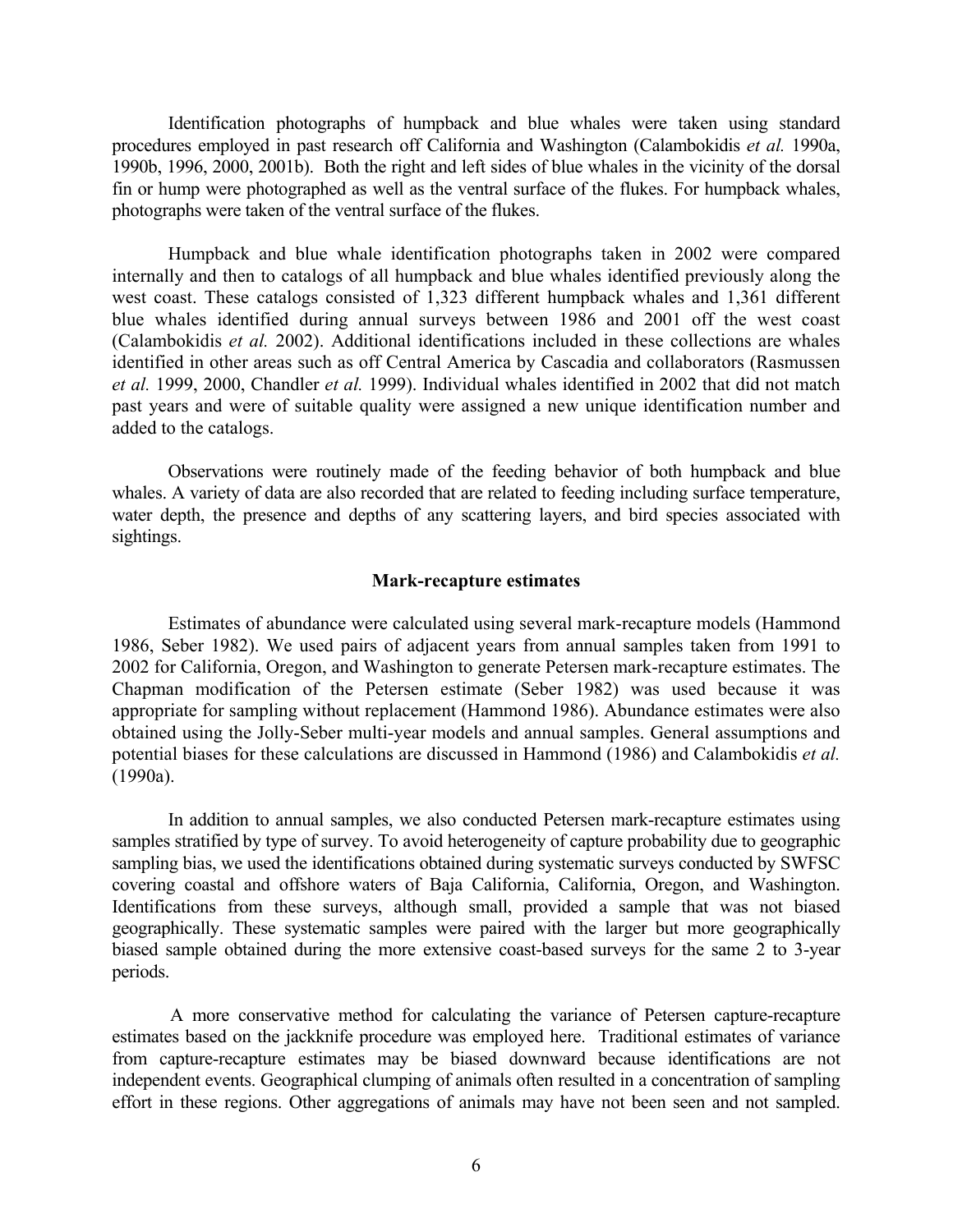Although humpback whales often range widely along the coast of California, Oregon, and Washington during the season, animals show a preference to return to similar areas each year. To incorporate the variance introduced by this geographic clumping of whales and sample effort, a jackknife estimate of variance was calculated using entire regions as samples. Each sample was divided into five to nine subsamples based on regions and time period. To obtain similar sample sizes, some adjacent regions were pooled together and some areas of high coverage divided into subsamples by season. For capture-recapture calculations that were based on multi-year samples taken from different platforms (SWFSC vs. other), each platform was divided into five roughlyequal subsamples based on year of sample and broad regions. Pseudovalues for generating the jackknife variance were calculated by excluding each sample from the estimate. Because the Petersen estimate is based on two samples, between 10 and 16 pseudovalues were calculated for each estimate.

Variance was calculated as:

$$
VAR = \frac{(n-1)}{n} \sum (P - P_i)^2
$$

from Efron (1982) where *n* is the number of estimates,  $P_i$  is each of the abundance estimates calculated by excluding one set of samples, and *P* is the abundance estimate using all data.

#### **Collection of skin samples**

 A total of 111 skin samples were collected from whales in 2002 from a variety of locations and using a variety of methods (Tables 10-12). We had an expanded effort to obtain skin samples from humpback whales in 2002 as part of a collaborative research effort with Dr. Scott Baker. Off California, Oregon, and Washington 43 samples were obtained from humpback whales (all but one by biopsy) and an additional 23 collected off British Columbia in collaboration with Department of Fisheries and Oceans.

 We continued to collect blue whale samples in association with tagging and acoustical monitoring of whales. Of 29 blue whales samples collected, 19 were sloughed skin primarily from the suction cup of tags during deployments off Monterey Bay or in the Southern California Bight.

 We also obtained smaller numbers of skin samples from other species. We obtained skin samples from three fin whales that had been struck by ships and killed at sea and brought into Washington waters on the bows of ships. We also collected three samples from live fin whales near the Queen Charlotte Islands. Skin samples were obtained from a single gray whale in northern Puget Sound in 2002. Skin samples were obtained from three sperm whales, two from stranded animals in Washington State and one from a biopsy of an adult male off northern Vancouver Island. Three killer whales samples were obtained from one group in the Santa Barbara Channel.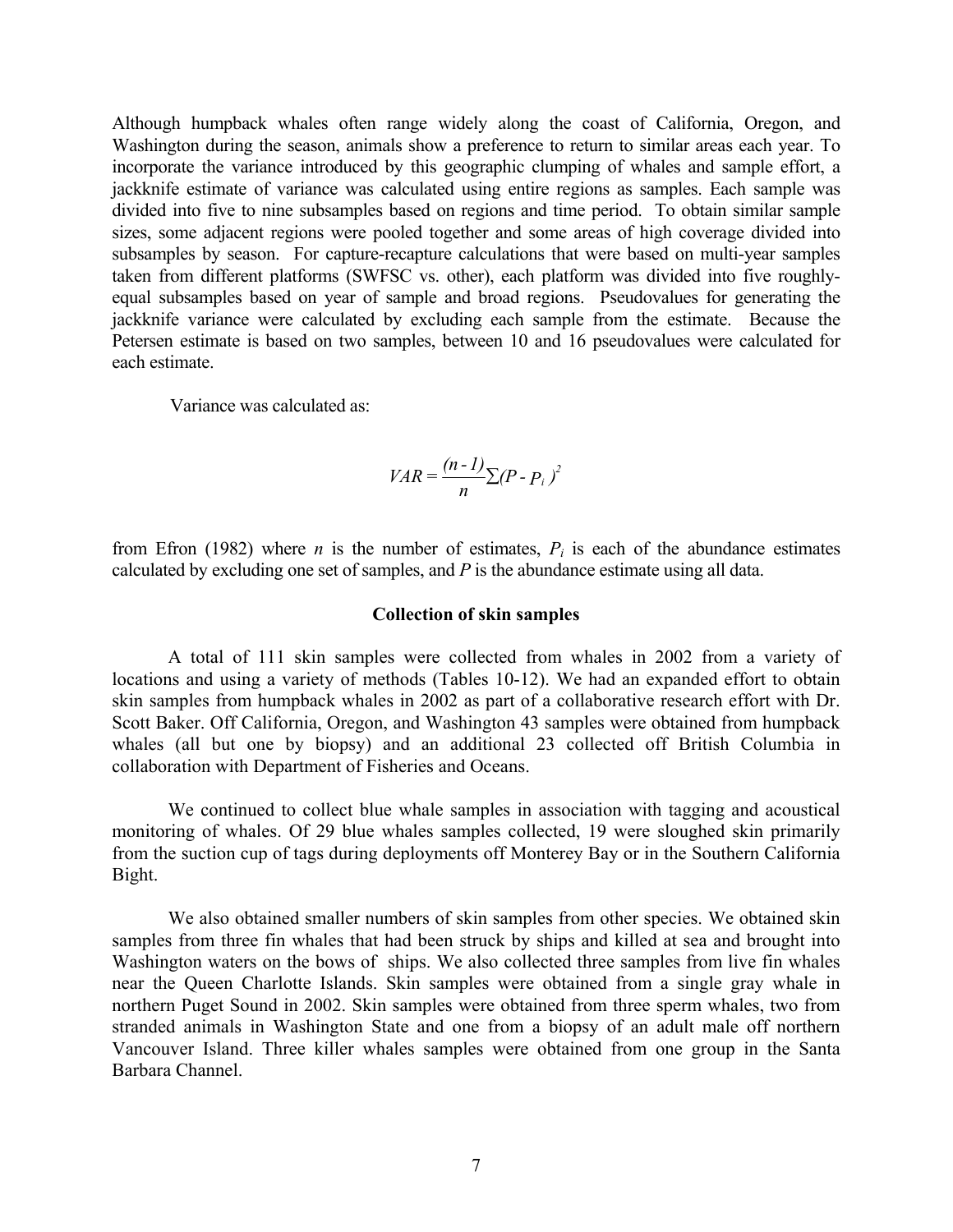Skin samples were collected to examine genetic relatedness, population structure, and sex of individual whales (Baker *et al*. 1990, 1998). Biopsy samples were collected from whales using the system developed by Lambertsen (1987). The biopsy system has three integral components: a biopsy dart and punch, a projection unit, and a retrieval system. The biopsy dart consists of a crossbow bolt (arrow) affixed with a stainless steel biopsy punch. The biopsy punch has a flange or 'stop' to prevent the shaft of the dart from penetrating of the skin. The punch is 7 to 9 mm in diameter and 2 to 5 cm in length and is fitted with two or three internal pins to secure the sample. A hole drilled transversely through the punch and just distal of the flange prevents pressure buildup inside the punch as it penetrates the skin. The projection unit is a commercially available crossbow fitted with a 125 or 150-lb draw fiberglass prod (bow). Sample extraction occurs with the recoil of the dart when the flange strikes the skin. We used an untethered free-floating bolt retrieved by hand from small vessels or with a dip net from larger vessels.

We collected blubber from biopsy samples (when available) for pregnancy testing (in collaboration with SWFSC). Blubber was separated from the skin with a clear razor and stored in a separate small vial and frozen after return to shore for submission to SWFSC.

#### **Tagging**

 Tagging in 2002 consisted of deployment of three instrument packages on blue and humpback whales. All three were attached to the whale with a suction-cup and deployment was achieved by close approach and placement on the whale using a long pole to make direct contact with the whale. The three deployed tags were:

*Crittercam:* A package developed by National Geographic and termed "Crittercam" was deployed on blue whales (Marshall 1998, Williams *et al*. 2000, Francis *et al*. 2001). The instrument packages deployed contained a combination of the following instruments and devices:

- Hydrophone and recording system for underwater vocalizations
- Pressure sensor to record water depth
- Sensor to monitor and record water temperature
- Conductivity switch to control surface and underwater instrument activation
- VHF tag to provide local positioning information
- Underwater video camera to record behavior and prey

*Burgess Bio-Probe:* An acoustic tag deployed developed by Bill Burgess of Greeneridge Scientific Services (with support from ONR) an deployed as part of a collaboration with Scripps Institute of Oceanography. Joe Olson of Cetacean Research helped to test the tag and develop a delivery and attachment method for the tag. The tag recorded underwater sound and dive depth. The tag was potted in resin and was much smaller than in previous tag deployments. The tag sampled acoustics with 16-bit resolution at bandwidths up to 14 kHz, as well as temperature and depth with 12-bit resolution. Constant acoustic sampling at 2 kHz fills the 576-MB solid-state flash disk in 41 hours. Low-power three-volt electronics allow a single half-AA-cell lithium battery to power the entire tag.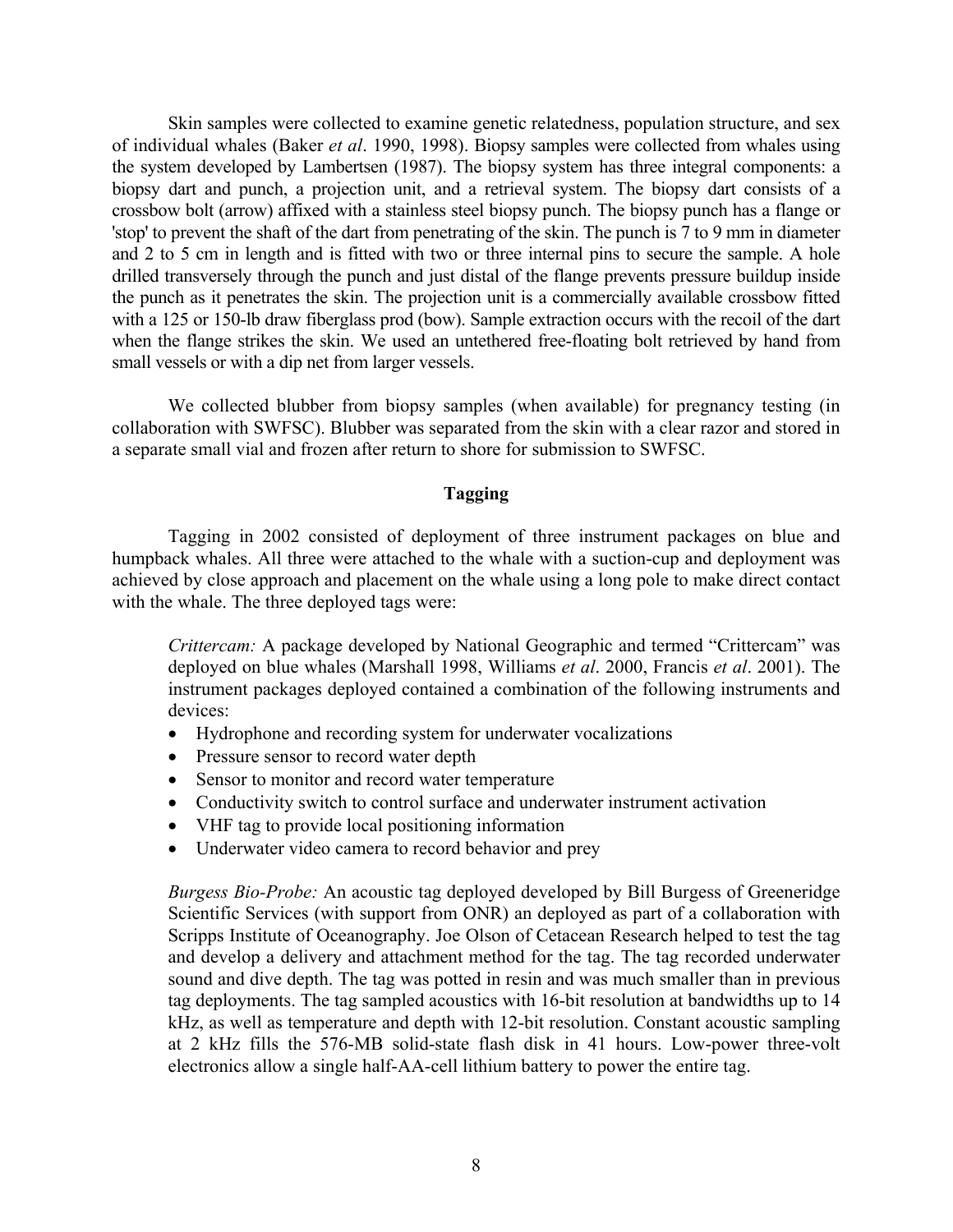*WHOI (Woods Hole Oceanographic Institute) digital tag*: The WHOI digital tag has been developed in recent years and successfully tested on a number of species. A graduate student at WHOI, Becky Woodward, collaborated with us in conducting deployments in the Santa Barbara Channel. The digital tag consists of:

- a hydrophone (acoustic) channel with a 12-bit analog-to-digital converter, and a programmable gain filter. The typical acoustic sampling rates are 16kHz or 32 kHz.
- additional sensors, sampled at 12 bits and roughly 23 Hz (when audio sampling is 16 kHz), including
- a pressure sensor to measure depth, 0-2000m, resolution of 0.5m.
- a thermistor both for water temperature and to correct the pressure sensor readings.
- 3-axis accelerometers to measure pitch and roll.
- 3-axis solid-state magnetometers to measure heading.
- a salt water switch to detect surfacings and to trigger the initial recording of data.
- depending on the tag version, from 400 megabytes to 1.6 gigabytes of flash memory to record up to 20 hours of acoustic and sensor data when sampling at 16 kHz. Lossless compression will be investigated.
- a nichrome wire release mechanism, which can be triggered to corrode away slowly and release the tag from the animal after a set amount of time. When the nichrome wire has corroded away, a small valve is opened, flooding the suction cups and allowing it to float to the surface.
- a VHF radio beacon to enable tracking and focal observations of the whale when it surfaces, and to find the tag for recovery when the suction cups release from the animal.
- a real-time clock to give an accurate time base and to trigger events such as the nichrome wire release.
- an infrared serial port for menu-based user interface and for data transfer. LEDs (active only before deployment) also provide the user with the tag state (armed for recording).
- a low-power digital signal processor capable of 100 million instructions per second, enabling complex compression and detection routines.
- a lithium ion polymer rechargeable battery pack, 2 Watt-Hours. Power consumption when recording is about 150 mW.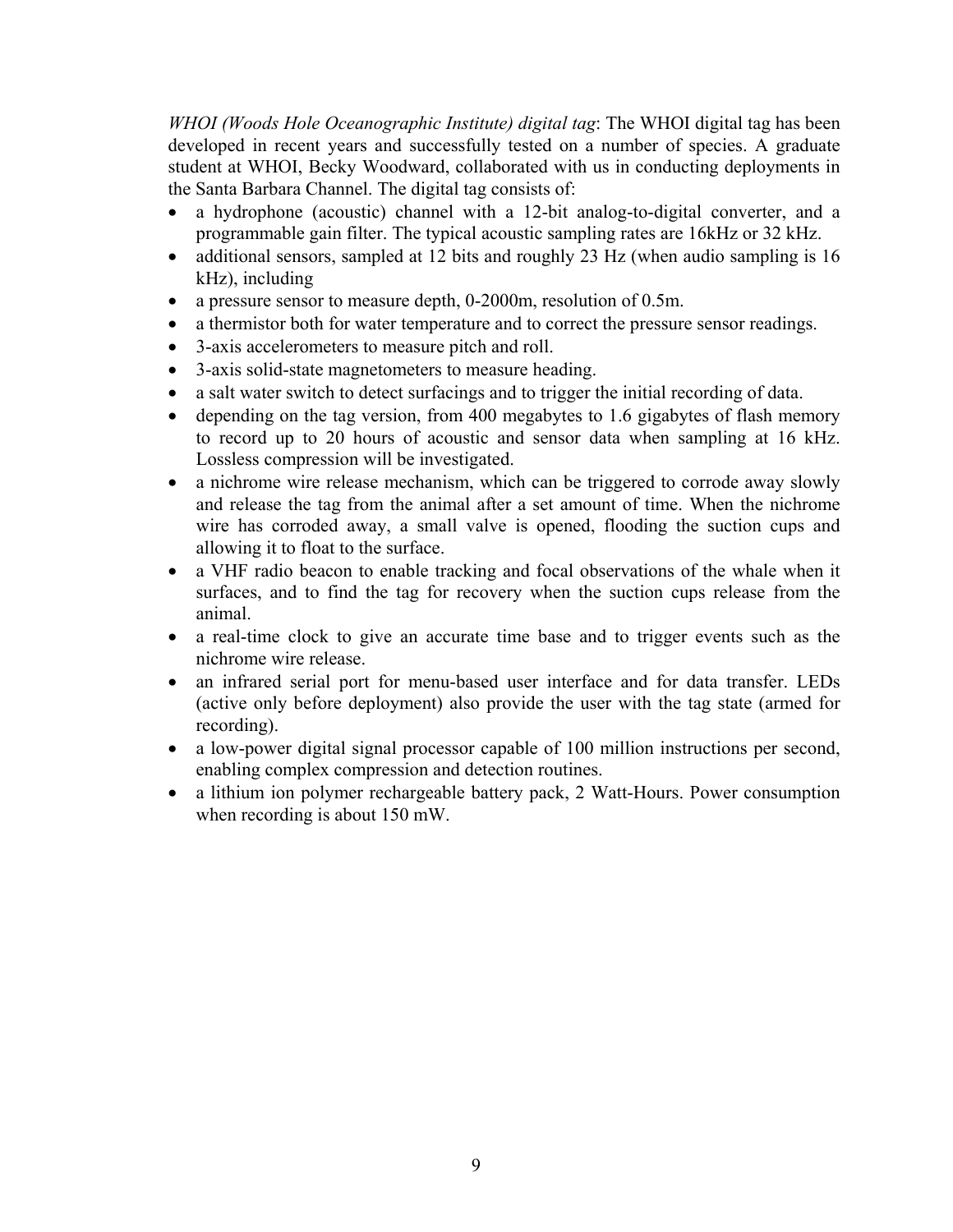### **RESULTS AND DISCUSSION**

#### **Number and distribution of identification photographs**

Dedicated and opportunistic surveys resulted in suitable identification photographs of blue whales on 530 occasions representing 312 unique whales (Table 8, Figure 3). Over half the blue whales identified in 2002 were photographed in the Santa Barbara Channel. These were spread out from May through November with largest numbers from June through September. Most of the whales were along the southern portion of the Santa Barbara Channel (Figure 3).

Identifications of humpback whales were made on 529 occasions representing 347 unique individuals (Table 9). Humpback whales were identified between February and November and covered a broad range of locations (Figure 4). Large number of identification photographs were obtained in the Santa Barbara Channel, off Pt Sal, in Monterey Bay, in the Gulf of the Farallones, off central Oregon, and off northern Washington.

 The 312 blue whales identified in 2002 is the highest number of individuals we have identified in any year in our study eclipsing the previous maximum of 279 in 1992 (Table 13). The high overall numbers in 2002 were the result of the large number of whales identified in the Santa Barbara Channel. In no previous year have so many whales been identified in a single region. With the 2002 effort, 1,495 unique individual blue whales have been identified off California (Table 13).

 The 347 identifications of humpback whales in 2002 was not a record (435 were identified in 1998) but was higher than 2000 or 2001 (Table 14). The humpback sample in 2002 was from a broader set of regions than most previous years. With the 2002 sample, the humpback whale catalog for California, Oregon, and Washington now totals 1,438 (Table 14).

 Surveys off central British Columbia yielded sightings of a number of whale species including humpback, gray, fin, sperm, and killer whales (Figures 5-6). Humpback whales were the most frequently sighted large cetacean and were seen concentrated in a number of areas with highest densities west of Cape Scott and the Trinity Islands and near Cape Caution (Figure 5). Gray whales were seen along a stretch of northern Vancouver Island and around Cape Caution (Figure 6).

#### **Sighting of humpback whale mothers and calves**

 In the 2002 surveys, thirteen individual humpback whales were identified as mothers with calves (including one tentative identification); six calves were identified photographically. Of the 317 individual humpback whales identified in 2002 (California-Washington not including the Wash/BC border and northward), 4.1% of these animals were identified mothers. This crude measure of reproductive rate is low compared to recent years (Table 15); over the last 10 years it has ranged between  $2.4-8.0\%$  (mean  $5.2\%$ ,  $s.d.= 1.5$ ). Reproductive rates estimated for humpback whales off California have been lower than those reported for other humpback whale populations (Steiger and Calambokidis 2000).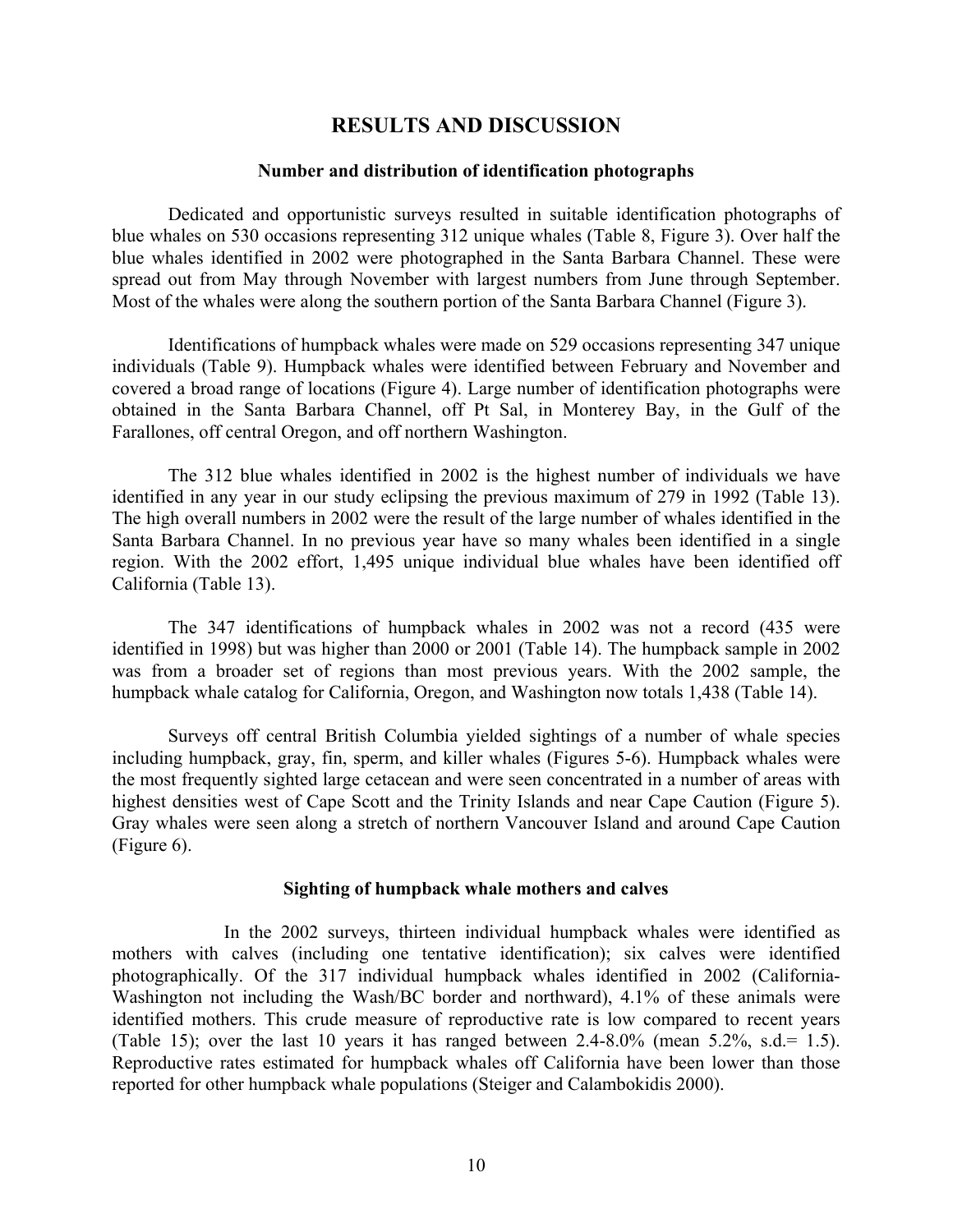It was unusual that most of the mothers (10 of 13 or 77%) identified in 2002 were seen for the first time with calves, although most were not young females (7 of 10 first seen with calves were at least 10 years old). In comparison, 59% were animals identified for the first time as mothers in 2001.

Three of the whales identified as mothers in 2002 were seen in previous years as calves; they were 5 (11227), 11 (10538) and 14 (9503) years old. All three mothers were identified with their calves in the same location where they were photographed previously as calves.

#### **Movement of humpback whales**

Resightings of identified humpback whales seen multiple times in 2002 provided insight into movement patters (Figure 7). We documented frequent movements of animals among the various locations whales were seen off California. While within season movement of animals between Oregon and California was not common, two whales identified off Oregon in early September were resighted in late September and October off central California. There was no movement of animals documented in 2002 between northern Washington and other areas we identified whales.

#### **Abundance estimates**

#### **Humpback whales**

The abundance estimate for humpback whales using the 2001 and 2002 samples was 1,034 (CV=0.11 with jackknife procedure, Table 16). This is the highest estimate of humpback whale abundance we have obtained in our work and follows two years of dramatically reduced estimates of abundance (Table 16, Figure 8, Calambokidis et al. 2002).

The estimates or the trend did not appear to be biased or an artifact of quality screening of photographs that could have changed over the years. We used a subset of our photo-ID sample to examine abundance in order to evaluate whether our quality selection criteria for both comparing whales and adding new whales to the catalog could have biased any of these estimates. All photographic identifications from 1994 to 2002 were re-examined and rated as to whether the photographic quality could have been low enough to prevent them from being matched or to have resulted in other photographs of this quality not being used in our sample. This quality screening removed an average of 18% of the unique identifications each year. New mark-recapture estimates based excluding all these marginal quality photographs yielded almost identical results to the original estimates (Table 16). This confirmed that our selection criteria does not appear to be biasing the estimates and has not changed over the years to bias the trends.

The broader regional coverage we obtained 2002, especially the expanded effort off Oregon, contributed partly to the higher estimates. Of the 32 humpback whales identified off Oregon, only half (16) had been identified previously in our research and only three (9%) were animals that had been identified in 2001 (a low recapture rate elevates the mark-recapture estimate). This compares with 208 of the 275 whales (76%) identified off California (and not off Oregon) having been seen previously and 80 of these seen in 2001 (29%). The magnitude of this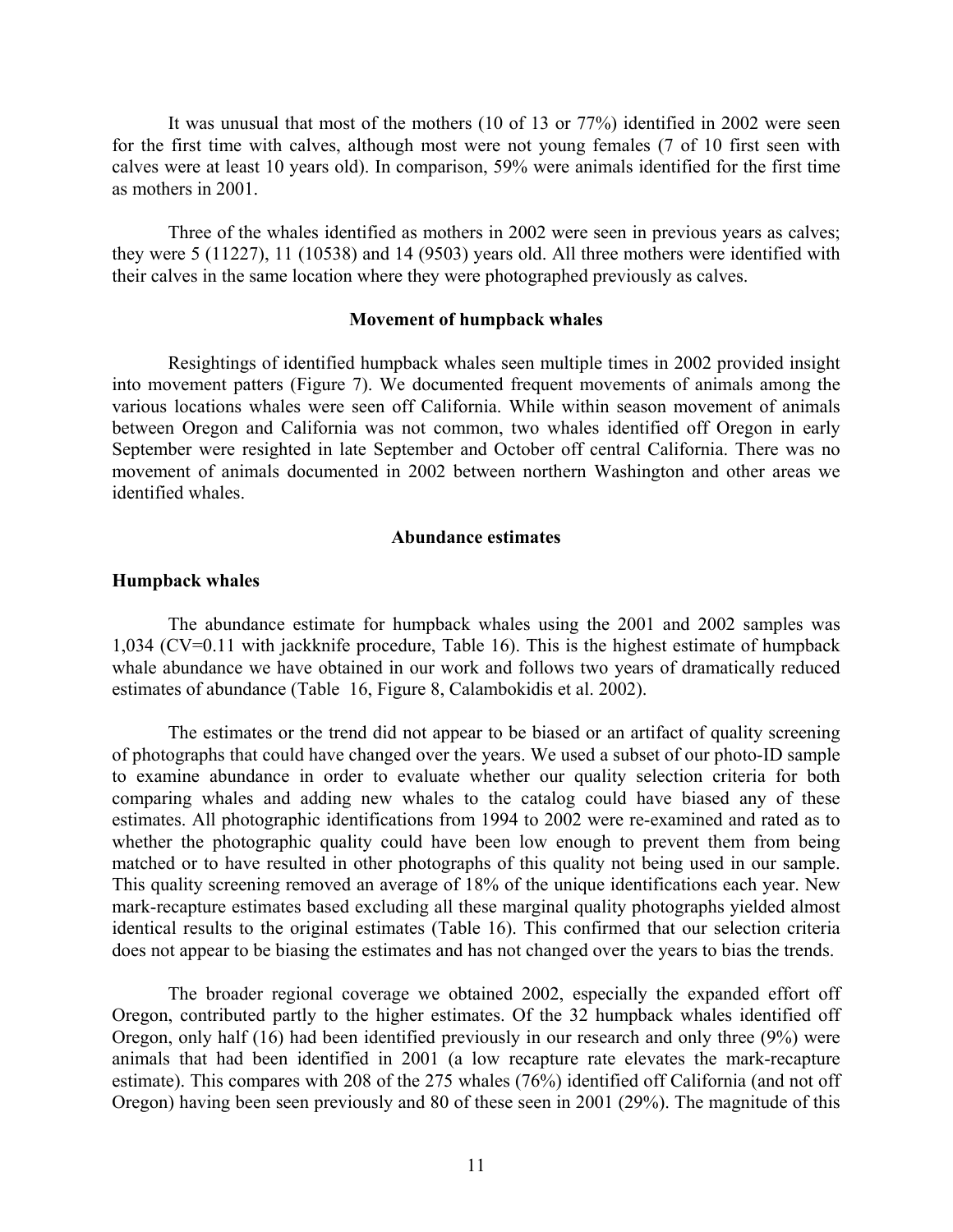bias is fairly small and the estimate for 2001-2002 excluding Oregon was slightly lower at 924. Estimates calculated for all years excluding Oregon show a similar trend as the overall data with slightly lower estimates for the estimates involving years where there had been whales identied off Oregon (Table 16, Figure 8).

From 1991 through 1999, humpback whale abundance estimates had increased steadily from 569 to 1,016 (Figure 8). This represents an increase of 9% per year. The estimates from 1999 to 2001 represented the first substantial decline in numbers in this trend. The two possible short-term phenomena suspected to be responsible for a decreased survival in humpback whales were the effects of the 1997-98 *El Niño* and the demoic acid outbreak in 1998 (Scholin et al. 2000). This *El Niño* was considered severe and resulted in lower upwelling and productivity off California from spring 1997 through the fall of 1998. Zooplankton declines appeared to be more severe in many areas in 1998. Lower prey availability for humpback whales during the 1998 feeding seasons could produce a lower survival of animals over the following winter fasting period.

 Jolly-Seber multi-year mark-recapture abundance estimates for humpback whales showed a similar pattern as the inter-year Petersen estimates (Table 17, Figure 8). These estimates show the abundance climbing through 1998 then declining for 1999 and 2000 before increasing aging in 2001. There is a sharp decrease in the survival rate for animals starting in 1998, going from 0.95 to 0.99 for all except one year from 1991 to 1997 and then dropping to 0.80 for 1998 and 0.85 in 1999 before rising back sharply to over 1 in 2000 (the last year an estimate can be made).

The most recent abundance estimates while still well below the original trend for 1991- 98, do not suggest as dramatic a reduction in numbers as was evident in the previous two years. It is also possible that the slightly higher than expected recent estimate is the result of chance variation. It may require one more year to evaluate the true magnitude of the decline that occurred after 1998.

#### **Blue whales**

 We were able to obtain a more accurate updated blue whale abundance estimate incorporating the 2002 data. Unbiased blue whale abundance estimates can only be determined when we have representative samples of whales from both inshore and offshore waters. We have relied on identification photographs obtained during the SWFSC systematic surveys conducted off Mexico, California, Oregon, and Washington for these samples. This is a requirement for blue whales and not for humpback whales for two reasons: 1) a large portion of the blue whale population feeds in waters farther offshore than we are able to sample in our coastal surveys, and 2) blue whales that feed offshore and inshore do not randomly redistribute between these strata between sample periods (years). We therefore use the identifications from the SWFSC systematic surveys as a representative sample that can be compared to our larger but not representative coastal sample.

 In our previous report (Calambokidis et al. 2002) we were unable to estimate blue whale abundance accurately because relatively few blue whale identifications were obtained during the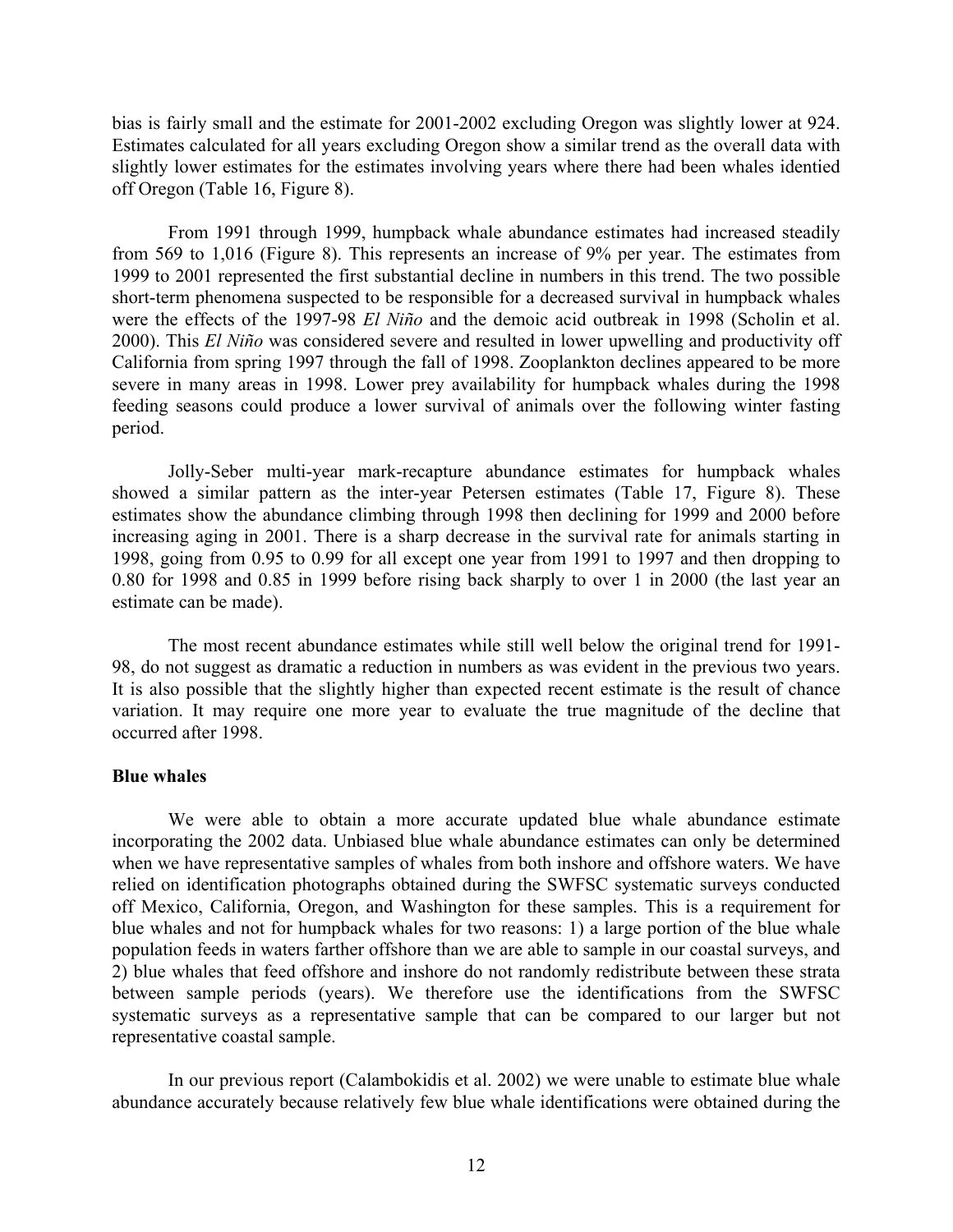2001 SWFSC cruises as a result of the low sighting rate of blue whales during these cruises. Only 13 groups of blue whales, representing 16 whales were approached for photographic identification and good quality identification photographs obtained for 13 of them (12 with acceptable right side and 9 with acceptable left side photos). The reason for the lower than expected sighting rates in the 2001 survey may in part be the clumped distribution of blue whales seen in late summer 2001.

 For this report we calculated abundance using blue whale identifications from three surveys that were systematic: 1) 12 identifications (9 lefts and 12 right sides) from the 2001 SWFSC cruise off California, Oregon, and Washington, 2) 12 identifications (7 left and 8 right sides) from 2000 SWFSC cruises to and from the ETP cruises that obtained identifications off the west coast of Baja, and 3) 4 identifications (both right and lefts) from a 2002 SWFSC cruise headed offshore from San Diego headed towards Hawaii. For the larger but non-systematic identifications in the mark-recapture, we used all other identifications made by Cascadia personnel and collaborators off California from 2000 to 2002.

 Pooling of these samples from 2000 to 2002 provided an adequate sample to estimate abundance (Table 18) with a similar level of confidence as in past years (Calambokidis and Barlow In press). Estimates for 2000-2002 for right and left sides were 1,567 (CV=0.32) and 1,953 (CV=0.33), respectively, averaging 1,760. This is slightly lower than estimates from 1991- 93 and 1995-97 using similar procedures. While these estimates are not significantly different from those in the early and mid-1990s, they do not suggest that blue whale populations have been increasing over the last decade has was the case with humpback whales.

#### **Tagging**

 We had success deploying all three types of tags on blue and humpback whales in 2002. In 46 approaches of blue whales in 2002, we were able to successfully attach a tag in 25 occasions (Table 19-20). This is a much higher rate than in past years and has reflected a steadily increasing success rate since we started. While our success rate with deploying tags was higher in 2002, we did experience problems achieving longer deployments of Crittercams compared to previous years. This appears to have been due to several factors that resulted in leaks and loss of suction.

 Our longest deployment to date was made with the Burgess Bio-probe attached to the trailing animal of a pair of San Diego on 30 June 2002. Biopsy samples revealed this to be a lead pregnant female with the tagged trail animal being a male. The tag stayed on somewhere between 25 and 39 hours. The 15 hours of data obtained before the memory filled up provided insights into diving and vocal behavior (Figure 9). Dive record for this animal showed a dramatic shift in diving behavior over time going from: 1) spiked dives while traveling to 2) sawtooth dives as it shifted to feeding in one area, then 3) progressively shallower feeding dives with the advent of darkness and the vertical migration of krill, 4) a resting mode at night with frequent shallow dives as the animal milled slowly near the surface, and 5) a return to sawtooth feeding dives that become progressively deeper with the onset of daylight (Figure 9).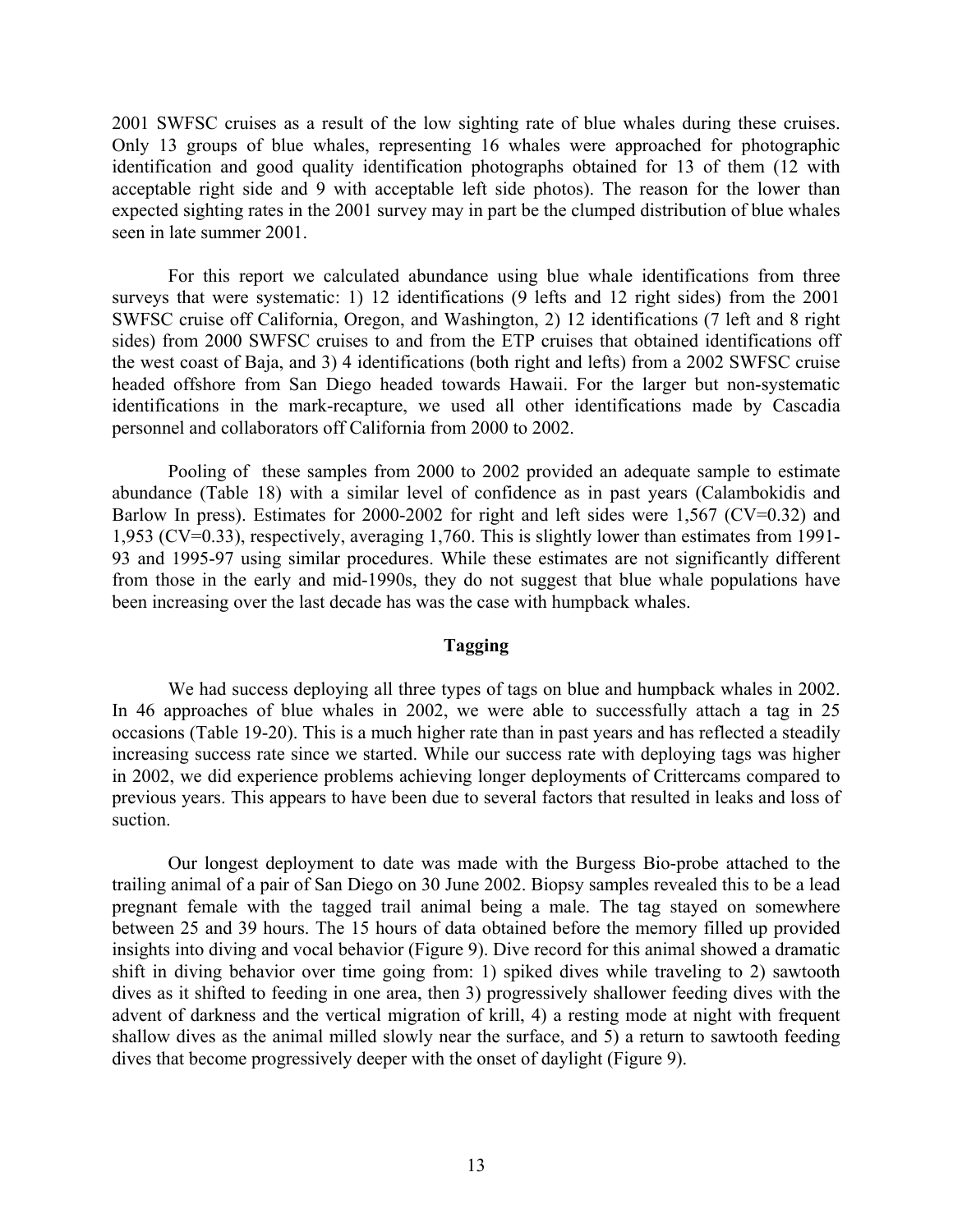While we had not initially identified this tagged animal as a calling whale, the tag data revealed it was producing intermittent calls throughout the night (Figure 9). These calls were of a consistent intensity and were produced in some cases when the lead whale was surfacing, indicating the tagged whale was producing the calls. Calls were produced at a very consistent shallow depth (12-25 meters) even though the whale was sometimes diving to close to 200 m in other portions of the dive.

 Loud calls were also heard on one of the Crittercam and dTag deployments in 2002. Calls were heard on the dTag deployment on the trailing animal of a traveling pair in the Santa Barbara Channel. They were also heard on one Crittercam deployment on the trailing animal of a group of three whales in the Santa Barbara Channel. The tagged animal slows to a low speed and a second animal is seen next to the tagged animal during the period of the call.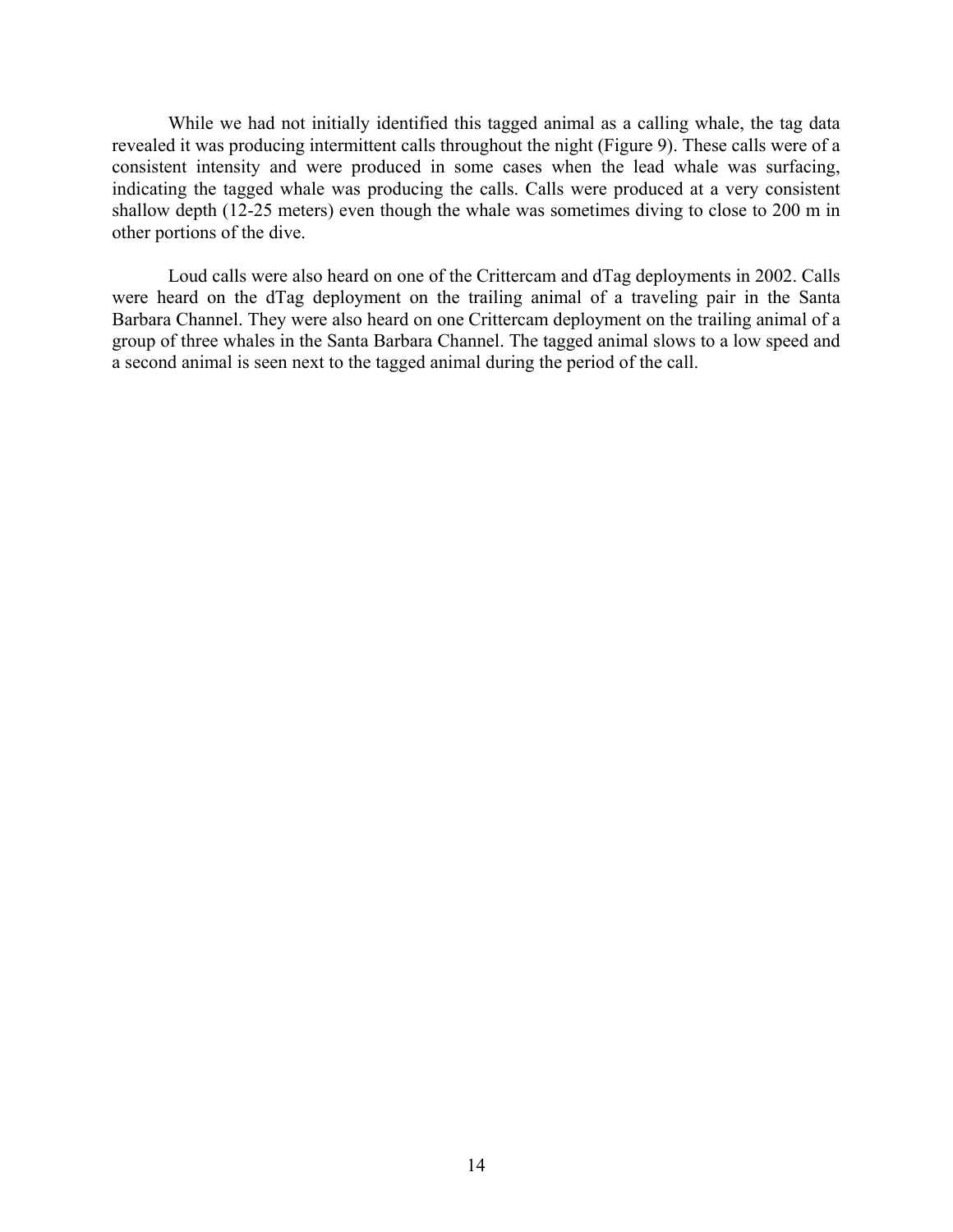### **ACKNOWLEDGEMENTS**

Primary support for the work reported here came from Southwest Fisheries Science Center. Additional support for elements of the work reported include Scripps Institutes of Oceanography, Olympic Coast National Marine Sanctuary, Office of Naval Research, National Marine Mammal Laboratory, GLOBEC, and SERDP. Jay Barlow of SWFSC was primarily responsible for arranging support for this work for SWFSC. We also thank John Hildebrand, Ed Bowlby, Robert Gisiner, Jeff Laake, Cyndy Tynan for arranging support for portions of this research.

A number of people assisted in the field effort and in the printing and matching of photographs. We thank our volunteers and interns whose assistance in the field and in the processing of the photographic identifications was invaluable. They include Oscar Torres, Katie Luxa, Randy Lumper, Shellie Ogilvy, EJ Etherington, Heather Weidenhoft, Brooke Smith, Nora Moloney, Suzanne Stricker, Cody Massing, Branden Wilson, Tomas Cruz, Kendara Palmer, Brook Clemons, Robin Solash and Erin Falcone. Annie Douglas and Randy Lumper assisted in fieldwork and in the photographic matching and analysis. Erin Oleson served as Cruise Leader for the surveys aboard the *Sproul*. Michuru and Yuki Ogino provided identification photographs and aided the research. Nancy Black and Peggy Stapp obtained opportunistic identifications during trips in Monterey Bay. Brain Gisborne provided sighting information and identification photographs taken near the British Columbia/Washington border. The effort in British Columbia was conducted under the Department of Fisheries and Oceans, Miriam O and John Ford assisted in the research, Jan Bevlander skippered the ship, Michuru Ogino funded the charter.

Bill Burgess of Greeneridge Scientific Services developed the Bio-probe and assisted in deployments. Joe Olson developed the attachment method for the acoustic tag. Mark McDonald assisted in tag deployment. Mark Johnson, Becky Woodward, and Jeremy Winn provided were responsible for providing and assisting in deployment of the WHOI dTag. Ski Lanowitz skippered one of the support boats during tagging. SIO personnel and the crew of the Sproul assisted in the work off southern California. Crittercam was developed by Greg Marshall of National Geographic. John Francis, Mehdi Baktiari, Pat Greene, Mike Heithouse, and Kyler Abernathy assisted in Crittercam deployments.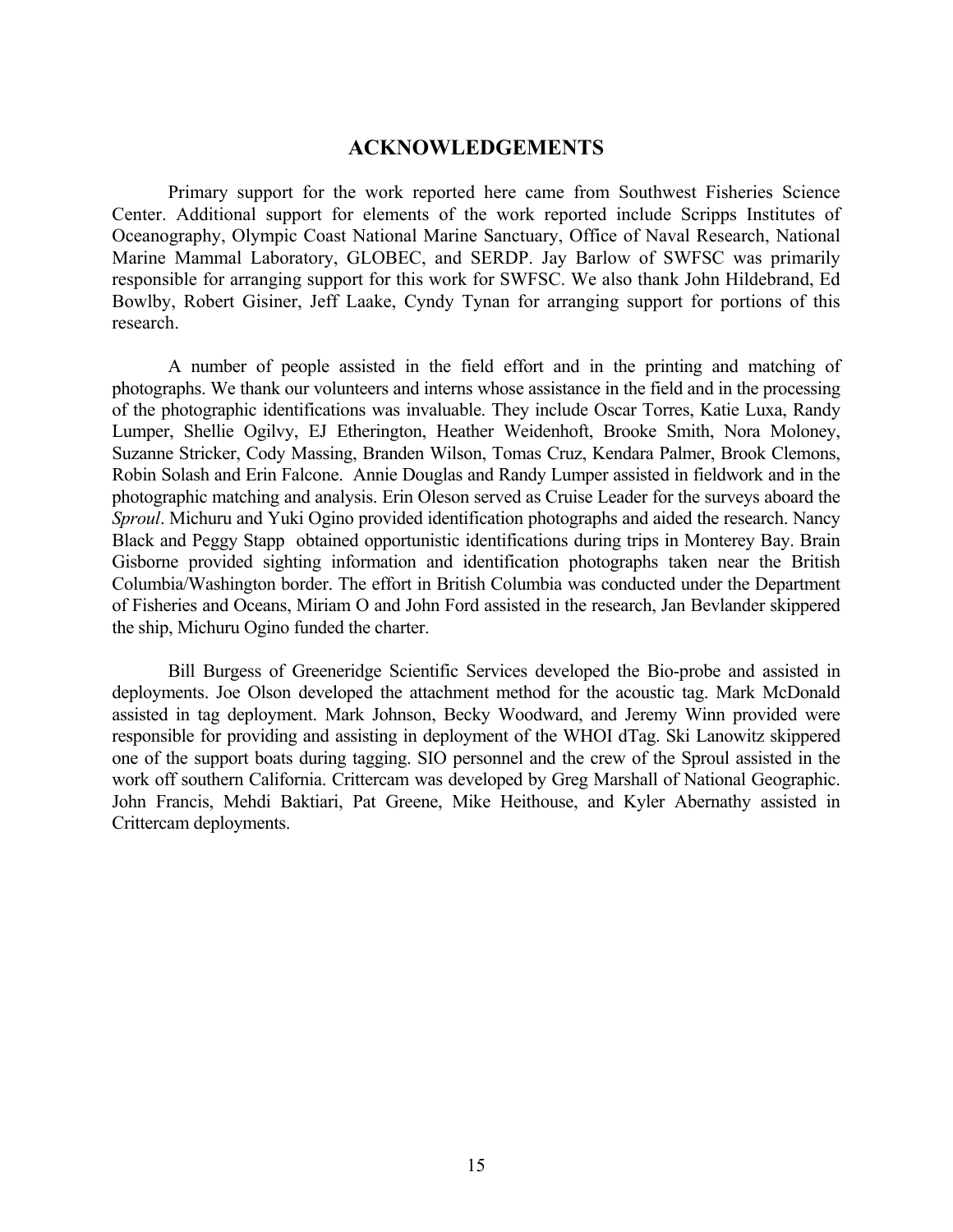#### **REFERENCES**

- Baker, C.S., S.R. Palumbi, R.H. Lambertson, M.T. Weinrich, J. Calambokidis, and S.J. O'Brien. 1990. Influence of seasonal migration on geographic distribution of mitochondrial DNA haplotypes in humpback whales. *Nature, London* 344:238-240.
- Baker, C..S., L. Medrano-Gonzalez, J. Calambokidis, A. Perry, F. Pichler, H. Rosenbaum, J. M. Straley, J. Urban-Ramirez, M. Yamaguchi, and O. von Ziegesar. 1998. Population structure of nuclear and mitochondrial DNA variation among humpback whales in the North Pacific. *Molecular Ecology* 6:695-707.
- Barlow, J. and P. J. Clapham. 1997. A new birth interval approach to estimating demographic parameters of humpback whales. *Ecology* 78:535-546.
- Calambokidis, J. and G.H. Steiger. 1997. Blue Whales. Worldlife Series Library. Voyager Press, Stillwater, MN. 72 pp.
- Calambokidis, J., J.C. Cubbage, G.H. Steiger, K.C. Balcomb, and P. Bloedel. 1990a. Population estimates of humpback whales in the Gulf of the Farallones, California. *Report to the International Whaling Commission (special issue 12):*325-333.
- Calambokidis, J., G.H. Steiger, J.C. Cubbage, K.C. Balcomb, C. Ewald, S. Kruse, R. Wells, and R. Sears. 1990b. Sightings and movements of blue whales off central California 1986-88 from photo-identification of individuals*. Report of the International Whaling Commission (special issue 12)*:343-348.
- Calambokidis, J., G.H. Steiger, J.R. Evenson, K.R. Flynn, K.C. Balcomb, D.E. Claridge, P. Bloedel, J.M. Straley, C.S. Baker, O. von Ziegesar, M.E. Dahlheim, J.M. Waite, J.D. Darling, G. Ellis, and G.A. Green. 1996. Interchange and isolation of humpback whales off California and other North Pacific feeding grounds. *Marine Mammal Science* 12:215-226.
- Calambokidis, J., G.H. Steiger, K. Rasmussen, J. Urbán R., K.C. Balcomb, P. Ladrón de Guevara P., M. Salinas Z., J.K. Jacobsen, C.S. Baker, L.M. Herman, S. Cerchio and J.D. Darling. 2000. Migratory destinations of humpback whales that feed off California, Oregon and Washington. *Marine Ecology Progress Series* 192:295-304.
- Calambokidis, J., G.H Steiger, J.M Straley, L.M. Herman, S. Cerchio, D.R. Salden, J. Urbán R., J.K. Jacobsen, O. von Ziegesar, K.C. Balcomb, C.M. Gabriele, M.E. Dahlheim, S. Uchida, G. Ellis, Y. Miyamura, P. Ladrón de Guevara P., M. Yamaguchi, F. Sato, S.A. Mizroch, L. Schlender, K. Rasmussen, J. Barlow and T.J. Quinn II. 2001a. Movements and population structure of humpback whales in the North Pacific. *Marine Mammal Science* 17:769-794.
- Calambokidis, J., T. Chandler, L. Schlender, K. Rasmussen, and G.H. Steiger. 2001b. Research on humpback and blue whales off California, Oregon, and Washington in 2000. Final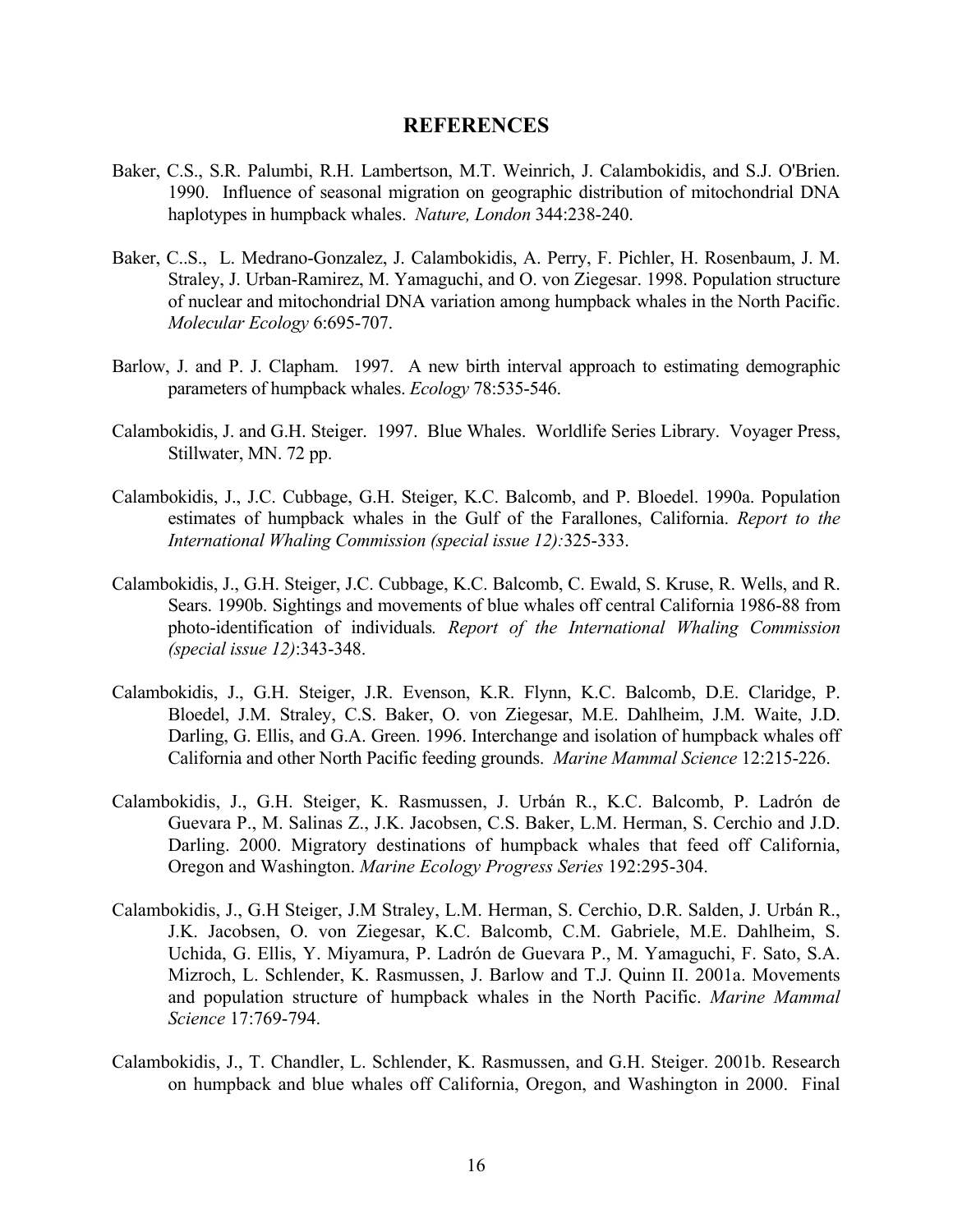report to Southwest Fisheries Science Center, La Jolla, CA. Cascadia Research, 218½ W Fourth Ave., Olympia, WA 98501. 32pp

- Calambokidis, J., J. Erickson, and E. Phillips. 2001. Sizes of whales determined from fluke photographs taken at known distances. *in:* Abstracts Fourteenth Biennial Conference on the Biology of Marine Mammals, Vancouver, British Columbia. 28 November - 3 December 2001. Society for Marine Mammalogy, Lawrence, KS.
- Chandler, T.E., J. Calambokidis, and K. Rasmussen. 1999. Population identity of blue whales on the Costa Rica Dome. *in:* Abstracts Thirteenth Biennial Conference on the Biology of Marine Mammals, Maui, HI 28 November - 3 December 1999. Society for Marine Mammalogy, Lawrence, KS.
- Clapham, P. J., S. Leatherwood, I. Szczepaniak and R. L. Brownell, Jr. 1997. Catches of humpback and other whales from shore stations at Moss Landing and Trinidad, California, 1919-1926. *Marine Mammal Science* 13:368-394.
- Efron, B. 1982. The jackknife, the bootstrap and other resampling plans. CBMS Regional Conference Series in Applied Mathematics 38, Society for Industrial and Applied Mathematics, Philadelphia, PA.
- Francis, J., J. Calambokidis, M. Bakhtiari, G. Marshall, M. McDonald, T. Williams, D. Gendron, and D. Croll. 2001. Deployment of an instrument package to film and record underwater behavior of blue whales. *in:* Abstracts Fourteenth Biennial Conference on the Biology of Marine Mammals, Vancouver, British Columbia. 28 November - 3 December 2001. Society for Marine Mammalogy, Lawrence, KS.
- Hammond, P. S. 1986. Estimating the size of naturally marked whale populations using capture-recapture techniques. Report of the International Whaling Commission (Special Issue 8):252-282.
- Lambertsen, R.H. 1987. A biopsy system for large whales and its use for cytogenetics. *J. Mamm*. 68: 443-445.
- Marshall, Greg J. 1998. CRITTERCAM: an animal-borne imaging and data logging system. *Mar. Tech. Soc. J*. 32(1):11-17.
- Mate, B.R., B.A. Lagerquist, and J. Calambokidis. 1999. Movements of North Pacific blue whales during the feeding season off southern California and southern fall migration. *Marine Mammal Science* 15:1246-1257.
- McDonald, M.A., J. Calambokidis, A.M. Teranishi, and J.A. Hildebrand. 2001. Acoustic Behavior of Individual Blue Whales off California. *Journal of the Acoustical Society of America* 109:1728-1735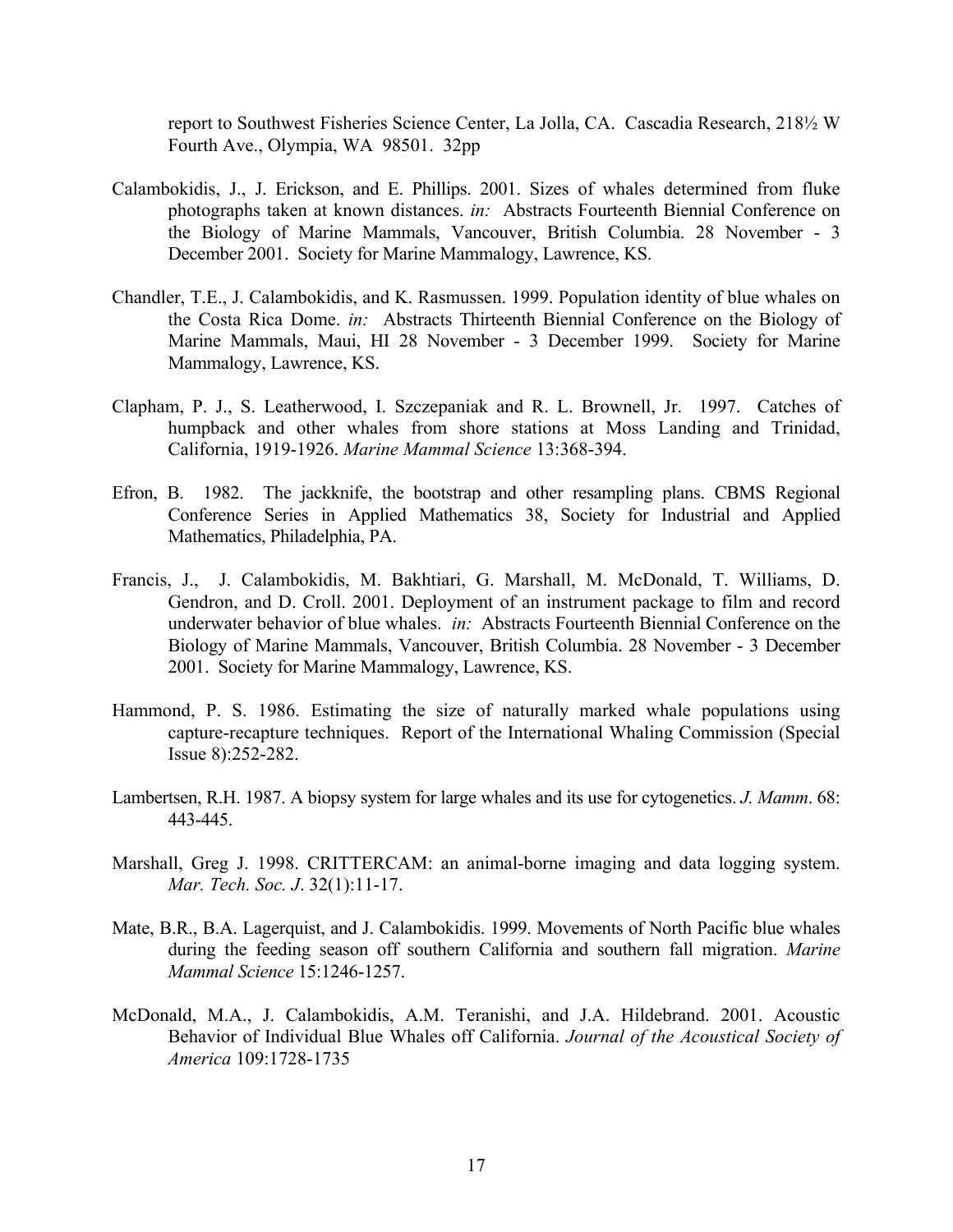- Rasmussen, K., J. Calambokidis, G.H. Steiger, and T.E. Chandler. 1999. Central America as a significant wintering ground for North Pacific humpback whales. *in:* Abstracts Thirteenth Biennial Conference on the Biology of Marine Mammals, Maui, HI 28 November - 3 December 1999. Society for Marine Mammalogy, Lawrence, KS.
- Rasmussen, K., J. Calambokidis, and G.H. Steiger. 2000. Humpback whales and other marine mammals off Costa Rica, 1996-2000. Report on research during Oceanic Society Expeditions in 2000 in cooperation with Elderhostel volunteers. Cascadia Research, 218½ W Fourth Ave., Olympia, WA 98501. 31pp
- Rice, D.W. 1974. Whales and whale research in the eastern North Pacific. Pages 170-195 *in* W.E. Schevill, D.G. Ray, K.S. Norris (eds.). The Whale Problem. Harvard University Press, Cambridge, Massachusetts.
- Roemmich, D. and J. McGowan. 1995. Climatic warming and the decline of zooplankton in the California Current. *Science*. 267:1324-1326.
- Scholin, C.A, F. Gulland, G.J. Douchette, S. Benson, M. Busman, F.P. Chavez, J. Cordero, R. DeLong, A. De Vogelaere, J. Harvey, M. Haulena, K. Lefebvre, T. Lipscomb, S. Loscutoff, L.J. Lowenstene, R. Martin III, P.E. Miller, W.A. McLellan, P.D.R. Moeller, C.L. Powell, T. Rowles, P. Sovagni, M. Silver, T. Spraker,V. Trainer, and F.M. Van Dolah. 2000. Mortality of sea lions along the central California coast linked to a toxic diatom bloom. Nature 403:80-84.
- Seber, G. A. F. 1982. The estimation of animal abundance and related parameters. Second edition, Griffin, London.
- Steiger, G.H. and J. Calambokidis. 2000. Reproductive rates of humpback whales off California. *Marine Mammal Science* 16:220-239*.*
- Steiger, G.H., J. Calambokidis, D.K. Ellifrit, K.C. Balcomb, J.D. Darling and G.A. Green. 1999. Distribution and population structure of humpback whales off Oregon and Washington. *in:* Abstracts Thirteenth Biennial Conference on the Biology of Marine Mammals, Maui, HI 28 November - 3 December 1999. Society for Marine Mammalogy, Lawrence, KS.
- Urbán R., J., A. Jaramillo L., A Aguayo L., P. Ladrón de Guevara P., M. Salinas Z., C. Alvarez F., L. Medrano G., J.K. Jacobsen, K.C. Balcomb, D.E. Claridge, J. Calambokidis, G.H. Steiger, J.M. Straley, O. von Ziegesar, J.M. Waite, S. Mizroch, M.E. Dahlheim, J.D. Darling and C.S. Baker. 2000. Migratory destinations of humpback whales wintering in the Mexican Pacific. *Journal of Cetacean Research and Management* 2:101-110.
- Veit, R.R., McGowan, J.A., Ainley, D.G., Wahls, T.R., and Pyle, P. 1997. Apex marine predator Declines ninety percent in association with changing oceanic climate. *Global Change Biology* 3: 23-28.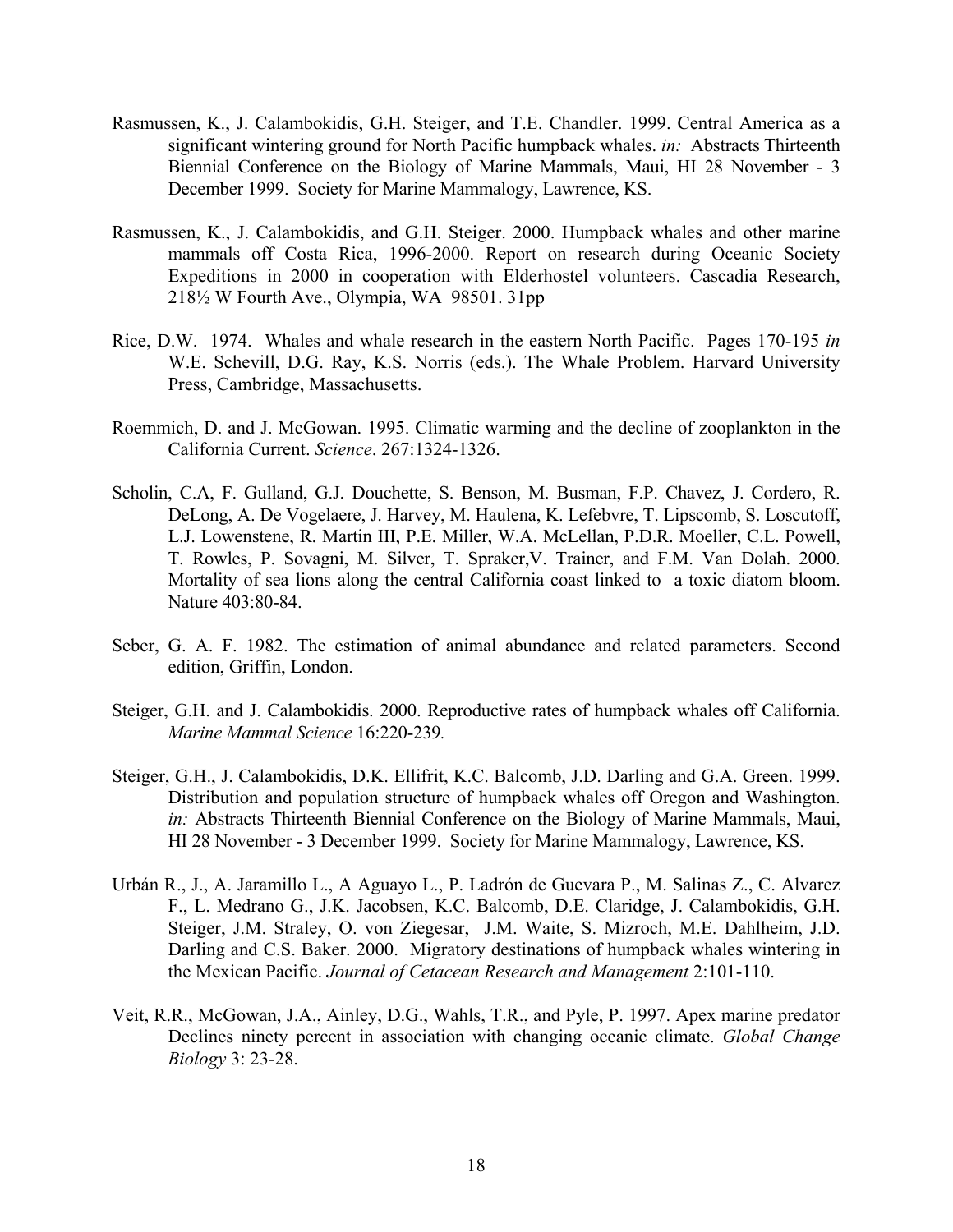Williams, T.M., R.W. Davis, L.A. Fuiman, J. Francis, B.J. Le Boeuf, M. Horning, J. Calambokidis, and D.A. Croll. In Press. Energy conservation in diving marine mammals. *Science* 288:133-136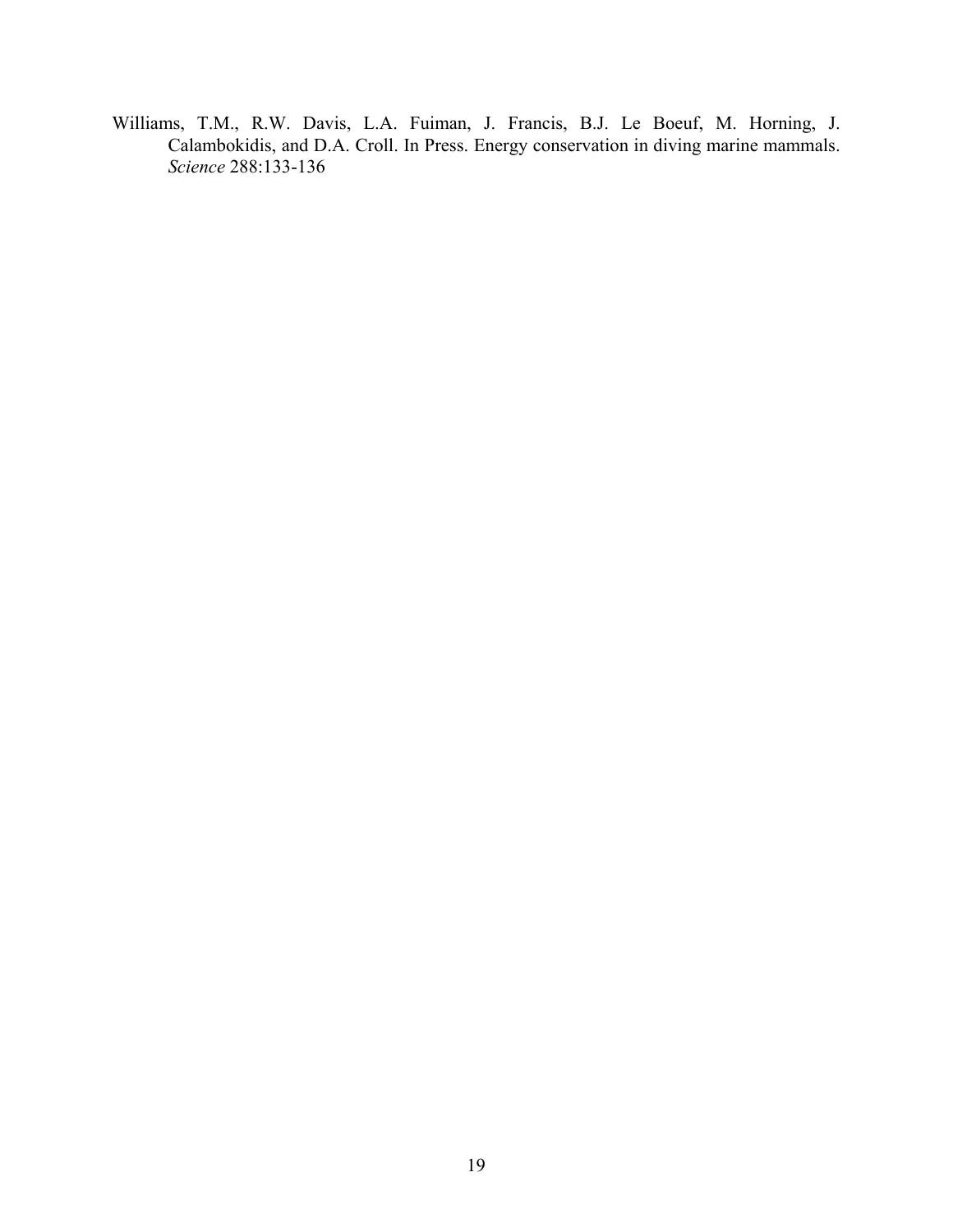# **TABLES AND FIGURES**

# **Tables**

- 1. Surveys and identifications conducted by Cascadia Research off California, Oregon, and Washington in 2002
- 2. Surveys and identifications conducted from Cascadia RHIB off British Columbia associated with surveys from the *Curve of Time* in 2002
- 3. Summary of effort and photo-ID from OCNMS surveys aboard the NOAA ship *McArthur*, deployed RHIB and opportunistically from OCNMS vessel *Tatoosh* off northern Washington in 2002.
- 4. Summary of effort and opportunistic photo-IDs off whale-watch vessels by CINMS Whale Corps in Santa Barbara Channel in 2002
- 5. Summary of effort and opportunistic identifications off whale-watch vessels by Peggy Stapp and Nancy Black in Monterey Bay in 2002
- 6. Summary of effort and identifications by type and region in 2002. Hours and nmi do not include all incidental or opportunistic effort
- 7. Summary of surveys conducted in 2002 by region and month
- 8. Number of blue whales identified by region and month in 2002
- 9. Number of humpback whales identified by region and month in 2002
- 10. Summary of skin samples collected in 2002
- 11. List of skin samples collected in 2002 off California, Oregon, and Washington
- 12. List of skin samples collected in 2002 off central British Columbia
- 13. Identifications of blue whales by region and year
- 14. Identifications of humpback whales by region and year
- 15. Reproductive rates of humpback whales
- 16. Abundance of humpback whales based on inter-year samples and Petersen estimates
- 17. Abundance of humpback whales based Jolly-Seber multi-year model
- 18. Abundance of blue whales based on inter-year samples and Petersen estimates
- 19. Success rate in deployments
- 20. List of tag deployments in 2002

### **Figures**

- 1. Photo-ID survey effort in 2002 off California, Oregon, and Washington
- 2. Survey effort off Central British Columbia 31 July to 7 August 2002.
- 3. Locations where blue whales were identified off California in 2002
- 4. Locations where humpback whales were identified off California, Oregon, and Washington in 2002
- 5. Sighting locations of humpback whales off Central British Columbia in 2002
- 6. Sighting locations of other whales species off Central British Columbia in 2002
- 7. Movements of identified humpback whales along the west coast in 2002
- 8. Trend in humpback whale abundance
- 9. Dive profile from 30 June 2002 deployment of Burgess bio-probe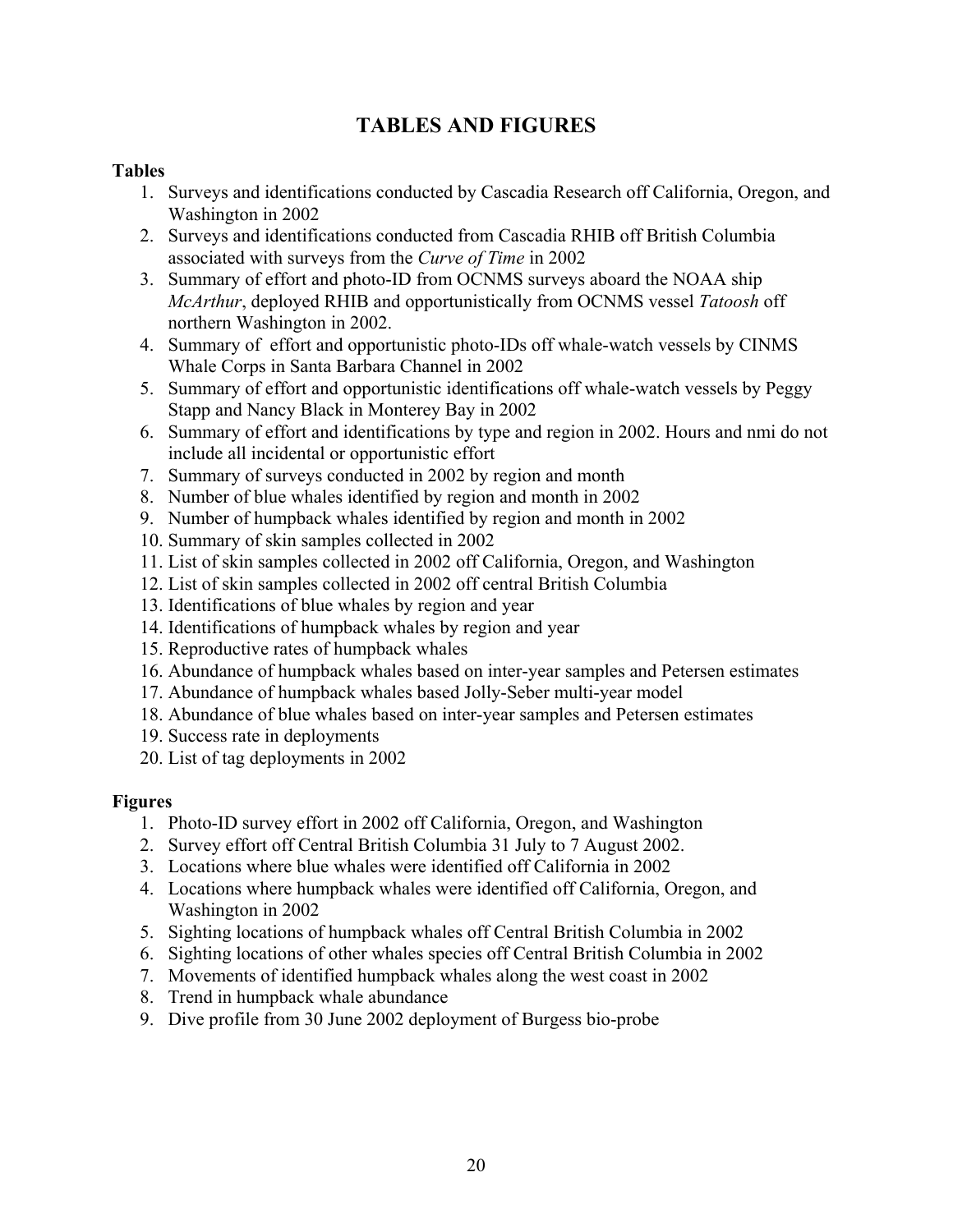|                                |                                  |                          |                                |                  | Table 1. Summary of field effort by Cascadia Research in 2002 aimed primarily at humpback and blue whales off the California, Oregon and Washington coasts |               | Time                     | Durat                         |                         | <b>Humpback</b> whales  |                       |                         | <b>Blue whales</b>      |                           |                  | <b>Gray</b> whales | Other                      |
|--------------------------------|----------------------------------|--------------------------|--------------------------------|------------------|------------------------------------------------------------------------------------------------------------------------------------------------------------|---------------|--------------------------|-------------------------------|-------------------------|-------------------------|-----------------------|-------------------------|-------------------------|---------------------------|------------------|--------------------|----------------------------|
| Date                           | <b>Ves</b>                       | Lead                     | Launch                         |                  | Month Region Other activities                                                                                                                              | Beg           | End                      | (h)<br>nmi                    | S#                      | A#                      | ID#                   | S#                      | A#                      | ID#                       | S#               | A#                 | ID#<br><b>Species IDed</b> |
| 01-May-02                      | N1                               | JAC                      | Everett                        | 5 WA             | $\mathop{\rm ER}\nolimits$                                                                                                                                 | 8:15          | 21:30                    | 13.3<br>138.6                 |                         |                         |                       |                         |                         |                           | $\sqrt{2}$       | $\overline{4}$     | 4                          |
| 12-May-02                      | N2                               | TEC                      | Moss Landing                   | 5 CCA            |                                                                                                                                                            | 8:10          | 13:15                    | 5.1<br>31.4                   | 6                       | 12                      | 8                     |                         |                         |                           |                  |                    |                            |
| $11 - Jun-02$                  | N <sub>2</sub>                   | TEC                      | San Luis                       | 6 SCA            |                                                                                                                                                            |               | 8:06 17:00               | 8.9<br>75.6                   | 8                       | 18                      | 13<br>$\,2$           | 14                      | 16                      | 10                        |                  |                    |                            |
| $12-Jun-02$<br>$18-Jun-02$     | N <sub>2</sub><br>N <sub>2</sub> | TEC<br>JAC               | San Luis<br>Santa Barbara      | 6 SCA<br>6 SCA   | Tag                                                                                                                                                        | 12:26<br>9:50 | 14:30<br>16:27           | 2.1<br>16.9<br>55.1<br>6.6    | $\overline{\mathbf{c}}$ | 3                       |                       |                         |                         |                           |                  |                    |                            |
| $19-Jun-02$                    | N2                               | JAC                      | Santa Barbara                  | 6 SCA            | Tag                                                                                                                                                        | 6:40          | 15:35                    | 8.9<br>60.3                   | 6                       | 10                      | 6                     |                         |                         |                           |                  |                    |                            |
| $19-Jun-02$                    | <b>SOL</b>                       | JW                       | Santa Barbara                  | 6 SCA            |                                                                                                                                                            |               | 6:42 15:35               | 8.9<br>61.4                   | 3                       | $\tau$                  | 1                     |                         |                         |                           |                  |                    |                            |
| $20 - Jun-02$                  | N <sub>2</sub>                   | JAC                      | Santa Barbara                  | 6 SCA            | Tag                                                                                                                                                        | 6:34          | 18:50                    | 12.3<br>74.1                  | 9                       | 16                      | 6                     |                         |                         |                           |                  |                    |                            |
| $20-Jun-02$                    | <b>SOL</b>                       | JW                       | Santa Barbara                  | 6 SCA            |                                                                                                                                                            | 6:58          | 17:23                    | 10.4<br>54.1                  | 6                       | 13                      | $\boldsymbol{0}$      |                         |                         |                           |                  |                    |                            |
| $21 - Jun-02$<br>$21 - Jun-02$ | N2<br><b>SOL</b>                 | JAC<br>JW                | Santa Barbara<br>Santa Barbara | 6 SCA<br>6 SCA   | Tag                                                                                                                                                        | 7:30<br>7:56  | 15:34<br>14:22           | 8.1<br>48.3<br>6.4<br>42.1    |                         |                         |                       |                         |                         |                           |                  |                    | 1 PM                       |
| $22-Jun-02$                    | N2                               | JAC                      | Santa Barbara                  | 6 SCA            | Tag                                                                                                                                                        | 6:20          | 16:19                    | 10.0<br>62.7                  | 9                       | 13                      | 1                     |                         |                         |                           |                  |                    |                            |
| 22-Jun-02                      | <b>SOL</b>                       | MO                       | Santa Barbara                  | 6 SCA            |                                                                                                                                                            | 7:05          | 15:50                    | 8.8<br>46.3                   | $\overline{7}$          | 11                      | $\theta$              |                         |                         |                           |                  |                    |                            |
| $23 - Jun - 02$                | N2                               | JAC                      | Santa Barbara                  | 6 SCA            | Tag                                                                                                                                                        | 6:30          | 16:40                    | 10.2<br>66.1                  | $\overline{4}$          | 9                       | 3                     | $\overline{\mathbf{c}}$ | 3                       | $\overline{\mathbf{c}}$   |                  |                    |                            |
| $23 - Jun - 02$                | <b>SOL</b>                       | JW                       | Santa Barbara                  | 6 SCA            |                                                                                                                                                            | 6:46          | 17:00                    | 10.2<br>53.8                  | $\overline{4}$          | 9                       | $\theta$              | $\mathbf{1}$            | 2                       | $\bf{0}$                  |                  |                    |                            |
| 24-Jun-02<br>24-Jun-02         | N <sub>2</sub><br><b>SOL</b>     | JAC<br>JW                | Santa Barbara<br>Santa Barbara | 6 SCA<br>6 SCA   | Tag                                                                                                                                                        | 8:50<br>8:46  | 21:14<br>19:20           | 12.4<br>77.8<br>10.6<br>56.8  |                         |                         |                       | $\mathbf{1}$<br>1       | 1<br>-1                 | 1<br>$\boldsymbol{0}$     |                  |                    |                            |
| $25-Jun-02$                    | N2                               | JAC                      | Santa Barbara                  | 6 SCA            | Tag                                                                                                                                                        | 10:25         | 19:36                    | 9.2<br>71.1                   |                         |                         |                       | $\overline{7}$          | 12                      | 3                         |                  |                    |                            |
| $26 - Jun-02$                  | N <sub>2</sub>                   | JAC                      | Sproul                         | 6 SCA            | Tag                                                                                                                                                        | 7:30          | 20:30                    | 13.0<br>41.4                  | $\mathbf{1}$            | 1                       | $\bf{0}$              | 52                      | 69                      | 33                        |                  |                    |                            |
| $26 - Jun-02$                  | SP                               |                          |                                | 6 SCA            | Opportunistic ID                                                                                                                                           |               |                          |                               |                         |                         |                       | 1                       | $\overline{\mathbf{c}}$ | $\overline{\mathbf{c}}$   |                  |                    |                            |
| $27 - Jun-02$                  | N <sub>2</sub>                   | JAC                      | Sproul                         | 6 SCA            | Tag                                                                                                                                                        |               | 6:30 17:24               | 10.9<br>36.2                  |                         |                         |                       | 46                      | 58                      | 35                        |                  |                    |                            |
| $29-Jun-02$<br>$30-Jun-02$     | N2<br>N <sub>2</sub>             | JAC<br>JAC               | Sproul<br>Sproul               | 6 SCA<br>6 SCA   | Tag<br>Tag                                                                                                                                                 | 19:15<br>0:00 | 20:57<br>23:30           | 1.7<br>8.4<br>23.5<br>29.3    |                         |                         |                       | $\overline{4}$          | 5                       | $\overline{4}$            |                  |                    |                            |
| $01-Jul-02$                    | N <sub>2</sub>                   | JAC                      | Sproul                         | 7 SCA            | Tag                                                                                                                                                        | 0:15          | 4:30                     | 4.3<br>5.0                    |                         |                         |                       |                         |                         |                           |                  |                    |                            |
| $02-Ju1-02$                    | N <sub>2</sub>                   | TEC                      | San Diego                      | 7 SCA            | Tag p/u                                                                                                                                                    | 8:30          | 16:48                    | 8.3<br>85.5                   |                         |                         |                       | 1                       | $\overline{\mathbf{c}}$ | $\overline{\mathbf{c}}$   |                  |                    |                            |
| $03 - Jul - 02$                | N <sub>2</sub>                   | TEC                      | Santa Barbara                  | 7 SCA            |                                                                                                                                                            | 6:35          | 16:05                    | 9.5<br>96.7                   |                         |                         |                       | 6                       | 8                       | 8                         |                  |                    |                            |
| $11-Ju1-02$                    | N <sub>2</sub>                   | TEC                      | Half-Moon Bay                  | 7 CCA            |                                                                                                                                                            | 8:00          | 17:26                    | 9.4 112.6                     | 5                       | 8                       | 6                     |                         |                         |                           |                  |                    |                            |
| $12 - Jul - 02$                | N <sub>2</sub>                   | TEC                      | Half-Moon Bay                  | 7 CCA            |                                                                                                                                                            | 6:41          | 18:55                    | 12.2<br>103.5                 | 20                      | 43                      | 20                    |                         |                         |                           |                  |                    |                            |
| $16-Jul-02$<br>$19-Jul-02$     | N1<br>N2                         | JAC<br>$_{\mathrm{TEC}}$ | La Push<br>Santa Cruz          | 7 WA<br>7 CCA    |                                                                                                                                                            | 7:55<br>7:06  | 21:30<br>16:40           | 13.6<br>135.9<br>9.6<br>108.6 | 8<br>3                  | 9<br>3                  | 9<br>$\boldsymbol{0}$ | 1                       | -1                      | $\bf{0}$                  |                  |                    |                            |
| $20 -$ Jul-02                  | N <sub>2</sub>                   | TEC                      | Moss Landing                   | 7 CCA            |                                                                                                                                                            | 7:06          | 16:30                    | 9.4<br>86.7                   | 7                       | 13                      | 9                     | $\mathbf{1}$            | 1                       | 1                         |                  |                    |                            |
| $21-Ju1-02$                    | N <sub>2</sub>                   | TEC                      | Bodega                         | 7 CCA            |                                                                                                                                                            | 6:50          | 19:42                    | 12.9<br>138.1                 | 11                      | 24                      | 13                    | 1                       | $\overline{\mathbf{c}}$ | 1                         |                  |                    |                            |
| 22-Jul-02                      | N <sub>2</sub>                   | TEC                      | Bodega                         | 7 CCA            |                                                                                                                                                            | 6:28          | 19:45                    | 13.3<br>134.2                 | 15                      | 30                      | 18                    | 8                       | 11                      | $\boldsymbol{7}$          |                  |                    | 1BP                        |
| 27-Jul-02                      | N <sub>2</sub>                   | TEC                      | Santa Barbara                  | 7 CCA            |                                                                                                                                                            | 6:30          | 18:58                    | 12.5<br>129.0                 | 1                       | -1                      | $\theta$              | 24                      | 33                      | 20                        |                  |                    |                            |
| 28-Jul-02<br>$29-Jul$          | N <sub>2</sub><br>N <sub>2</sub> | TEC<br>TEC               | Gaviota<br>San Luis            | 7 SCA<br>7 SCA   |                                                                                                                                                            | 7:51<br>6:33  | 19:13<br>10:45           | 11.4<br>85.9<br>4.2<br>35.5   | 3                       | $\overline{7}$          | 6                     | 44                      | 55                      | 45                        |                  |                    |                            |
| $30-Jul$                       | N <sub>2</sub>                   | TEC                      | Half-Moon Bay                  | 7 CCA            |                                                                                                                                                            | 6:40          | 19:20                    | 12.7<br>108.6                 | 21                      | 36                      | 24                    | 6                       | 9                       | 9                         |                  |                    |                            |
| 1-Aug                          | N <sub>2</sub>                   | TEC                      | Ft. Bragg                      | 8 NCA            |                                                                                                                                                            | 6:50          | 19:10                    | 12.3<br>138.6                 | 9                       | 19                      | 11                    |                         |                         |                           |                  |                    | 100                        |
| $10-Aug$                       | N <sub>2</sub>                   | JAC                      | Newport                        | 8 OR             | CC, abort                                                                                                                                                  | 7:55          | 10:00                    | 2.1<br>19.8                   |                         |                         |                       |                         |                         |                           |                  |                    |                            |
| $11-Aug$                       | N <sub>2</sub>                   | JAC                      | Newport                        | 8 OR             | CC                                                                                                                                                         | 9:10          | 17:13                    | 8.1<br>72.5                   |                         |                         |                       |                         |                         |                           |                  |                    |                            |
| $12-Aug$                       | N <sub>2</sub>                   | JAC                      | Newport                        | 8 OR             | CC, abort                                                                                                                                                  | 8:41          | 11:15                    | 2.6<br>24.2                   |                         |                         |                       |                         |                         |                           |                  |                    |                            |
| $13-Aug$<br>$15-Aug$           | N2<br>N <sub>2</sub>             | JAC<br>JAC               | Newport-Floreno<br>Salmon Hbr  | 8 OR<br>8 OR     | CC<br>Cst. Gd. turns back                                                                                                                                  | 7:25<br>8:10  | 17:40<br>9:00            | 10.3<br>81.0<br>0.8<br>0.0    | $\overline{4}$          | 6                       | 3                     |                         |                         |                           |                  |                    |                            |
| $16-Aug$                       | N <sub>2</sub>                   | JAC                      | Salmon Hbr                     | 8 OR             | CC                                                                                                                                                         | 8:30          | 20:30                    | 12.0<br>94.4                  | $\overline{7}$          | 12                      | 5                     |                         |                         |                           |                  |                    |                            |
| 17-Aug                         | N <sub>2</sub>                   | JAC                      | Pt Orford                      | 8 OR             | ER                                                                                                                                                         | 9:20          | 14:45                    | 5.4<br>20.1                   |                         |                         |                       |                         |                         |                           | $\boldsymbol{7}$ | 13                 | 12                         |
| $17-Aug$                       | N2                               | JAC                      | Pt St George                   | 8 NCA            | ER                                                                                                                                                         | 17:35         | 19:43                    | 2.1<br>16.2                   |                         |                         |                       |                         |                         |                           | 1                | 1                  | 1                          |
| $19-Aug$                       | N <sub>2</sub>                   | JAC                      | SD-Sproul                      | 8 SCA            |                                                                                                                                                            | 7:00          | 19:36                    | 12.6<br>110.1                 |                         |                         |                       |                         |                         |                           |                  |                    |                            |
| $20-Aug$                       | N <sub>2</sub>                   | JAC                      | Sproul                         | 8 SCA            | <b>DIFAR</b> array                                                                                                                                         | 7:05          | 20:08                    | 13.1<br>52.0                  |                         |                         |                       |                         |                         |                           |                  |                    | 1BP                        |
| $21-Aug$<br>$24-Aug$           | N <sub>2</sub><br>N <sub>2</sub> | JAC<br>JAC               | Sproul<br>Santa Barbara        | 8 SCA<br>8 SCA   | Acoustic tag                                                                                                                                               | 6:55<br>7:00  | 17:50<br>14:36           | 10.9<br>60.9<br>7.6<br>67.6   |                         |                         |                       | $\overline{\mathbf{c}}$ | $\boldsymbol{2}$        | $\boldsymbol{0}$          |                  |                    | 11 BP                      |
| $25-Aug$                       | N <sub>2</sub>                   | JAC                      | Monterey                       | 8 CCA            |                                                                                                                                                            | 8:38          | 16:18                    | 7.7<br>48.4                   |                         |                         |                       | 3                       | 5                       | 3                         |                  |                    |                            |
| 6-Sep                          | N <sub>2</sub>                   | JAC                      | Pt Orford                      | 9 OR             |                                                                                                                                                            | 9:25          | 19:25                    | 10.0<br>80.3                  | 1                       | $\overline{\mathbf{c}}$ | $\,2$                 |                         |                         |                           | 26               | 47                 | 47                         |
| 7-Sep                          | N <sub>2</sub>                   | JAC                      | Florence                       | 9 OR             |                                                                                                                                                            | 8:30          | 21:13                    | 12.7<br>104.4                 | 13                      | 26                      | 20                    |                         |                         |                           |                  |                    |                            |
| $16-Sep$                       | N <sub>2</sub>                   | JAC                      | Monterey                       | 9 CCA            | CC                                                                                                                                                         | 7:50          | 14:40                    | 6.8<br>46.9                   |                         |                         |                       | $\overline{2}$          | 3                       | $\overline{c}$            |                  |                    |                            |
| $17-Sep$<br>$17-Sep$           | N1<br>N <sub>2</sub>             | TEC<br>JAC               | Pt St George<br>Monterey       | 9 NCA<br>9 CCA   | ER, Pr weather<br>CC                                                                                                                                       | 10:42<br>7:45 | 12:54<br>15:24           | 2.2<br>12.3<br>7.7<br>53.4    |                         |                         |                       | 1                       | 2                       | $\mathbf{1}$              | 1                | 2                  | 1                          |
| $18-Sep$                       | N1                               | TEC                      | Pt Arena                       | 9 NCA            | Pr weather                                                                                                                                                 |               | 8:08 14:17               | 6.2<br>66.2                   |                         |                         |                       |                         |                         |                           |                  |                    |                            |
| 18-Sep                         | N <sub>2</sub>                   | JAC                      | Monterey                       | 9 CCA            | CC                                                                                                                                                         | 8:55          | 19:30                    | 10.6<br>63.2                  | 1                       | 3                       | 1                     | $\overline{4}$          | 5                       | 1                         |                  |                    |                            |
| $19-Sep$                       | N1                               | TEC                      | Bodega                         | 9 CCA            |                                                                                                                                                            |               | 7:30 19:16               | 11.8<br>115.1                 | 30                      | 67                      | 51                    | $\overline{4}$          | 8                       | 5                         |                  |                    |                            |
| $19-Sep$                       | N <sub>2</sub>                   | JAC                      | Monterey                       | 9 CCA            | $_{\rm CC}$                                                                                                                                                | 7:45          | 17:20                    | 9.6<br>48.9                   |                         |                         |                       | 8                       | 11                      | $\mathbf{1}$              |                  |                    |                            |
| $20-Sep$<br>$20-Sep$           | N1<br>N2                         | TEC<br>JAC               | Monterey<br>Monterey           | 9 CCA<br>9 CCA   | CC, weather abort                                                                                                                                          | 8:01          | 12:05<br>8:02 12:15      | 4.1<br>41.4<br>4.2<br>21.2    |                         |                         |                       | 3<br>1                  | $\overline{4}$<br>$\,2$ | $\,2$<br>$\boldsymbol{0}$ |                  |                    |                            |
| $21-Sep$                       | N1                               | TEC                      | Santa Barbara                  | 9 SCA            |                                                                                                                                                            |               | 9:22 18:30               | 9.1<br>91.2                   |                         |                         |                       | 12                      | 16                      | 11                        |                  |                    |                            |
| 21-Sep                         | N <sub>2</sub>                   | JAC                      | Santa Barbara                  | 9 SCA            | $_{\rm CC}$                                                                                                                                                |               | 7:49 18:50               | 11.0<br>57.4                  |                         |                         |                       | 8                       | 14                      | $\overline{4}$            |                  |                    |                            |
| 22-Sep                         | N1                               | TEC                      | Santa Barbara                  | 9 SCA            |                                                                                                                                                            |               | 7:24 17:12               | 9.8<br>86.2                   |                         |                         |                       | 16                      | 25                      | 17                        |                  |                    |                            |
| 22-Sep                         | N2                               | JAC                      | Santa Barbara                  | 9 SCA            | $_{\rm CC}$                                                                                                                                                |               | 7:20 17:21               | 10.0<br>50.6                  |                         |                         |                       | 19                      | 28                      | 14                        |                  |                    |                            |
| 22-Sep<br>$23-Sep$             | SOL<br>N1                        | TEC                      | Santa Barbara<br>Santa Barbara | 9 SCA<br>9 SCA   |                                                                                                                                                            |               | 9:48 13:15<br>7:39 15:43 | 3.5<br>40.5<br>8.1<br>66.4    |                         |                         |                       | $\overline{7}$<br>23    | 15<br>31                | 8<br>26                   |                  |                    |                            |
| 23-Sep                         | N2                               | JAC                      | Santa Barbara                  | 9 SCA            | $_{\rm CC}$                                                                                                                                                |               | 7:38 15:49               | 8.2<br>42.1                   |                         |                         |                       | 18                      | 29                      | 19                        |                  |                    |                            |
| 24-Sep                         | N1                               | JAC                      | Santa Barbara                  | 9 SCA            | CC                                                                                                                                                         |               | 7:40 14:20               | 6.7<br>45.1                   |                         |                         |                       | 8                       | 13                      | $\,2$                     |                  |                    |                            |
| 24-Sep                         | N2                               | TEC                      | Half-Moon Bay                  | 9 CCA            |                                                                                                                                                            |               | 8:15 16:49               | 8.6<br>71.3                   | 5                       | 12                      | $\boldsymbol{7}$      | 1                       | $\boldsymbol{\beta}$    | 3                         |                  |                    |                            |
| $25-Sep$                       | N1                               | TEC                      | Half-Moon Bay                  | 9 CCA            |                                                                                                                                                            |               | 8:15 18:36               | 10.4<br>81.1                  | 18                      | 36                      | 19                    | 13                      | 20                      | 15                        |                  |                    |                            |
| $27-Sep$                       | N1                               | TEC                      | Half-Moon Bay                  | 9 CCA            |                                                                                                                                                            |               | 7:45 19:21               | 120.6<br>11.6                 | 16                      | 42                      | 17<br>9               | 8<br>$\overline{7}$     | 12<br>9                 | 9                         |                  |                    |                            |
| 28-Sep<br>30-Sep               | N1<br>N1                         | TEC<br>TEC               | Bodega<br>Ft. Bragg            | 9 CCA<br>9 NCA   |                                                                                                                                                            |               | 7:30 18:52<br>7:24 16:35 | 11.4<br>75.9<br>9.2 118.7     | 12<br>$\overline{4}$    | 22<br>10                | 11                    | 1                       | $\overline{2}$          | 8<br>$\mathbf{1}$         |                  |                    |                            |
| 4-Oct                          | N <sub>2</sub>                   | TEC                      | San Luis                       | 10 SCA           |                                                                                                                                                            |               | 7:48 16:45               | 9.0<br>57.7                   | 8                       | 36                      | 16                    | 17                      | 23                      | 17                        |                  |                    |                            |
| 5-Oct                          | N2                               | TEC                      | San Luis                       | 10 SCA           |                                                                                                                                                            |               | 7:43 16:31               | 8.8<br>79.4                   | 6                       | 12                      | $\,2$                 | 13                      | 20                      | 17                        |                  |                    |                            |
| 7-Oct                          | N2                               | TEC                      | Bodega                         | 10 CCA           |                                                                                                                                                            |               | 7:16 17:21               | 10.1 119.6                    | $\sqrt{5}$              | 10                      | $\boldsymbol{7}$      | 1                       | $\,2$                   | $\mathbf{1}$              |                  |                    |                            |
| 8-Oct                          | N2                               | TEC                      | Bodega                         | 10 CCA           |                                                                                                                                                            |               | 12:12 19:25              | 7.2<br>92.8                   | 5                       | 11                      | 8                     | $\overline{4}$          | 8                       | 6                         |                  |                    |                            |
| $12-Oct$<br>$13$ -Oct          | N1<br>N1                         | TEC<br>TEC               | Shelter Cove                   | 10 NCA<br>10 NCA |                                                                                                                                                            |               | 8:45 16:27<br>7:47 18:40 | 7.7 112.7<br>10.9 143.4       | $\tau$                  | 14                      | 9                     |                         |                         |                           |                  |                    |                            |
| 14-Oct                         | N1                               | TEC                      | Pt St George<br>Port Orford    | 10 OR            |                                                                                                                                                            |               | 8:12 17:35               | 9.4<br>60.2                   |                         |                         |                       |                         |                         |                           | 22               | 35                 | 39                         |
| $15$ -Oct                      | N1                               | TEC                      | Coos Bay                       | 10 OR            |                                                                                                                                                            |               | 7:39 17:00               | 9.4 137.0                     |                         |                         |                       |                         |                         |                           |                  |                    |                            |
| $16$ -Oct                      | N1                               | TEC                      | Florence                       | 10 OR            |                                                                                                                                                            |               | 8:06 18:51               | 10.8 140.4                    | $\overline{4}$          | 8                       | $\boldsymbol{7}$      |                         |                         |                           |                  |                    |                            |
| $29$ -Oct                      | N <sub>2</sub>                   | TEC                      | San Luis                       | 10 SCA           |                                                                                                                                                            |               | 6:39 16:14               | 9.6 105.5                     | $\sqrt{2}$              | 8                       | $\overline{4}$        | $\boldsymbol{2}$        | $\sqrt{2}$              | 3                         |                  |                    |                            |
| $30$ -Oct                      | N <sub>2</sub>                   | TEC                      | Santa Barbara                  | 10 SCA           |                                                                                                                                                            |               | 7:02 17:20               | 10.3<br>106.0                 | $\overline{4}$          | $\overline{7}$          | 5                     | 5                       | 5                       | 6                         |                  |                    |                            |
| $31-Oct$<br>$3-Nov$            | N <sub>2</sub><br>N <sub>2</sub> | TEC<br>TEC               | Santa Barbara<br>Sproul        | 10 SCA<br>11 SCA | Track caller                                                                                                                                               |               | 6:56 17:01<br>6:35 17:24 | 97.5<br>10.1<br>10.8<br>50.7  | $\,2$<br>$\mathbf{1}$   | $\overline{4}$<br>3     | $\sqrt{4}$<br>3       | 14<br>$\mathbf{1}$      | 27<br>-1                | 18<br>$\mathbf{1}$        |                  |                    | 2BP                        |
| 6-Nov                          | N <sub>2</sub>                   | TEC                      | Gaviota                        | 11 SCA           |                                                                                                                                                            |               | 7:52 16:25               | 8.6<br>69.6                   | 18                      | 46                      | 37                    | $\overline{7}$          | 10                      | 9                         |                  |                    | 500                        |
| Totals                         |                                  |                          |                                |                  |                                                                                                                                                            |               | 89 days                  | 798 6,352                     | 341                     | 712                     | 403                   | 454                     | 648                     | 413                       | 59               | 102                | 104                        |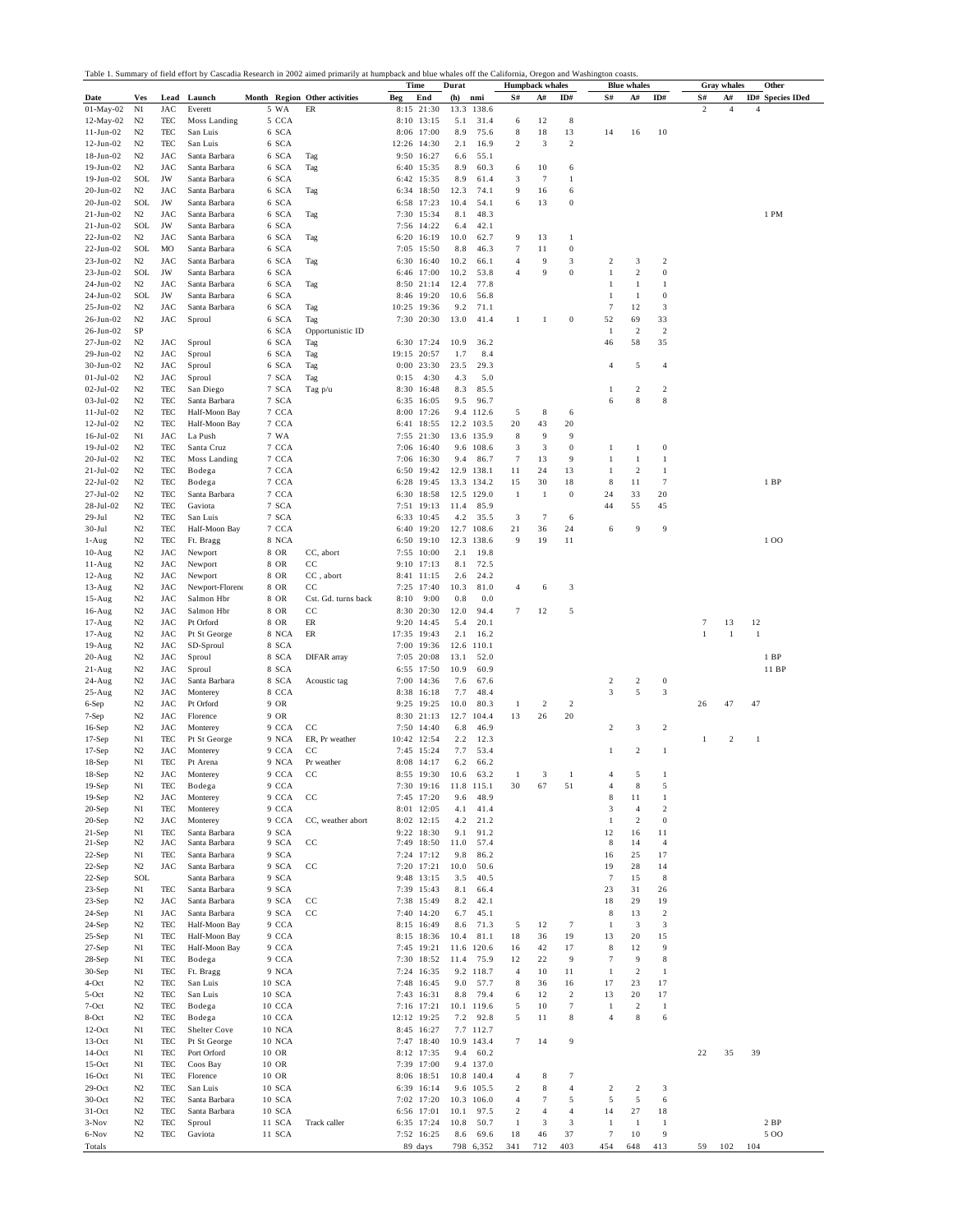Table 2. Summary of field effort by Cascadia Research in 2002 aimed primarily at humpback and blue whales off the coast of British Columbia.

|          |            |     |                       |                                                       | Time    |               | <b>Durat</b> |           | <b>Humpback whales</b> |    |     |    | <b>Gray</b> whales | <b>Other</b>            |
|----------|------------|-----|-----------------------|-------------------------------------------------------|---------|---------------|--------------|-----------|------------------------|----|-----|----|--------------------|-------------------------|
| Date     | <b>Ves</b> |     | <b>Lead Launch</b>    | <b>Region Other activities</b>                        | Beg End |               | (h)          | nmi       | S#                     | A# | ID# | S# | A#                 | <b>ID#</b> Species IDed |
| $31-Jul$ | N1         |     | JAC Pt Hardy          | NVI                                                   |         | 6:15 15:30    |              | 9.3 117.2 |                        |    |     | 6  |                    |                         |
| 1-Aug    | N1         |     | JAC Curve of Time NBC |                                                       |         | $10:45$ 22:00 | 11.3         | 63.9      | 5                      |    |     |    |                    | 4 OO. 1 PM              |
| $2-Aug$  | N1         |     | JAC Curve of Time NBC |                                                       |         | 13:00 20:55   | 7.9          | 30.0      | 10                     | 17 |     |    |                    |                         |
| 3-Aug    | N1         |     | JAC Curve of Time NBC |                                                       |         | $14:40$ 22:15 | 7.6          | 56.0      | 2                      | 3  |     |    |                    |                         |
| 4-Aug    | N1         |     |                       | JAC Curve of Time NBC Search for ER on OC 18:15 22:30 |         |               |              | 4.3 56.9  |                        |    |     |    |                    |                         |
| 5-Aug    | N1         |     | JAC Curve of Time NBC |                                                       |         | 10:10 17:15   | 7.1          | 52.9      | 3                      | 3  |     |    |                    | 3 BP                    |
| 6-Aug    | N1         |     |                       | JAC <i>Curve of Time</i> NBC BP ID/biopsy             |         | 14:55 21:40   | 6.8          | 40.5      |                        |    |     |    |                    |                         |
| 7-Aug    | N1         | JAC | Curve of Time NBC ER  |                                                       |         | 7:35 17:31    | 9.9          | 80.9      | 8                      | 11 |     | 19 | 22                 | 24                      |
| Totals   |            |     |                       |                                                       |         |               | 55           | 381       | 35                     | 48 | *   | 20 | 23                 | 25                      |

\* Identifications beings compiled and matched by Department of Fisheries and Oceans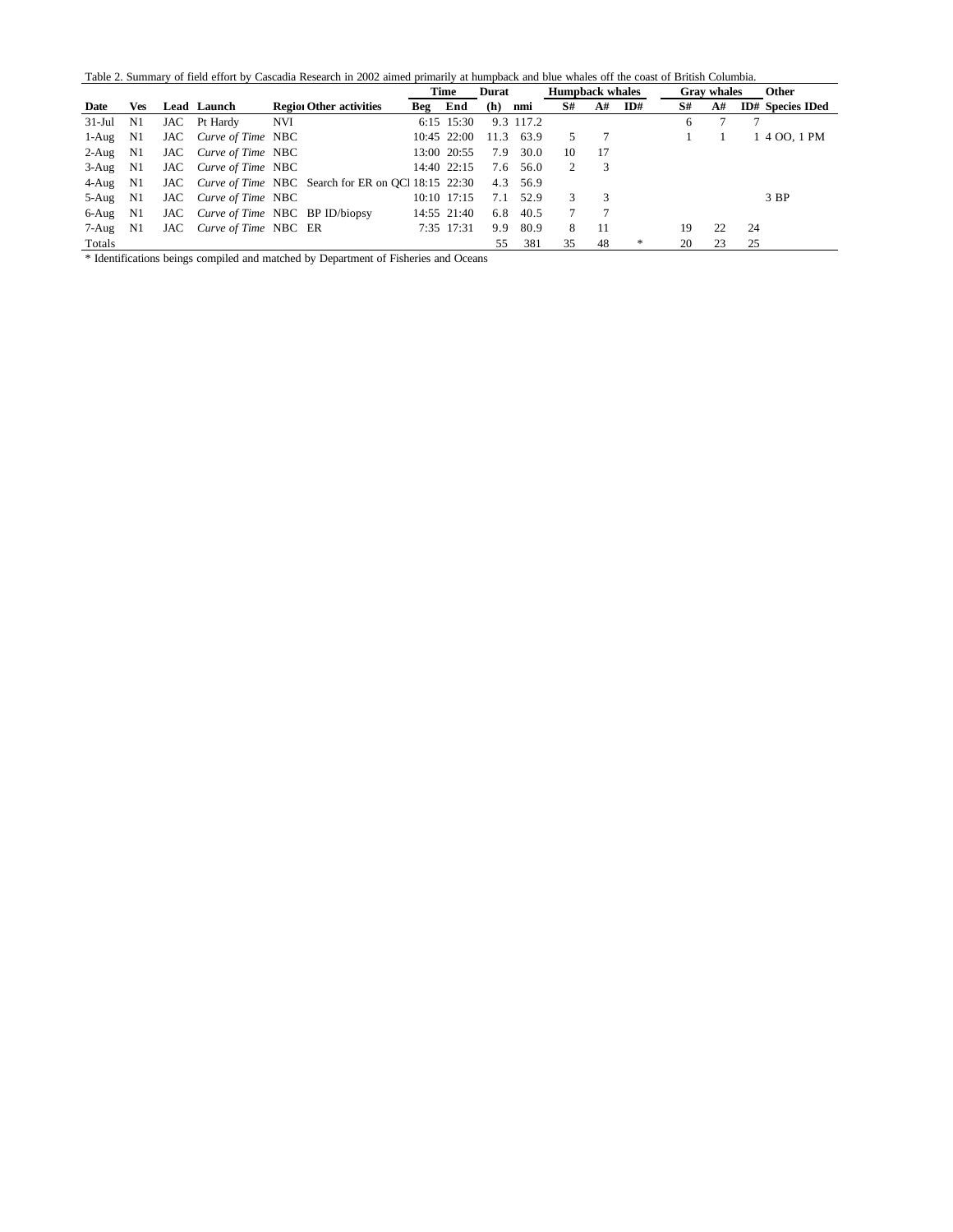| <b>TT</b>         |                           |                                         |         | <b>Time</b>      | <b>Durat</b> |                              |    |                | <b>Humpback whales</b> | Other               |
|-------------------|---------------------------|-----------------------------------------|---------|------------------|--------------|------------------------------|----|----------------|------------------------|---------------------|
| <b>Date</b>       | <b>Ves</b>                | Lead                                    | Beg End |                  | (h)          | nmi                          | S# | A#             | ID#                    | <b>Species IDed</b> |
| $12$ -Jun- $02$   | McArthur                  | A. Douglas Transect survey - opport. II |         |                  |              |                              | 3  | $\overline{4}$ | $\theta$               |                     |
| $13$ -Jun- $02$   | AR <sub>2</sub>           | A. Douglas                              |         | 7:54 15:56       | 8.0          | 60.5                         | 7  | 10             | 3                      |                     |
| 14-Jun-02         | AR2                       | A. Douglas                              |         |                  |              | Transect survey - opport. II | 10 | 13             | 8                      |                     |
| 14-Jun-02         | McArthur                  | A. Douglas                              | 6:58    | 7:38             | 0.7          | 2.9                          | 1  | 3              | $\theta$               |                     |
| 15-Jun-02 $AR2$   |                           | A. Douglas                              |         | 8:55 11:24       | 2.5          | 20.4                         | 1  |                | $\theta$               | 5 OO                |
| 16-Jun-02 $AR2$   |                           | A. Douglas                              |         | 9:29 12:17       | 2.8          | 25.2                         | 5  | 10             | 5                      |                     |
| 16-Jun- $02$      | McArthur                  | A. Douglas                              |         |                  |              | Transect survey - opport. II | 4  | 5              | 3                      |                     |
| 18-Jun-02         | AR2                       | A. Douglas                              |         | 8:18 20:04       | 11.8         | 47.8                         | 3  | 10             | 7                      |                     |
|                   | 18-Jun-02 <i>McArthur</i> | A. Douglas                              |         |                  |              | Transect survey - opport. II | 1  | $\overline{2}$ |                        |                     |
| 13-Aug-02 Tatoosh |                           | E. Bowlby                               |         | Opportunistic ID |              |                              |    |                | 1                      |                     |
| 21-Aug-02 Tatoosh |                           | E. Bowlby                               |         | Opportunistic ID |              |                              |    |                |                        |                     |
| 22-Aug-02 Tatoosh |                           | E. Bowlby                               |         | Opportunistic ID |              |                              |    |                |                        |                     |
| $05-Sep-02$       | Tatoosh                   | J. Rosepeppe Opportunistic ID           |         |                  |              |                              |    | $\overline{4}$ | 2                      |                     |
| Total             |                           |                                         |         |                  | 25.8         | 156.9                        | 39 | 65             | 32                     |                     |

Table 3. Summary of effort and photo-ID from OCNMS surveys aboard the *McArthur* and RHIB and opportunistic identifications in 2002.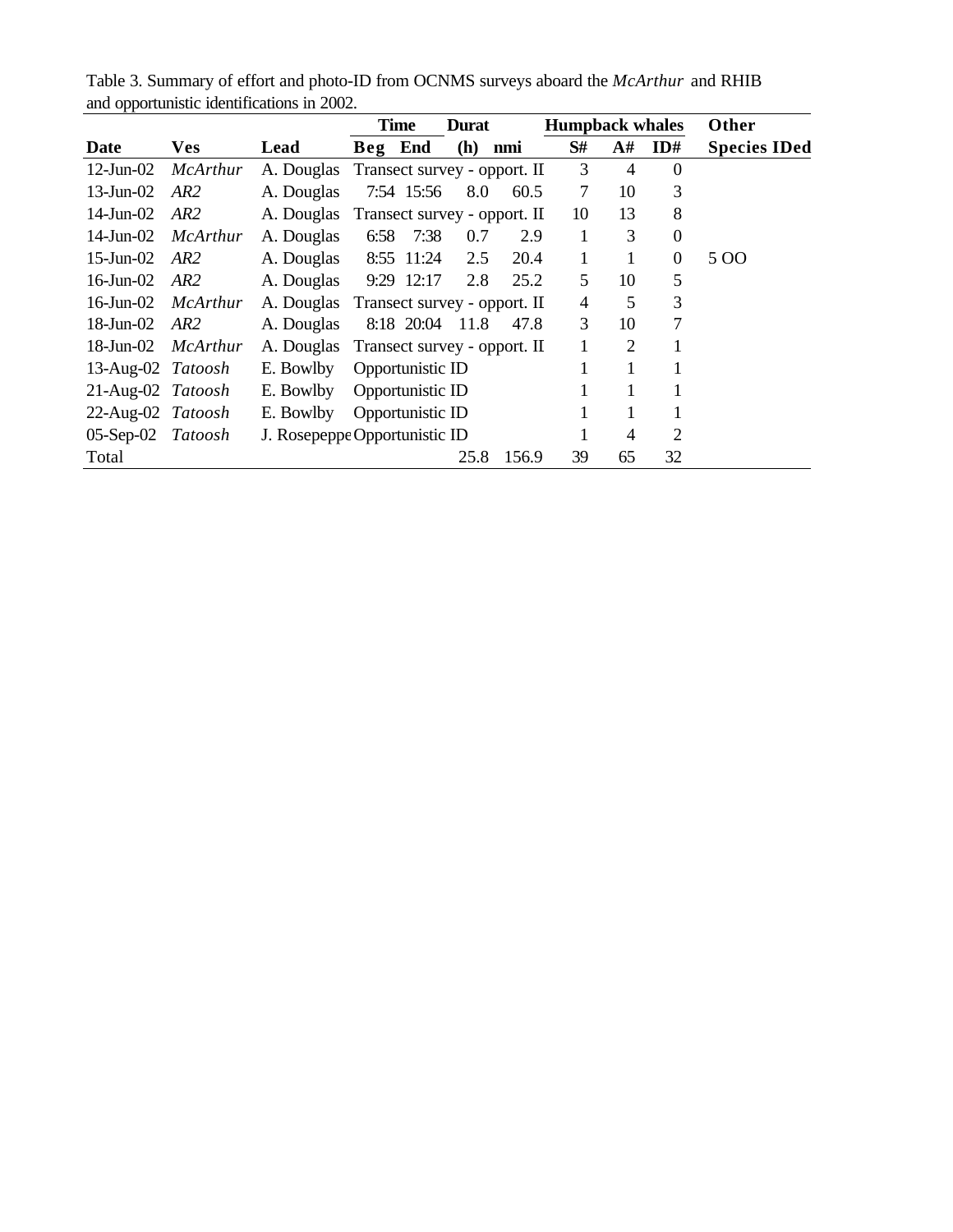|  |  | Table 4. Summary of effort and photo-IDs by CINMS Whale Corps in Santa Barbara Channel in 2002. |
|--|--|-------------------------------------------------------------------------------------------------|
|  |  |                                                                                                 |

| End<br>$\mathbf{S}^{\#}$<br>$\mathbf{A}^{\#}$<br>$\mathbf{ID}\#$<br>$\mathbf{S}^{\#}$<br>$\mathbf{A}^{\#}$<br>$\mathbf{ID}\#$<br><b>Beg</b><br>(h)<br>Date<br><b>Ves</b><br>nmi<br>$\,$ 8 $\,$<br>$\ensuremath{\mathfrak{Z}}$<br>24-May-02 DD<br>8:05 17:17<br>$\overline{4}$<br>9.2<br>53.3<br>$\overline{\mathcal{A}}$<br>26-May-02 CON<br>8:10 17:00<br>8.8<br>90.9<br>6<br>14<br>$\sqrt{2}$<br>$\overline{4}$<br>$\mathbf{1}$<br>40.2<br>$\sqrt{2}$<br>02-Jun-02<br>RG<br>8:15 13:22<br>$\mathbf{1}$<br>500<br>5.1<br>1<br>$\overline{\mathbf{c}}$<br>3<br>$\sqrt{2}$<br>05-Jun-02<br>CON<br>8:40 12:55<br>4.3<br>53.8<br>1<br>1<br>0<br>$\overline{c}$<br>5<br>$\mathbf{1}$<br>08-Jun-02<br>CON<br>8:10 13:00<br>4.8<br>92.3<br>2<br>6<br>$\boldsymbol{0}$<br>3<br>7<br>$\boldsymbol{0}$<br>$\boldsymbol{0}$<br>09-Jun-02<br>CON<br>13:15 16:45<br>3.5<br>44.4<br>4<br>1<br>$\mathbf{RG}$<br>$\sqrt{2}$<br>$\boldsymbol{0}$<br>09-Jun-02<br>8:30 12:05<br>3.6<br>18.4<br>1<br>$\,8\,$<br>$\sqrt{2}$<br>$\sqrt{2}$<br>11-Jun-02<br>CON<br>8:20 13:05<br>4.8<br>66.0<br>4<br>$\overline{c}$<br>1<br>3<br>18<br>12-Jun-02<br>CON<br>8:15 13:00<br>4.8<br>86.6<br>4<br>$\sqrt{2}$<br>14-Jun-02<br>CON<br>10:00 12:45<br>2.8<br>16.1<br>$\mathbf{1}$<br>1<br>$\mathfrak{Z}$<br>9<br>15-Jun-02<br><b>CON</b><br>3.7<br>50.8<br>4<br>$\mathbf{1}$<br>$\overline{c}$<br>$\mathbf{1}$<br>8:10 11:51<br>$\sqrt{2}$<br>16-Jun-02<br>CON<br>8:15 13:00<br>4.8<br>42.7<br>3<br>14<br>$\overline{\mathbf{c}}$<br>$\sqrt{2}$<br>$\mathbf{1}$<br>17-Jun-02<br>CON<br>8:15 13:30<br>5.3<br>29.5<br>$\mathfrak{Z}$<br>$\overline{\mathbf{c}}$<br>$\boldsymbol{0}$<br>19-Jun-02<br>CON<br>8:02 13:30<br>5.5<br>21.0<br>20-Jun-02<br>CON<br>8:07 12:40<br>4.6<br>50.6<br>$\overline{\mathbf{c}}$<br>21<br>$\mathbf{1}$<br>3<br>12<br>$\ensuremath{\mathfrak{Z}}$<br>$\sqrt{2}$<br>$\boldsymbol{0}$<br>23-Jun-02<br>CON<br>8:00 12:07<br>45.5<br>$\mathbf{1}$<br>4.1<br>$\overline{\mathbf{c}}$<br>7<br>$\mathbf{1}$<br>$\mathbf{1}$<br>26-Jun-02<br>CON<br>8:12 12:20<br>4.1<br>51.1<br>$\mathbf{1}$<br>$\mathbf{1}$<br>$\overline{\mathbf{c}}$<br>6<br>$\boldsymbol{2}$<br>30-Jun-02<br>CON<br>13:00 17:15<br>4.3<br>55.0<br>$\sqrt{2}$<br>3<br>$\overline{7}$<br>$01-Jul-02$<br>CON<br>8:15 12:15<br>4.0<br>47.7<br>5<br>9<br>1<br>$\overline{c}$<br>8<br>$\boldsymbol{2}$<br>04-Jul-02<br>CON<br>8:00 12:21<br>4.4<br>55.4<br>05-Jul-02<br>CON<br>8:15 12:15<br>61.1<br>1<br>6<br>$\mathbf{1}$<br>4.0<br>$\boldsymbol{0}$<br>9<br>06-Jul-02<br>RG<br>8:10 12:15<br>37.6<br>2<br>$\boldsymbol{0}$<br>4.1<br>$\mathbf{1}$<br>$\mathbf{1}$<br>$\sqrt{2}$<br>$\boldsymbol{0}$<br>$\overline{4}$<br>08-Jul-02<br>RG<br>8:55 14:00<br>42.4<br>$\mathbf{1}$<br>$\mathbf{1}$<br>$\boldsymbol{0}$<br>5.1<br>$\overline{c}$<br>CON<br>8:20 12:50<br>4.5<br>45.1<br>$11$ -Jul-02<br>1<br>1<br>$\boldsymbol{0}$<br>18-Jul-02<br>CON<br>8:30 13:00<br>4.5<br>43.7<br>$\overline{4}$<br>1<br>$\boldsymbol{0}$<br>CON<br>7:59 12:19<br>4.3<br>66.8<br>$\sqrt{2}$<br>20<br>5<br>$21$ -Jul-02<br>1<br>1<br>$\sqrt{2}$<br>3<br>13<br>CON<br>8:15 13:00<br>4.8<br>64.5<br>23-Jul-02<br>3<br>68.1<br>$\sqrt{3}$<br>$\overline{4}$<br>CON<br>8:15 13:00<br>4.8<br>24-Jul-02<br>12<br>CON<br>8:15 12:30<br>4.3<br>38.7<br>6<br>26-Jul-02<br>1<br>$\mathbf{1}$<br>$\sqrt{5}$<br>$\boldsymbol{2}$<br><b>CON</b><br>8:13 13:02<br>4.8<br>59.4<br>$\sqrt{2}$<br>3<br>02-Aug-02<br>1<br>$\sqrt{2}$<br>$\,1\,$<br>04-Aug-02 CON<br>13:31 17:20<br>3.8<br>57.5<br>2<br>6<br>$\mathbf{1}$<br>6<br>$\sqrt{2}$<br>$\sqrt{2}$<br>$\,1\,$<br>$\overline{c}$<br>14<br>06-Aug-02 CON<br>8:18 12:59<br>4.7<br>54.4<br>$\mathbf{1}$<br>$\sqrt{2}$<br>$\overline{c}$<br>08-Aug-02 CON<br>9:30 11:30<br>2.0<br>8.7<br>$\overline{4}$<br>$\mathbf{1}$<br>09-Aug-02 CON<br>9:00 12:38<br>3.6<br>39.2<br>$\mathbf{1}$<br>$\mathbf{1}$<br>11<br>21<br>8<br>11-Aug-02 CON<br>8:10 17:20<br>9.2 110.3<br>8<br>9:40 13:15<br>3.6<br>39.8<br>10<br>13-Aug-02 CON<br>5<br>3<br>15-Aug-02 CON<br>8:06 13:30<br>61.5<br>$\overline{\mathbf{c}}$<br>4<br>7<br>5.4<br>1<br>1<br>$\overline{c}$<br>$\boldsymbol{0}$<br>5<br>16-Aug-02 CON<br>9:05 13:00<br>3.9<br>44.2<br>3<br>$\boldsymbol{0}$<br>1<br>$\overline{c}$<br>3<br>17-Aug-02 CON<br>8:05 13:00<br>4.9<br>61.6<br>6<br>$\boldsymbol{0}$<br>$\boldsymbol{0}$<br>1<br>18-Aug-02 CON<br>126.6<br>$\overline{\mathbf{c}}$<br>6<br>$\boldsymbol{0}$<br>10<br>35<br>8<br>8:20 17:20<br>9.0<br>$\overline{\mathbf{c}}$<br>20-Aug-02 CON<br>8:20 13:05<br>4.8<br>4<br>20<br>3<br>70.4<br>$\mathbf{1}$<br>$\mathbf{1}$<br>$\overline{c}$<br>$\boldsymbol{0}$<br>21-Aug-02 CON<br>35.8<br>4<br>7<br>15<br>$\overline{4}$<br>8:05 11:35<br>3.5<br>25-Aug-02 CON<br>8:45 13:00<br>4.3<br>41.9<br>3<br>$\boldsymbol{0}$<br>$\mathbf{1}$<br>28-Aug-02 CON<br>8:11 13:12<br>$\overline{\mathbf{c}}$<br>12<br>$\overline{\mathbf{c}}$<br>5.0<br>64.0<br>3<br>29-Aug-02 CON<br>8:30 13:00<br>46.6<br>8<br>$\boldsymbol{0}$<br>4.5<br>$\mathfrak{Z}$<br>$\overline{7}$<br>30-Aug-02<br>8:10 12:55<br>83.2<br>16<br><b>CON</b><br>4.8<br>2<br>4<br>1<br>3<br>02-Sep-02<br>70<br>10<br>CON<br>8:53 17:00<br>87.9<br>8.1<br>06-Sep-02<br>9:16 12:00<br>25.7<br>4<br>14<br><b>CON</b><br>2.7<br>$\mathbf{1}$<br>07-Sep-02<br>4.4<br>51.9<br>$\overline{\mathbf{c}}$<br>3<br>CON<br>13:00 17:23<br>1<br>43.2<br>24<br>13-Sep-02<br>CON<br>8:30 12:32<br>4.0<br>$\mathbf{1}$<br>1<br>CON<br>8:21 12:45<br>$\overline{c}$<br>20-Oct-02<br>4.4<br>35.7<br>5<br>$\mathbf{1}$<br>$\mathbf{1}$<br>5<br>1 |           |  | <b>Time</b> | <b>Durat</b> |      | <b>Humpback whales</b> |                |                  |            | <b>Blue whales</b> | Other               |
|----------------------------------------------------------------------------------------------------------------------------------------------------------------------------------------------------------------------------------------------------------------------------------------------------------------------------------------------------------------------------------------------------------------------------------------------------------------------------------------------------------------------------------------------------------------------------------------------------------------------------------------------------------------------------------------------------------------------------------------------------------------------------------------------------------------------------------------------------------------------------------------------------------------------------------------------------------------------------------------------------------------------------------------------------------------------------------------------------------------------------------------------------------------------------------------------------------------------------------------------------------------------------------------------------------------------------------------------------------------------------------------------------------------------------------------------------------------------------------------------------------------------------------------------------------------------------------------------------------------------------------------------------------------------------------------------------------------------------------------------------------------------------------------------------------------------------------------------------------------------------------------------------------------------------------------------------------------------------------------------------------------------------------------------------------------------------------------------------------------------------------------------------------------------------------------------------------------------------------------------------------------------------------------------------------------------------------------------------------------------------------------------------------------------------------------------------------------------------------------------------------------------------------------------------------------------------------------------------------------------------------------------------------------------------------------------------------------------------------------------------------------------------------------------------------------------------------------------------------------------------------------------------------------------------------------------------------------------------------------------------------------------------------------------------------------------------------------------------------------------------------------------------------------------------------------------------------------------------------------------------------------------------------------------------------------------------------------------------------------------------------------------------------------------------------------------------------------------------------------------------------------------------------------------------------------------------------------------------------------------------------------------------------------------------------------------------------------------------------------------------------------------------------------------------------------------------------------------------------------------------------------------------------------------------------------------------------------------------------------------------------------------------------------------------------------------------------------------------------------------------------------------------------------------------------------------------------------------------------------------------------------------------------------------------------------------------------------------------------------------------------------------------------------------------------------------------------------------------------------------------------------------------------------------------------------------------------------------------------------------------------------------------------------------------------------------------------------------------------------------------------------------------------------------------------------------------------------------------------------------------------------------------------------------------------------------------------------------------------------------------------------------------------------------------------------------------------------------------------------------------------------------------------------------------------------------------------------------------------------------------------------------------------------------------------------------------------------------------------------------------------------------------------------------------------------------------------------------------------------------------------------------------------------------------------------------|-----------|--|-------------|--------------|------|------------------------|----------------|------------------|------------|--------------------|---------------------|
|                                                                                                                                                                                                                                                                                                                                                                                                                                                                                                                                                                                                                                                                                                                                                                                                                                                                                                                                                                                                                                                                                                                                                                                                                                                                                                                                                                                                                                                                                                                                                                                                                                                                                                                                                                                                                                                                                                                                                                                                                                                                                                                                                                                                                                                                                                                                                                                                                                                                                                                                                                                                                                                                                                                                                                                                                                                                                                                                                                                                                                                                                                                                                                                                                                                                                                                                                                                                                                                                                                                                                                                                                                                                                                                                                                                                                                                                                                                                                                                                                                                                                                                                                                                                                                                                                                                                                                                                                                                                                                                                                                                                                                                                                                                                                                                                                                                                                                                                                                                                                                                                                                                                                                                                                                                                                                                                                                                                                                                                                                                                                                      |           |  |             |              |      |                        |                |                  |            |                    | <b>Species IDed</b> |
|                                                                                                                                                                                                                                                                                                                                                                                                                                                                                                                                                                                                                                                                                                                                                                                                                                                                                                                                                                                                                                                                                                                                                                                                                                                                                                                                                                                                                                                                                                                                                                                                                                                                                                                                                                                                                                                                                                                                                                                                                                                                                                                                                                                                                                                                                                                                                                                                                                                                                                                                                                                                                                                                                                                                                                                                                                                                                                                                                                                                                                                                                                                                                                                                                                                                                                                                                                                                                                                                                                                                                                                                                                                                                                                                                                                                                                                                                                                                                                                                                                                                                                                                                                                                                                                                                                                                                                                                                                                                                                                                                                                                                                                                                                                                                                                                                                                                                                                                                                                                                                                                                                                                                                                                                                                                                                                                                                                                                                                                                                                                                                      |           |  |             |              |      |                        |                |                  |            |                    |                     |
|                                                                                                                                                                                                                                                                                                                                                                                                                                                                                                                                                                                                                                                                                                                                                                                                                                                                                                                                                                                                                                                                                                                                                                                                                                                                                                                                                                                                                                                                                                                                                                                                                                                                                                                                                                                                                                                                                                                                                                                                                                                                                                                                                                                                                                                                                                                                                                                                                                                                                                                                                                                                                                                                                                                                                                                                                                                                                                                                                                                                                                                                                                                                                                                                                                                                                                                                                                                                                                                                                                                                                                                                                                                                                                                                                                                                                                                                                                                                                                                                                                                                                                                                                                                                                                                                                                                                                                                                                                                                                                                                                                                                                                                                                                                                                                                                                                                                                                                                                                                                                                                                                                                                                                                                                                                                                                                                                                                                                                                                                                                                                                      |           |  |             |              |      |                        |                |                  |            |                    |                     |
|                                                                                                                                                                                                                                                                                                                                                                                                                                                                                                                                                                                                                                                                                                                                                                                                                                                                                                                                                                                                                                                                                                                                                                                                                                                                                                                                                                                                                                                                                                                                                                                                                                                                                                                                                                                                                                                                                                                                                                                                                                                                                                                                                                                                                                                                                                                                                                                                                                                                                                                                                                                                                                                                                                                                                                                                                                                                                                                                                                                                                                                                                                                                                                                                                                                                                                                                                                                                                                                                                                                                                                                                                                                                                                                                                                                                                                                                                                                                                                                                                                                                                                                                                                                                                                                                                                                                                                                                                                                                                                                                                                                                                                                                                                                                                                                                                                                                                                                                                                                                                                                                                                                                                                                                                                                                                                                                                                                                                                                                                                                                                                      |           |  |             |              |      |                        |                |                  |            |                    |                     |
|                                                                                                                                                                                                                                                                                                                                                                                                                                                                                                                                                                                                                                                                                                                                                                                                                                                                                                                                                                                                                                                                                                                                                                                                                                                                                                                                                                                                                                                                                                                                                                                                                                                                                                                                                                                                                                                                                                                                                                                                                                                                                                                                                                                                                                                                                                                                                                                                                                                                                                                                                                                                                                                                                                                                                                                                                                                                                                                                                                                                                                                                                                                                                                                                                                                                                                                                                                                                                                                                                                                                                                                                                                                                                                                                                                                                                                                                                                                                                                                                                                                                                                                                                                                                                                                                                                                                                                                                                                                                                                                                                                                                                                                                                                                                                                                                                                                                                                                                                                                                                                                                                                                                                                                                                                                                                                                                                                                                                                                                                                                                                                      |           |  |             |              |      |                        |                |                  |            |                    |                     |
|                                                                                                                                                                                                                                                                                                                                                                                                                                                                                                                                                                                                                                                                                                                                                                                                                                                                                                                                                                                                                                                                                                                                                                                                                                                                                                                                                                                                                                                                                                                                                                                                                                                                                                                                                                                                                                                                                                                                                                                                                                                                                                                                                                                                                                                                                                                                                                                                                                                                                                                                                                                                                                                                                                                                                                                                                                                                                                                                                                                                                                                                                                                                                                                                                                                                                                                                                                                                                                                                                                                                                                                                                                                                                                                                                                                                                                                                                                                                                                                                                                                                                                                                                                                                                                                                                                                                                                                                                                                                                                                                                                                                                                                                                                                                                                                                                                                                                                                                                                                                                                                                                                                                                                                                                                                                                                                                                                                                                                                                                                                                                                      |           |  |             |              |      |                        |                |                  |            |                    |                     |
|                                                                                                                                                                                                                                                                                                                                                                                                                                                                                                                                                                                                                                                                                                                                                                                                                                                                                                                                                                                                                                                                                                                                                                                                                                                                                                                                                                                                                                                                                                                                                                                                                                                                                                                                                                                                                                                                                                                                                                                                                                                                                                                                                                                                                                                                                                                                                                                                                                                                                                                                                                                                                                                                                                                                                                                                                                                                                                                                                                                                                                                                                                                                                                                                                                                                                                                                                                                                                                                                                                                                                                                                                                                                                                                                                                                                                                                                                                                                                                                                                                                                                                                                                                                                                                                                                                                                                                                                                                                                                                                                                                                                                                                                                                                                                                                                                                                                                                                                                                                                                                                                                                                                                                                                                                                                                                                                                                                                                                                                                                                                                                      |           |  |             |              |      |                        |                |                  |            |                    |                     |
|                                                                                                                                                                                                                                                                                                                                                                                                                                                                                                                                                                                                                                                                                                                                                                                                                                                                                                                                                                                                                                                                                                                                                                                                                                                                                                                                                                                                                                                                                                                                                                                                                                                                                                                                                                                                                                                                                                                                                                                                                                                                                                                                                                                                                                                                                                                                                                                                                                                                                                                                                                                                                                                                                                                                                                                                                                                                                                                                                                                                                                                                                                                                                                                                                                                                                                                                                                                                                                                                                                                                                                                                                                                                                                                                                                                                                                                                                                                                                                                                                                                                                                                                                                                                                                                                                                                                                                                                                                                                                                                                                                                                                                                                                                                                                                                                                                                                                                                                                                                                                                                                                                                                                                                                                                                                                                                                                                                                                                                                                                                                                                      |           |  |             |              |      |                        |                |                  |            |                    |                     |
|                                                                                                                                                                                                                                                                                                                                                                                                                                                                                                                                                                                                                                                                                                                                                                                                                                                                                                                                                                                                                                                                                                                                                                                                                                                                                                                                                                                                                                                                                                                                                                                                                                                                                                                                                                                                                                                                                                                                                                                                                                                                                                                                                                                                                                                                                                                                                                                                                                                                                                                                                                                                                                                                                                                                                                                                                                                                                                                                                                                                                                                                                                                                                                                                                                                                                                                                                                                                                                                                                                                                                                                                                                                                                                                                                                                                                                                                                                                                                                                                                                                                                                                                                                                                                                                                                                                                                                                                                                                                                                                                                                                                                                                                                                                                                                                                                                                                                                                                                                                                                                                                                                                                                                                                                                                                                                                                                                                                                                                                                                                                                                      |           |  |             |              |      |                        |                |                  |            |                    |                     |
|                                                                                                                                                                                                                                                                                                                                                                                                                                                                                                                                                                                                                                                                                                                                                                                                                                                                                                                                                                                                                                                                                                                                                                                                                                                                                                                                                                                                                                                                                                                                                                                                                                                                                                                                                                                                                                                                                                                                                                                                                                                                                                                                                                                                                                                                                                                                                                                                                                                                                                                                                                                                                                                                                                                                                                                                                                                                                                                                                                                                                                                                                                                                                                                                                                                                                                                                                                                                                                                                                                                                                                                                                                                                                                                                                                                                                                                                                                                                                                                                                                                                                                                                                                                                                                                                                                                                                                                                                                                                                                                                                                                                                                                                                                                                                                                                                                                                                                                                                                                                                                                                                                                                                                                                                                                                                                                                                                                                                                                                                                                                                                      |           |  |             |              |      |                        |                |                  |            |                    |                     |
|                                                                                                                                                                                                                                                                                                                                                                                                                                                                                                                                                                                                                                                                                                                                                                                                                                                                                                                                                                                                                                                                                                                                                                                                                                                                                                                                                                                                                                                                                                                                                                                                                                                                                                                                                                                                                                                                                                                                                                                                                                                                                                                                                                                                                                                                                                                                                                                                                                                                                                                                                                                                                                                                                                                                                                                                                                                                                                                                                                                                                                                                                                                                                                                                                                                                                                                                                                                                                                                                                                                                                                                                                                                                                                                                                                                                                                                                                                                                                                                                                                                                                                                                                                                                                                                                                                                                                                                                                                                                                                                                                                                                                                                                                                                                                                                                                                                                                                                                                                                                                                                                                                                                                                                                                                                                                                                                                                                                                                                                                                                                                                      |           |  |             |              |      |                        |                |                  |            |                    |                     |
|                                                                                                                                                                                                                                                                                                                                                                                                                                                                                                                                                                                                                                                                                                                                                                                                                                                                                                                                                                                                                                                                                                                                                                                                                                                                                                                                                                                                                                                                                                                                                                                                                                                                                                                                                                                                                                                                                                                                                                                                                                                                                                                                                                                                                                                                                                                                                                                                                                                                                                                                                                                                                                                                                                                                                                                                                                                                                                                                                                                                                                                                                                                                                                                                                                                                                                                                                                                                                                                                                                                                                                                                                                                                                                                                                                                                                                                                                                                                                                                                                                                                                                                                                                                                                                                                                                                                                                                                                                                                                                                                                                                                                                                                                                                                                                                                                                                                                                                                                                                                                                                                                                                                                                                                                                                                                                                                                                                                                                                                                                                                                                      |           |  |             |              |      |                        |                |                  |            |                    |                     |
|                                                                                                                                                                                                                                                                                                                                                                                                                                                                                                                                                                                                                                                                                                                                                                                                                                                                                                                                                                                                                                                                                                                                                                                                                                                                                                                                                                                                                                                                                                                                                                                                                                                                                                                                                                                                                                                                                                                                                                                                                                                                                                                                                                                                                                                                                                                                                                                                                                                                                                                                                                                                                                                                                                                                                                                                                                                                                                                                                                                                                                                                                                                                                                                                                                                                                                                                                                                                                                                                                                                                                                                                                                                                                                                                                                                                                                                                                                                                                                                                                                                                                                                                                                                                                                                                                                                                                                                                                                                                                                                                                                                                                                                                                                                                                                                                                                                                                                                                                                                                                                                                                                                                                                                                                                                                                                                                                                                                                                                                                                                                                                      |           |  |             |              |      |                        |                |                  |            |                    |                     |
|                                                                                                                                                                                                                                                                                                                                                                                                                                                                                                                                                                                                                                                                                                                                                                                                                                                                                                                                                                                                                                                                                                                                                                                                                                                                                                                                                                                                                                                                                                                                                                                                                                                                                                                                                                                                                                                                                                                                                                                                                                                                                                                                                                                                                                                                                                                                                                                                                                                                                                                                                                                                                                                                                                                                                                                                                                                                                                                                                                                                                                                                                                                                                                                                                                                                                                                                                                                                                                                                                                                                                                                                                                                                                                                                                                                                                                                                                                                                                                                                                                                                                                                                                                                                                                                                                                                                                                                                                                                                                                                                                                                                                                                                                                                                                                                                                                                                                                                                                                                                                                                                                                                                                                                                                                                                                                                                                                                                                                                                                                                                                                      |           |  |             |              |      |                        |                |                  |            |                    |                     |
|                                                                                                                                                                                                                                                                                                                                                                                                                                                                                                                                                                                                                                                                                                                                                                                                                                                                                                                                                                                                                                                                                                                                                                                                                                                                                                                                                                                                                                                                                                                                                                                                                                                                                                                                                                                                                                                                                                                                                                                                                                                                                                                                                                                                                                                                                                                                                                                                                                                                                                                                                                                                                                                                                                                                                                                                                                                                                                                                                                                                                                                                                                                                                                                                                                                                                                                                                                                                                                                                                                                                                                                                                                                                                                                                                                                                                                                                                                                                                                                                                                                                                                                                                                                                                                                                                                                                                                                                                                                                                                                                                                                                                                                                                                                                                                                                                                                                                                                                                                                                                                                                                                                                                                                                                                                                                                                                                                                                                                                                                                                                                                      |           |  |             |              |      |                        |                |                  |            |                    |                     |
|                                                                                                                                                                                                                                                                                                                                                                                                                                                                                                                                                                                                                                                                                                                                                                                                                                                                                                                                                                                                                                                                                                                                                                                                                                                                                                                                                                                                                                                                                                                                                                                                                                                                                                                                                                                                                                                                                                                                                                                                                                                                                                                                                                                                                                                                                                                                                                                                                                                                                                                                                                                                                                                                                                                                                                                                                                                                                                                                                                                                                                                                                                                                                                                                                                                                                                                                                                                                                                                                                                                                                                                                                                                                                                                                                                                                                                                                                                                                                                                                                                                                                                                                                                                                                                                                                                                                                                                                                                                                                                                                                                                                                                                                                                                                                                                                                                                                                                                                                                                                                                                                                                                                                                                                                                                                                                                                                                                                                                                                                                                                                                      |           |  |             |              |      |                        |                |                  |            |                    |                     |
|                                                                                                                                                                                                                                                                                                                                                                                                                                                                                                                                                                                                                                                                                                                                                                                                                                                                                                                                                                                                                                                                                                                                                                                                                                                                                                                                                                                                                                                                                                                                                                                                                                                                                                                                                                                                                                                                                                                                                                                                                                                                                                                                                                                                                                                                                                                                                                                                                                                                                                                                                                                                                                                                                                                                                                                                                                                                                                                                                                                                                                                                                                                                                                                                                                                                                                                                                                                                                                                                                                                                                                                                                                                                                                                                                                                                                                                                                                                                                                                                                                                                                                                                                                                                                                                                                                                                                                                                                                                                                                                                                                                                                                                                                                                                                                                                                                                                                                                                                                                                                                                                                                                                                                                                                                                                                                                                                                                                                                                                                                                                                                      |           |  |             |              |      |                        |                |                  |            |                    |                     |
|                                                                                                                                                                                                                                                                                                                                                                                                                                                                                                                                                                                                                                                                                                                                                                                                                                                                                                                                                                                                                                                                                                                                                                                                                                                                                                                                                                                                                                                                                                                                                                                                                                                                                                                                                                                                                                                                                                                                                                                                                                                                                                                                                                                                                                                                                                                                                                                                                                                                                                                                                                                                                                                                                                                                                                                                                                                                                                                                                                                                                                                                                                                                                                                                                                                                                                                                                                                                                                                                                                                                                                                                                                                                                                                                                                                                                                                                                                                                                                                                                                                                                                                                                                                                                                                                                                                                                                                                                                                                                                                                                                                                                                                                                                                                                                                                                                                                                                                                                                                                                                                                                                                                                                                                                                                                                                                                                                                                                                                                                                                                                                      |           |  |             |              |      |                        |                |                  |            |                    |                     |
|                                                                                                                                                                                                                                                                                                                                                                                                                                                                                                                                                                                                                                                                                                                                                                                                                                                                                                                                                                                                                                                                                                                                                                                                                                                                                                                                                                                                                                                                                                                                                                                                                                                                                                                                                                                                                                                                                                                                                                                                                                                                                                                                                                                                                                                                                                                                                                                                                                                                                                                                                                                                                                                                                                                                                                                                                                                                                                                                                                                                                                                                                                                                                                                                                                                                                                                                                                                                                                                                                                                                                                                                                                                                                                                                                                                                                                                                                                                                                                                                                                                                                                                                                                                                                                                                                                                                                                                                                                                                                                                                                                                                                                                                                                                                                                                                                                                                                                                                                                                                                                                                                                                                                                                                                                                                                                                                                                                                                                                                                                                                                                      |           |  |             |              |      |                        |                |                  |            |                    |                     |
|                                                                                                                                                                                                                                                                                                                                                                                                                                                                                                                                                                                                                                                                                                                                                                                                                                                                                                                                                                                                                                                                                                                                                                                                                                                                                                                                                                                                                                                                                                                                                                                                                                                                                                                                                                                                                                                                                                                                                                                                                                                                                                                                                                                                                                                                                                                                                                                                                                                                                                                                                                                                                                                                                                                                                                                                                                                                                                                                                                                                                                                                                                                                                                                                                                                                                                                                                                                                                                                                                                                                                                                                                                                                                                                                                                                                                                                                                                                                                                                                                                                                                                                                                                                                                                                                                                                                                                                                                                                                                                                                                                                                                                                                                                                                                                                                                                                                                                                                                                                                                                                                                                                                                                                                                                                                                                                                                                                                                                                                                                                                                                      |           |  |             |              |      |                        |                |                  |            |                    |                     |
|                                                                                                                                                                                                                                                                                                                                                                                                                                                                                                                                                                                                                                                                                                                                                                                                                                                                                                                                                                                                                                                                                                                                                                                                                                                                                                                                                                                                                                                                                                                                                                                                                                                                                                                                                                                                                                                                                                                                                                                                                                                                                                                                                                                                                                                                                                                                                                                                                                                                                                                                                                                                                                                                                                                                                                                                                                                                                                                                                                                                                                                                                                                                                                                                                                                                                                                                                                                                                                                                                                                                                                                                                                                                                                                                                                                                                                                                                                                                                                                                                                                                                                                                                                                                                                                                                                                                                                                                                                                                                                                                                                                                                                                                                                                                                                                                                                                                                                                                                                                                                                                                                                                                                                                                                                                                                                                                                                                                                                                                                                                                                                      |           |  |             |              |      |                        |                |                  |            |                    |                     |
|                                                                                                                                                                                                                                                                                                                                                                                                                                                                                                                                                                                                                                                                                                                                                                                                                                                                                                                                                                                                                                                                                                                                                                                                                                                                                                                                                                                                                                                                                                                                                                                                                                                                                                                                                                                                                                                                                                                                                                                                                                                                                                                                                                                                                                                                                                                                                                                                                                                                                                                                                                                                                                                                                                                                                                                                                                                                                                                                                                                                                                                                                                                                                                                                                                                                                                                                                                                                                                                                                                                                                                                                                                                                                                                                                                                                                                                                                                                                                                                                                                                                                                                                                                                                                                                                                                                                                                                                                                                                                                                                                                                                                                                                                                                                                                                                                                                                                                                                                                                                                                                                                                                                                                                                                                                                                                                                                                                                                                                                                                                                                                      |           |  |             |              |      |                        |                |                  |            |                    |                     |
|                                                                                                                                                                                                                                                                                                                                                                                                                                                                                                                                                                                                                                                                                                                                                                                                                                                                                                                                                                                                                                                                                                                                                                                                                                                                                                                                                                                                                                                                                                                                                                                                                                                                                                                                                                                                                                                                                                                                                                                                                                                                                                                                                                                                                                                                                                                                                                                                                                                                                                                                                                                                                                                                                                                                                                                                                                                                                                                                                                                                                                                                                                                                                                                                                                                                                                                                                                                                                                                                                                                                                                                                                                                                                                                                                                                                                                                                                                                                                                                                                                                                                                                                                                                                                                                                                                                                                                                                                                                                                                                                                                                                                                                                                                                                                                                                                                                                                                                                                                                                                                                                                                                                                                                                                                                                                                                                                                                                                                                                                                                                                                      |           |  |             |              |      |                        |                |                  |            |                    |                     |
|                                                                                                                                                                                                                                                                                                                                                                                                                                                                                                                                                                                                                                                                                                                                                                                                                                                                                                                                                                                                                                                                                                                                                                                                                                                                                                                                                                                                                                                                                                                                                                                                                                                                                                                                                                                                                                                                                                                                                                                                                                                                                                                                                                                                                                                                                                                                                                                                                                                                                                                                                                                                                                                                                                                                                                                                                                                                                                                                                                                                                                                                                                                                                                                                                                                                                                                                                                                                                                                                                                                                                                                                                                                                                                                                                                                                                                                                                                                                                                                                                                                                                                                                                                                                                                                                                                                                                                                                                                                                                                                                                                                                                                                                                                                                                                                                                                                                                                                                                                                                                                                                                                                                                                                                                                                                                                                                                                                                                                                                                                                                                                      |           |  |             |              |      |                        |                |                  |            |                    |                     |
|                                                                                                                                                                                                                                                                                                                                                                                                                                                                                                                                                                                                                                                                                                                                                                                                                                                                                                                                                                                                                                                                                                                                                                                                                                                                                                                                                                                                                                                                                                                                                                                                                                                                                                                                                                                                                                                                                                                                                                                                                                                                                                                                                                                                                                                                                                                                                                                                                                                                                                                                                                                                                                                                                                                                                                                                                                                                                                                                                                                                                                                                                                                                                                                                                                                                                                                                                                                                                                                                                                                                                                                                                                                                                                                                                                                                                                                                                                                                                                                                                                                                                                                                                                                                                                                                                                                                                                                                                                                                                                                                                                                                                                                                                                                                                                                                                                                                                                                                                                                                                                                                                                                                                                                                                                                                                                                                                                                                                                                                                                                                                                      |           |  |             |              |      |                        |                |                  |            |                    |                     |
|                                                                                                                                                                                                                                                                                                                                                                                                                                                                                                                                                                                                                                                                                                                                                                                                                                                                                                                                                                                                                                                                                                                                                                                                                                                                                                                                                                                                                                                                                                                                                                                                                                                                                                                                                                                                                                                                                                                                                                                                                                                                                                                                                                                                                                                                                                                                                                                                                                                                                                                                                                                                                                                                                                                                                                                                                                                                                                                                                                                                                                                                                                                                                                                                                                                                                                                                                                                                                                                                                                                                                                                                                                                                                                                                                                                                                                                                                                                                                                                                                                                                                                                                                                                                                                                                                                                                                                                                                                                                                                                                                                                                                                                                                                                                                                                                                                                                                                                                                                                                                                                                                                                                                                                                                                                                                                                                                                                                                                                                                                                                                                      |           |  |             |              |      |                        |                |                  |            |                    |                     |
|                                                                                                                                                                                                                                                                                                                                                                                                                                                                                                                                                                                                                                                                                                                                                                                                                                                                                                                                                                                                                                                                                                                                                                                                                                                                                                                                                                                                                                                                                                                                                                                                                                                                                                                                                                                                                                                                                                                                                                                                                                                                                                                                                                                                                                                                                                                                                                                                                                                                                                                                                                                                                                                                                                                                                                                                                                                                                                                                                                                                                                                                                                                                                                                                                                                                                                                                                                                                                                                                                                                                                                                                                                                                                                                                                                                                                                                                                                                                                                                                                                                                                                                                                                                                                                                                                                                                                                                                                                                                                                                                                                                                                                                                                                                                                                                                                                                                                                                                                                                                                                                                                                                                                                                                                                                                                                                                                                                                                                                                                                                                                                      |           |  |             |              |      |                        |                |                  |            |                    |                     |
|                                                                                                                                                                                                                                                                                                                                                                                                                                                                                                                                                                                                                                                                                                                                                                                                                                                                                                                                                                                                                                                                                                                                                                                                                                                                                                                                                                                                                                                                                                                                                                                                                                                                                                                                                                                                                                                                                                                                                                                                                                                                                                                                                                                                                                                                                                                                                                                                                                                                                                                                                                                                                                                                                                                                                                                                                                                                                                                                                                                                                                                                                                                                                                                                                                                                                                                                                                                                                                                                                                                                                                                                                                                                                                                                                                                                                                                                                                                                                                                                                                                                                                                                                                                                                                                                                                                                                                                                                                                                                                                                                                                                                                                                                                                                                                                                                                                                                                                                                                                                                                                                                                                                                                                                                                                                                                                                                                                                                                                                                                                                                                      |           |  |             |              |      |                        |                |                  |            |                    |                     |
|                                                                                                                                                                                                                                                                                                                                                                                                                                                                                                                                                                                                                                                                                                                                                                                                                                                                                                                                                                                                                                                                                                                                                                                                                                                                                                                                                                                                                                                                                                                                                                                                                                                                                                                                                                                                                                                                                                                                                                                                                                                                                                                                                                                                                                                                                                                                                                                                                                                                                                                                                                                                                                                                                                                                                                                                                                                                                                                                                                                                                                                                                                                                                                                                                                                                                                                                                                                                                                                                                                                                                                                                                                                                                                                                                                                                                                                                                                                                                                                                                                                                                                                                                                                                                                                                                                                                                                                                                                                                                                                                                                                                                                                                                                                                                                                                                                                                                                                                                                                                                                                                                                                                                                                                                                                                                                                                                                                                                                                                                                                                                                      |           |  |             |              |      |                        |                |                  |            |                    |                     |
|                                                                                                                                                                                                                                                                                                                                                                                                                                                                                                                                                                                                                                                                                                                                                                                                                                                                                                                                                                                                                                                                                                                                                                                                                                                                                                                                                                                                                                                                                                                                                                                                                                                                                                                                                                                                                                                                                                                                                                                                                                                                                                                                                                                                                                                                                                                                                                                                                                                                                                                                                                                                                                                                                                                                                                                                                                                                                                                                                                                                                                                                                                                                                                                                                                                                                                                                                                                                                                                                                                                                                                                                                                                                                                                                                                                                                                                                                                                                                                                                                                                                                                                                                                                                                                                                                                                                                                                                                                                                                                                                                                                                                                                                                                                                                                                                                                                                                                                                                                                                                                                                                                                                                                                                                                                                                                                                                                                                                                                                                                                                                                      |           |  |             |              |      |                        |                |                  |            |                    |                     |
|                                                                                                                                                                                                                                                                                                                                                                                                                                                                                                                                                                                                                                                                                                                                                                                                                                                                                                                                                                                                                                                                                                                                                                                                                                                                                                                                                                                                                                                                                                                                                                                                                                                                                                                                                                                                                                                                                                                                                                                                                                                                                                                                                                                                                                                                                                                                                                                                                                                                                                                                                                                                                                                                                                                                                                                                                                                                                                                                                                                                                                                                                                                                                                                                                                                                                                                                                                                                                                                                                                                                                                                                                                                                                                                                                                                                                                                                                                                                                                                                                                                                                                                                                                                                                                                                                                                                                                                                                                                                                                                                                                                                                                                                                                                                                                                                                                                                                                                                                                                                                                                                                                                                                                                                                                                                                                                                                                                                                                                                                                                                                                      |           |  |             |              |      |                        |                |                  |            |                    |                     |
|                                                                                                                                                                                                                                                                                                                                                                                                                                                                                                                                                                                                                                                                                                                                                                                                                                                                                                                                                                                                                                                                                                                                                                                                                                                                                                                                                                                                                                                                                                                                                                                                                                                                                                                                                                                                                                                                                                                                                                                                                                                                                                                                                                                                                                                                                                                                                                                                                                                                                                                                                                                                                                                                                                                                                                                                                                                                                                                                                                                                                                                                                                                                                                                                                                                                                                                                                                                                                                                                                                                                                                                                                                                                                                                                                                                                                                                                                                                                                                                                                                                                                                                                                                                                                                                                                                                                                                                                                                                                                                                                                                                                                                                                                                                                                                                                                                                                                                                                                                                                                                                                                                                                                                                                                                                                                                                                                                                                                                                                                                                                                                      |           |  |             |              |      |                        |                |                  |            |                    |                     |
|                                                                                                                                                                                                                                                                                                                                                                                                                                                                                                                                                                                                                                                                                                                                                                                                                                                                                                                                                                                                                                                                                                                                                                                                                                                                                                                                                                                                                                                                                                                                                                                                                                                                                                                                                                                                                                                                                                                                                                                                                                                                                                                                                                                                                                                                                                                                                                                                                                                                                                                                                                                                                                                                                                                                                                                                                                                                                                                                                                                                                                                                                                                                                                                                                                                                                                                                                                                                                                                                                                                                                                                                                                                                                                                                                                                                                                                                                                                                                                                                                                                                                                                                                                                                                                                                                                                                                                                                                                                                                                                                                                                                                                                                                                                                                                                                                                                                                                                                                                                                                                                                                                                                                                                                                                                                                                                                                                                                                                                                                                                                                                      |           |  |             |              |      |                        |                |                  |            |                    |                     |
|                                                                                                                                                                                                                                                                                                                                                                                                                                                                                                                                                                                                                                                                                                                                                                                                                                                                                                                                                                                                                                                                                                                                                                                                                                                                                                                                                                                                                                                                                                                                                                                                                                                                                                                                                                                                                                                                                                                                                                                                                                                                                                                                                                                                                                                                                                                                                                                                                                                                                                                                                                                                                                                                                                                                                                                                                                                                                                                                                                                                                                                                                                                                                                                                                                                                                                                                                                                                                                                                                                                                                                                                                                                                                                                                                                                                                                                                                                                                                                                                                                                                                                                                                                                                                                                                                                                                                                                                                                                                                                                                                                                                                                                                                                                                                                                                                                                                                                                                                                                                                                                                                                                                                                                                                                                                                                                                                                                                                                                                                                                                                                      |           |  |             |              |      |                        |                |                  |            |                    |                     |
|                                                                                                                                                                                                                                                                                                                                                                                                                                                                                                                                                                                                                                                                                                                                                                                                                                                                                                                                                                                                                                                                                                                                                                                                                                                                                                                                                                                                                                                                                                                                                                                                                                                                                                                                                                                                                                                                                                                                                                                                                                                                                                                                                                                                                                                                                                                                                                                                                                                                                                                                                                                                                                                                                                                                                                                                                                                                                                                                                                                                                                                                                                                                                                                                                                                                                                                                                                                                                                                                                                                                                                                                                                                                                                                                                                                                                                                                                                                                                                                                                                                                                                                                                                                                                                                                                                                                                                                                                                                                                                                                                                                                                                                                                                                                                                                                                                                                                                                                                                                                                                                                                                                                                                                                                                                                                                                                                                                                                                                                                                                                                                      |           |  |             |              |      |                        |                |                  |            |                    |                     |
|                                                                                                                                                                                                                                                                                                                                                                                                                                                                                                                                                                                                                                                                                                                                                                                                                                                                                                                                                                                                                                                                                                                                                                                                                                                                                                                                                                                                                                                                                                                                                                                                                                                                                                                                                                                                                                                                                                                                                                                                                                                                                                                                                                                                                                                                                                                                                                                                                                                                                                                                                                                                                                                                                                                                                                                                                                                                                                                                                                                                                                                                                                                                                                                                                                                                                                                                                                                                                                                                                                                                                                                                                                                                                                                                                                                                                                                                                                                                                                                                                                                                                                                                                                                                                                                                                                                                                                                                                                                                                                                                                                                                                                                                                                                                                                                                                                                                                                                                                                                                                                                                                                                                                                                                                                                                                                                                                                                                                                                                                                                                                                      |           |  |             |              |      |                        |                |                  |            |                    |                     |
|                                                                                                                                                                                                                                                                                                                                                                                                                                                                                                                                                                                                                                                                                                                                                                                                                                                                                                                                                                                                                                                                                                                                                                                                                                                                                                                                                                                                                                                                                                                                                                                                                                                                                                                                                                                                                                                                                                                                                                                                                                                                                                                                                                                                                                                                                                                                                                                                                                                                                                                                                                                                                                                                                                                                                                                                                                                                                                                                                                                                                                                                                                                                                                                                                                                                                                                                                                                                                                                                                                                                                                                                                                                                                                                                                                                                                                                                                                                                                                                                                                                                                                                                                                                                                                                                                                                                                                                                                                                                                                                                                                                                                                                                                                                                                                                                                                                                                                                                                                                                                                                                                                                                                                                                                                                                                                                                                                                                                                                                                                                                                                      |           |  |             |              |      |                        |                |                  |            |                    |                     |
|                                                                                                                                                                                                                                                                                                                                                                                                                                                                                                                                                                                                                                                                                                                                                                                                                                                                                                                                                                                                                                                                                                                                                                                                                                                                                                                                                                                                                                                                                                                                                                                                                                                                                                                                                                                                                                                                                                                                                                                                                                                                                                                                                                                                                                                                                                                                                                                                                                                                                                                                                                                                                                                                                                                                                                                                                                                                                                                                                                                                                                                                                                                                                                                                                                                                                                                                                                                                                                                                                                                                                                                                                                                                                                                                                                                                                                                                                                                                                                                                                                                                                                                                                                                                                                                                                                                                                                                                                                                                                                                                                                                                                                                                                                                                                                                                                                                                                                                                                                                                                                                                                                                                                                                                                                                                                                                                                                                                                                                                                                                                                                      |           |  |             |              |      |                        |                |                  |            |                    |                     |
|                                                                                                                                                                                                                                                                                                                                                                                                                                                                                                                                                                                                                                                                                                                                                                                                                                                                                                                                                                                                                                                                                                                                                                                                                                                                                                                                                                                                                                                                                                                                                                                                                                                                                                                                                                                                                                                                                                                                                                                                                                                                                                                                                                                                                                                                                                                                                                                                                                                                                                                                                                                                                                                                                                                                                                                                                                                                                                                                                                                                                                                                                                                                                                                                                                                                                                                                                                                                                                                                                                                                                                                                                                                                                                                                                                                                                                                                                                                                                                                                                                                                                                                                                                                                                                                                                                                                                                                                                                                                                                                                                                                                                                                                                                                                                                                                                                                                                                                                                                                                                                                                                                                                                                                                                                                                                                                                                                                                                                                                                                                                                                      |           |  |             |              |      |                        |                |                  |            |                    |                     |
|                                                                                                                                                                                                                                                                                                                                                                                                                                                                                                                                                                                                                                                                                                                                                                                                                                                                                                                                                                                                                                                                                                                                                                                                                                                                                                                                                                                                                                                                                                                                                                                                                                                                                                                                                                                                                                                                                                                                                                                                                                                                                                                                                                                                                                                                                                                                                                                                                                                                                                                                                                                                                                                                                                                                                                                                                                                                                                                                                                                                                                                                                                                                                                                                                                                                                                                                                                                                                                                                                                                                                                                                                                                                                                                                                                                                                                                                                                                                                                                                                                                                                                                                                                                                                                                                                                                                                                                                                                                                                                                                                                                                                                                                                                                                                                                                                                                                                                                                                                                                                                                                                                                                                                                                                                                                                                                                                                                                                                                                                                                                                                      |           |  |             |              |      |                        |                |                  |            |                    |                     |
|                                                                                                                                                                                                                                                                                                                                                                                                                                                                                                                                                                                                                                                                                                                                                                                                                                                                                                                                                                                                                                                                                                                                                                                                                                                                                                                                                                                                                                                                                                                                                                                                                                                                                                                                                                                                                                                                                                                                                                                                                                                                                                                                                                                                                                                                                                                                                                                                                                                                                                                                                                                                                                                                                                                                                                                                                                                                                                                                                                                                                                                                                                                                                                                                                                                                                                                                                                                                                                                                                                                                                                                                                                                                                                                                                                                                                                                                                                                                                                                                                                                                                                                                                                                                                                                                                                                                                                                                                                                                                                                                                                                                                                                                                                                                                                                                                                                                                                                                                                                                                                                                                                                                                                                                                                                                                                                                                                                                                                                                                                                                                                      |           |  |             |              |      |                        |                |                  |            |                    |                     |
|                                                                                                                                                                                                                                                                                                                                                                                                                                                                                                                                                                                                                                                                                                                                                                                                                                                                                                                                                                                                                                                                                                                                                                                                                                                                                                                                                                                                                                                                                                                                                                                                                                                                                                                                                                                                                                                                                                                                                                                                                                                                                                                                                                                                                                                                                                                                                                                                                                                                                                                                                                                                                                                                                                                                                                                                                                                                                                                                                                                                                                                                                                                                                                                                                                                                                                                                                                                                                                                                                                                                                                                                                                                                                                                                                                                                                                                                                                                                                                                                                                                                                                                                                                                                                                                                                                                                                                                                                                                                                                                                                                                                                                                                                                                                                                                                                                                                                                                                                                                                                                                                                                                                                                                                                                                                                                                                                                                                                                                                                                                                                                      |           |  |             |              |      |                        |                |                  |            |                    |                     |
|                                                                                                                                                                                                                                                                                                                                                                                                                                                                                                                                                                                                                                                                                                                                                                                                                                                                                                                                                                                                                                                                                                                                                                                                                                                                                                                                                                                                                                                                                                                                                                                                                                                                                                                                                                                                                                                                                                                                                                                                                                                                                                                                                                                                                                                                                                                                                                                                                                                                                                                                                                                                                                                                                                                                                                                                                                                                                                                                                                                                                                                                                                                                                                                                                                                                                                                                                                                                                                                                                                                                                                                                                                                                                                                                                                                                                                                                                                                                                                                                                                                                                                                                                                                                                                                                                                                                                                                                                                                                                                                                                                                                                                                                                                                                                                                                                                                                                                                                                                                                                                                                                                                                                                                                                                                                                                                                                                                                                                                                                                                                                                      |           |  |             |              |      |                        |                |                  |            |                    |                     |
|                                                                                                                                                                                                                                                                                                                                                                                                                                                                                                                                                                                                                                                                                                                                                                                                                                                                                                                                                                                                                                                                                                                                                                                                                                                                                                                                                                                                                                                                                                                                                                                                                                                                                                                                                                                                                                                                                                                                                                                                                                                                                                                                                                                                                                                                                                                                                                                                                                                                                                                                                                                                                                                                                                                                                                                                                                                                                                                                                                                                                                                                                                                                                                                                                                                                                                                                                                                                                                                                                                                                                                                                                                                                                                                                                                                                                                                                                                                                                                                                                                                                                                                                                                                                                                                                                                                                                                                                                                                                                                                                                                                                                                                                                                                                                                                                                                                                                                                                                                                                                                                                                                                                                                                                                                                                                                                                                                                                                                                                                                                                                                      |           |  |             |              |      |                        |                |                  |            |                    |                     |
|                                                                                                                                                                                                                                                                                                                                                                                                                                                                                                                                                                                                                                                                                                                                                                                                                                                                                                                                                                                                                                                                                                                                                                                                                                                                                                                                                                                                                                                                                                                                                                                                                                                                                                                                                                                                                                                                                                                                                                                                                                                                                                                                                                                                                                                                                                                                                                                                                                                                                                                                                                                                                                                                                                                                                                                                                                                                                                                                                                                                                                                                                                                                                                                                                                                                                                                                                                                                                                                                                                                                                                                                                                                                                                                                                                                                                                                                                                                                                                                                                                                                                                                                                                                                                                                                                                                                                                                                                                                                                                                                                                                                                                                                                                                                                                                                                                                                                                                                                                                                                                                                                                                                                                                                                                                                                                                                                                                                                                                                                                                                                                      |           |  |             |              |      |                        |                |                  |            |                    |                     |
|                                                                                                                                                                                                                                                                                                                                                                                                                                                                                                                                                                                                                                                                                                                                                                                                                                                                                                                                                                                                                                                                                                                                                                                                                                                                                                                                                                                                                                                                                                                                                                                                                                                                                                                                                                                                                                                                                                                                                                                                                                                                                                                                                                                                                                                                                                                                                                                                                                                                                                                                                                                                                                                                                                                                                                                                                                                                                                                                                                                                                                                                                                                                                                                                                                                                                                                                                                                                                                                                                                                                                                                                                                                                                                                                                                                                                                                                                                                                                                                                                                                                                                                                                                                                                                                                                                                                                                                                                                                                                                                                                                                                                                                                                                                                                                                                                                                                                                                                                                                                                                                                                                                                                                                                                                                                                                                                                                                                                                                                                                                                                                      |           |  |             |              |      |                        |                |                  |            |                    |                     |
|                                                                                                                                                                                                                                                                                                                                                                                                                                                                                                                                                                                                                                                                                                                                                                                                                                                                                                                                                                                                                                                                                                                                                                                                                                                                                                                                                                                                                                                                                                                                                                                                                                                                                                                                                                                                                                                                                                                                                                                                                                                                                                                                                                                                                                                                                                                                                                                                                                                                                                                                                                                                                                                                                                                                                                                                                                                                                                                                                                                                                                                                                                                                                                                                                                                                                                                                                                                                                                                                                                                                                                                                                                                                                                                                                                                                                                                                                                                                                                                                                                                                                                                                                                                                                                                                                                                                                                                                                                                                                                                                                                                                                                                                                                                                                                                                                                                                                                                                                                                                                                                                                                                                                                                                                                                                                                                                                                                                                                                                                                                                                                      |           |  |             |              |      |                        |                |                  |            |                    |                     |
|                                                                                                                                                                                                                                                                                                                                                                                                                                                                                                                                                                                                                                                                                                                                                                                                                                                                                                                                                                                                                                                                                                                                                                                                                                                                                                                                                                                                                                                                                                                                                                                                                                                                                                                                                                                                                                                                                                                                                                                                                                                                                                                                                                                                                                                                                                                                                                                                                                                                                                                                                                                                                                                                                                                                                                                                                                                                                                                                                                                                                                                                                                                                                                                                                                                                                                                                                                                                                                                                                                                                                                                                                                                                                                                                                                                                                                                                                                                                                                                                                                                                                                                                                                                                                                                                                                                                                                                                                                                                                                                                                                                                                                                                                                                                                                                                                                                                                                                                                                                                                                                                                                                                                                                                                                                                                                                                                                                                                                                                                                                                                                      |           |  |             |              |      |                        |                |                  |            |                    |                     |
|                                                                                                                                                                                                                                                                                                                                                                                                                                                                                                                                                                                                                                                                                                                                                                                                                                                                                                                                                                                                                                                                                                                                                                                                                                                                                                                                                                                                                                                                                                                                                                                                                                                                                                                                                                                                                                                                                                                                                                                                                                                                                                                                                                                                                                                                                                                                                                                                                                                                                                                                                                                                                                                                                                                                                                                                                                                                                                                                                                                                                                                                                                                                                                                                                                                                                                                                                                                                                                                                                                                                                                                                                                                                                                                                                                                                                                                                                                                                                                                                                                                                                                                                                                                                                                                                                                                                                                                                                                                                                                                                                                                                                                                                                                                                                                                                                                                                                                                                                                                                                                                                                                                                                                                                                                                                                                                                                                                                                                                                                                                                                                      |           |  |             |              |      |                        |                |                  |            |                    |                     |
|                                                                                                                                                                                                                                                                                                                                                                                                                                                                                                                                                                                                                                                                                                                                                                                                                                                                                                                                                                                                                                                                                                                                                                                                                                                                                                                                                                                                                                                                                                                                                                                                                                                                                                                                                                                                                                                                                                                                                                                                                                                                                                                                                                                                                                                                                                                                                                                                                                                                                                                                                                                                                                                                                                                                                                                                                                                                                                                                                                                                                                                                                                                                                                                                                                                                                                                                                                                                                                                                                                                                                                                                                                                                                                                                                                                                                                                                                                                                                                                                                                                                                                                                                                                                                                                                                                                                                                                                                                                                                                                                                                                                                                                                                                                                                                                                                                                                                                                                                                                                                                                                                                                                                                                                                                                                                                                                                                                                                                                                                                                                                                      |           |  |             |              |      |                        |                |                  |            |                    |                     |
|                                                                                                                                                                                                                                                                                                                                                                                                                                                                                                                                                                                                                                                                                                                                                                                                                                                                                                                                                                                                                                                                                                                                                                                                                                                                                                                                                                                                                                                                                                                                                                                                                                                                                                                                                                                                                                                                                                                                                                                                                                                                                                                                                                                                                                                                                                                                                                                                                                                                                                                                                                                                                                                                                                                                                                                                                                                                                                                                                                                                                                                                                                                                                                                                                                                                                                                                                                                                                                                                                                                                                                                                                                                                                                                                                                                                                                                                                                                                                                                                                                                                                                                                                                                                                                                                                                                                                                                                                                                                                                                                                                                                                                                                                                                                                                                                                                                                                                                                                                                                                                                                                                                                                                                                                                                                                                                                                                                                                                                                                                                                                                      |           |  |             |              |      |                        |                |                  |            |                    |                     |
|                                                                                                                                                                                                                                                                                                                                                                                                                                                                                                                                                                                                                                                                                                                                                                                                                                                                                                                                                                                                                                                                                                                                                                                                                                                                                                                                                                                                                                                                                                                                                                                                                                                                                                                                                                                                                                                                                                                                                                                                                                                                                                                                                                                                                                                                                                                                                                                                                                                                                                                                                                                                                                                                                                                                                                                                                                                                                                                                                                                                                                                                                                                                                                                                                                                                                                                                                                                                                                                                                                                                                                                                                                                                                                                                                                                                                                                                                                                                                                                                                                                                                                                                                                                                                                                                                                                                                                                                                                                                                                                                                                                                                                                                                                                                                                                                                                                                                                                                                                                                                                                                                                                                                                                                                                                                                                                                                                                                                                                                                                                                                                      |           |  |             |              |      |                        |                |                  |            |                    |                     |
|                                                                                                                                                                                                                                                                                                                                                                                                                                                                                                                                                                                                                                                                                                                                                                                                                                                                                                                                                                                                                                                                                                                                                                                                                                                                                                                                                                                                                                                                                                                                                                                                                                                                                                                                                                                                                                                                                                                                                                                                                                                                                                                                                                                                                                                                                                                                                                                                                                                                                                                                                                                                                                                                                                                                                                                                                                                                                                                                                                                                                                                                                                                                                                                                                                                                                                                                                                                                                                                                                                                                                                                                                                                                                                                                                                                                                                                                                                                                                                                                                                                                                                                                                                                                                                                                                                                                                                                                                                                                                                                                                                                                                                                                                                                                                                                                                                                                                                                                                                                                                                                                                                                                                                                                                                                                                                                                                                                                                                                                                                                                                                      |           |  |             |              |      |                        |                |                  |            |                    |                     |
|                                                                                                                                                                                                                                                                                                                                                                                                                                                                                                                                                                                                                                                                                                                                                                                                                                                                                                                                                                                                                                                                                                                                                                                                                                                                                                                                                                                                                                                                                                                                                                                                                                                                                                                                                                                                                                                                                                                                                                                                                                                                                                                                                                                                                                                                                                                                                                                                                                                                                                                                                                                                                                                                                                                                                                                                                                                                                                                                                                                                                                                                                                                                                                                                                                                                                                                                                                                                                                                                                                                                                                                                                                                                                                                                                                                                                                                                                                                                                                                                                                                                                                                                                                                                                                                                                                                                                                                                                                                                                                                                                                                                                                                                                                                                                                                                                                                                                                                                                                                                                                                                                                                                                                                                                                                                                                                                                                                                                                                                                                                                                                      |           |  |             |              |      |                        |                |                  |            |                    |                     |
| 5<br>$\boldsymbol{0}$<br>8:00 11:45<br>3<br><b>CON</b><br>3.8                                                                                                                                                                                                                                                                                                                                                                                                                                                                                                                                                                                                                                                                                                                                                                                                                                                                                                                                                                                                                                                                                                                                                                                                                                                                                                                                                                                                                                                                                                                                                                                                                                                                                                                                                                                                                                                                                                                                                                                                                                                                                                                                                                                                                                                                                                                                                                                                                                                                                                                                                                                                                                                                                                                                                                                                                                                                                                                                                                                                                                                                                                                                                                                                                                                                                                                                                                                                                                                                                                                                                                                                                                                                                                                                                                                                                                                                                                                                                                                                                                                                                                                                                                                                                                                                                                                                                                                                                                                                                                                                                                                                                                                                                                                                                                                                                                                                                                                                                                                                                                                                                                                                                                                                                                                                                                                                                                                                                                                                                                        | 26-Oct-02 |  |             |              | 43.7 |                        | $\overline{4}$ | $\boldsymbol{0}$ | $\sqrt{2}$ |                    |                     |
| 117<br>81<br>52 days<br>245<br>2772<br>74<br>202<br>41<br>416                                                                                                                                                                                                                                                                                                                                                                                                                                                                                                                                                                                                                                                                                                                                                                                                                                                                                                                                                                                                                                                                                                                                                                                                                                                                                                                                                                                                                                                                                                                                                                                                                                                                                                                                                                                                                                                                                                                                                                                                                                                                                                                                                                                                                                                                                                                                                                                                                                                                                                                                                                                                                                                                                                                                                                                                                                                                                                                                                                                                                                                                                                                                                                                                                                                                                                                                                                                                                                                                                                                                                                                                                                                                                                                                                                                                                                                                                                                                                                                                                                                                                                                                                                                                                                                                                                                                                                                                                                                                                                                                                                                                                                                                                                                                                                                                                                                                                                                                                                                                                                                                                                                                                                                                                                                                                                                                                                                                                                                                                                        |           |  |             |              |      |                        |                |                  |            |                    |                     |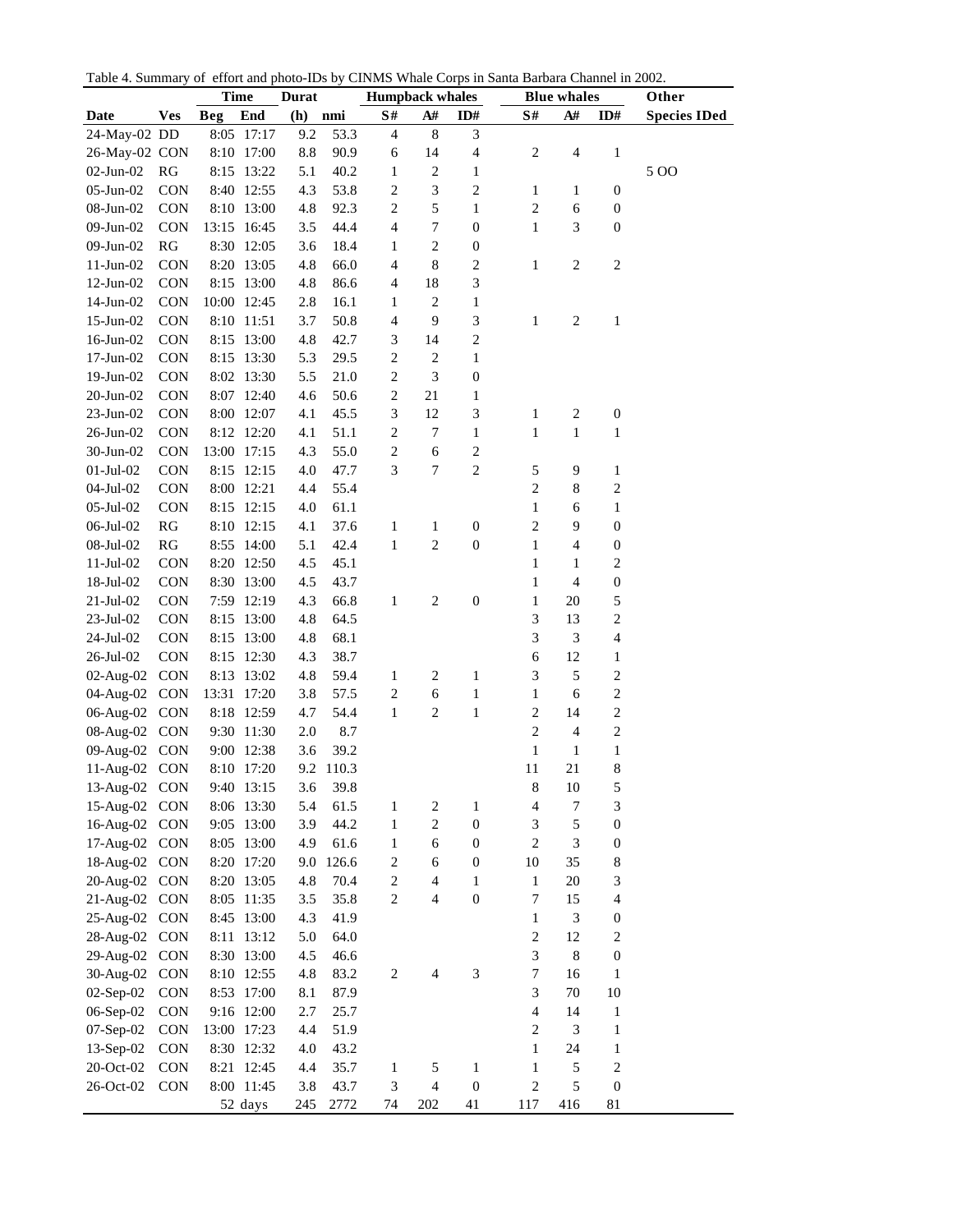|               |                 | <b>Time</b> |            | <b>Durat</b> |      | <b>Humpback whales</b> |                |                  |                          | <b>Blue whales</b> |                  | Other               |
|---------------|-----------------|-------------|------------|--------------|------|------------------------|----------------|------------------|--------------------------|--------------------|------------------|---------------------|
| Date          | <b>Ves</b>      | <b>Beg</b>  | End        | (h)          | nmi  | S#                     | A#             | ID#              | S#                       | A#                 | ID#              | <b>Species IDed</b> |
| 20-Apr-02     | SW <sub>2</sub> |             | 7:10 15:00 | 7.8          | 29.8 | 10                     | 23             | 5                |                          |                    |                  |                     |
| 21-Apr-02     | SW <sub>2</sub> |             | 7:48 14:14 | 6.4          | 6.3  | 6                      | 19             | 5                |                          |                    |                  |                     |
| $21-Apr-02$   | <b>ZOD</b>      | 14:38       | 15:53      | 1.3          | 0.3  | $\overline{2}$         | 5              | $\overline{4}$   |                          |                    |                  |                     |
| 23-Apr-02     | SW <sub>2</sub> | 10:07       | 15:44      | 5.6          | 24.8 | 6                      | 12             | $\mathbf{2}$     |                          |                    |                  |                     |
| 24-Apr-02     | <b>ZOD</b>      | 9:01        | 15:02      | 6.0          | 39.9 |                        |                |                  |                          |                    |                  |                     |
| 25-Apr-02     | <b>INF</b>      |             | 7:02 14:00 | 7.0          | 40.3 | $\mathfrak s$          | $\,$ $\,$      | $\mathbf{1}$     |                          |                    |                  |                     |
| 26-Apr-02     | SW <sub>2</sub> | 10:00       | 16:10      | 6.2          | 15.8 | $\overline{4}$         | 11             | 5                |                          |                    |                  |                     |
| 27-Apr-02     | SW <sub>2</sub> | 7:09        | 16:40      | 9.5          | 36.2 | 15                     | 29             | 6                |                          |                    |                  |                     |
| 29-Apr-02     | <b>ZOD</b>      | 8:50        | 14:00      | 5.2          | 28.3 | $\mathbf{1}$           | $\sqrt{2}$     | $\mathbf{1}$     |                          |                    |                  |                     |
| 01-May-02     | SW <sub>2</sub> |             | 9:00 13:54 | 4.9          | 39.1 | 1                      | $\overline{c}$ | $\mathbf{1}$     |                          |                    |                  |                     |
| 02-May-02     | SW <sub>2</sub> |             | 9:02 13:42 | 4.7          | 25.3 | $\overline{2}$         | 5              | 3                |                          |                    |                  |                     |
| 03-May-02     | <b>ZOD</b>      |             | 7:20 12:55 | 5.6          | 30.0 | $\overline{2}$         | 6              | $\overline{2}$   |                          |                    |                  |                     |
| 04-May-02 ZOD |                 |             | 8:00 14:55 | 6.9          | 21.1 | 1                      | 6              | $\boldsymbol{0}$ |                          |                    |                  |                     |
| 05-May-02     | <b>ZOD</b>      |             | 7:30 15:30 | 8.0          | 31.0 | $\overline{4}$         | 7              | $\mathbf{1}$     |                          |                    |                  |                     |
| 06-May-02     | <b>ZOD</b>      | 7:00        | 12:55      | 5.9          | 29.8 | 3                      | 6              | $\overline{c}$   |                          |                    |                  |                     |
| 30-Aug-02     | SW <sub>2</sub> | 9:07        | 15:30      | 6.4          | 36.9 | $\mathbf{1}$           | $\mathbf{1}$   | $\mathbf{1}$     | 3                        | 5                  | 3                | 15 OO               |
| 31-Aug-02     | SW <sub>2</sub> |             | 9:14 14:40 | 5.4          | 29.0 | 4                      | 6              | $\mathbf{1}$     | 4                        | $\,8\,$            | 3                |                     |
| $01-Sep-02$   | SW <sub>2</sub> |             | 9:10 14:45 | 5.6          | 26.6 | $\mathbf{1}$           | 3              | $\mathbf{1}$     | $\mathbf{1}$             | $\overline{2}$     | $\boldsymbol{0}$ |                     |
| 02-Sep-02     | SW <sub>2</sub> | 8:30        | 12:33      | 4.1          | 31.8 | 3                      | $\overline{7}$ | 3                | 1                        | $\overline{7}$     | $\boldsymbol{0}$ |                     |
| 03-Sep-02     | SW <sub>2</sub> |             | 8:00 15:45 | 7.8          | 46.9 | $\overline{c}$         | $\overline{4}$ | $\mathbf{1}$     | 5                        | 13                 | 11               |                     |
| 04-Sep-02     | SW <sub>2</sub> |             | 8:00 15:45 | 7.8          | 64.6 | $\overline{4}$         | 10             | $\overline{4}$   | 6                        | 13                 | 1                |                     |
| 05-Sep-02     | SW <sub>2</sub> | 7:30        | 11:45      | 4.3          | 23.9 |                        |                |                  | 4                        | $\overline{7}$     | 3                |                     |
| 06-Sep-02     | SW <sub>2</sub> | 8:06        | 16:02      | 7.9          | 63.1 | $\overline{2}$         | 5              | $\overline{2}$   | 3                        | 6                  | $\boldsymbol{0}$ | 300                 |
| 07-Sep-02     | SW <sub>2</sub> | 9:14        | 18:02      | 8.8          | 49.7 |                        |                |                  | 5                        | 12                 | $\mathbf{0}$     | 300                 |
| 08-Sep-02     | SW <sub>2</sub> | 9:08        | 15:00      | 5.9          | 44.2 | $\overline{2}$         | 5              | $\boldsymbol{0}$ | $\overline{4}$           | 21                 | 3                |                     |
| 09-Sep-02     | SW <sub>2</sub> |             | 9:14 15:05 | 5.9          | 45.3 | $\mathbf{1}$           | $\overline{2}$ | $\,1$            | $\boldsymbol{7}$         | 32                 | $\,1$            |                     |
| 14-Sep-02     | SW <sub>2</sub> |             | 7:45 15:25 | 7.7          | 45.2 |                        |                |                  | $\mathbf{1}$             | 3                  | $\mathbf{1}$     | 5 0 0               |
| 15-Sep-02     | SW <sub>2</sub> | 9:01        | 14:55      | 5.9          | 43.2 |                        |                |                  |                          |                    |                  | 400                 |
| 16-Sep-02     | SW <sub>2</sub> | 9:08        | 14:10      | 5.0          | 28.3 |                        |                |                  | $\overline{\mathcal{A}}$ | $\tau$             | $\mathfrak{2}$   |                     |
| 18-Sep-02     | SW <sub>2</sub> |             | 9:06 14:32 | 5.4          | 35.6 |                        |                |                  | $\mathbf{1}$             | $\mathbf{9}$       | $\overline{c}$   |                     |
| 20-Sep-02     | SW <sub>2</sub> |             | 8:59 13:28 | 4.5          | 32.8 |                        |                |                  | $\mathbf{1}$             | $\mathbf{1}$       | $\mathbf{1}$     |                     |
| 21-Sep-02     | SW <sub>2</sub> | 9:03        | 14:05      | 5.0          | 31.0 |                        |                |                  | $\mathbf{1}$             | $\mathbf{1}$       | $\mathbf{1}$     |                     |
|               |                 |             | 32 days    | 194          | 1076 | 82                     | 184            | 52               | 51                       | 147                | 32               |                     |

Table 5. Summary of effort and photo-IDs by Peggy Stapp and Nancy Black in Monterey Bay in 2002.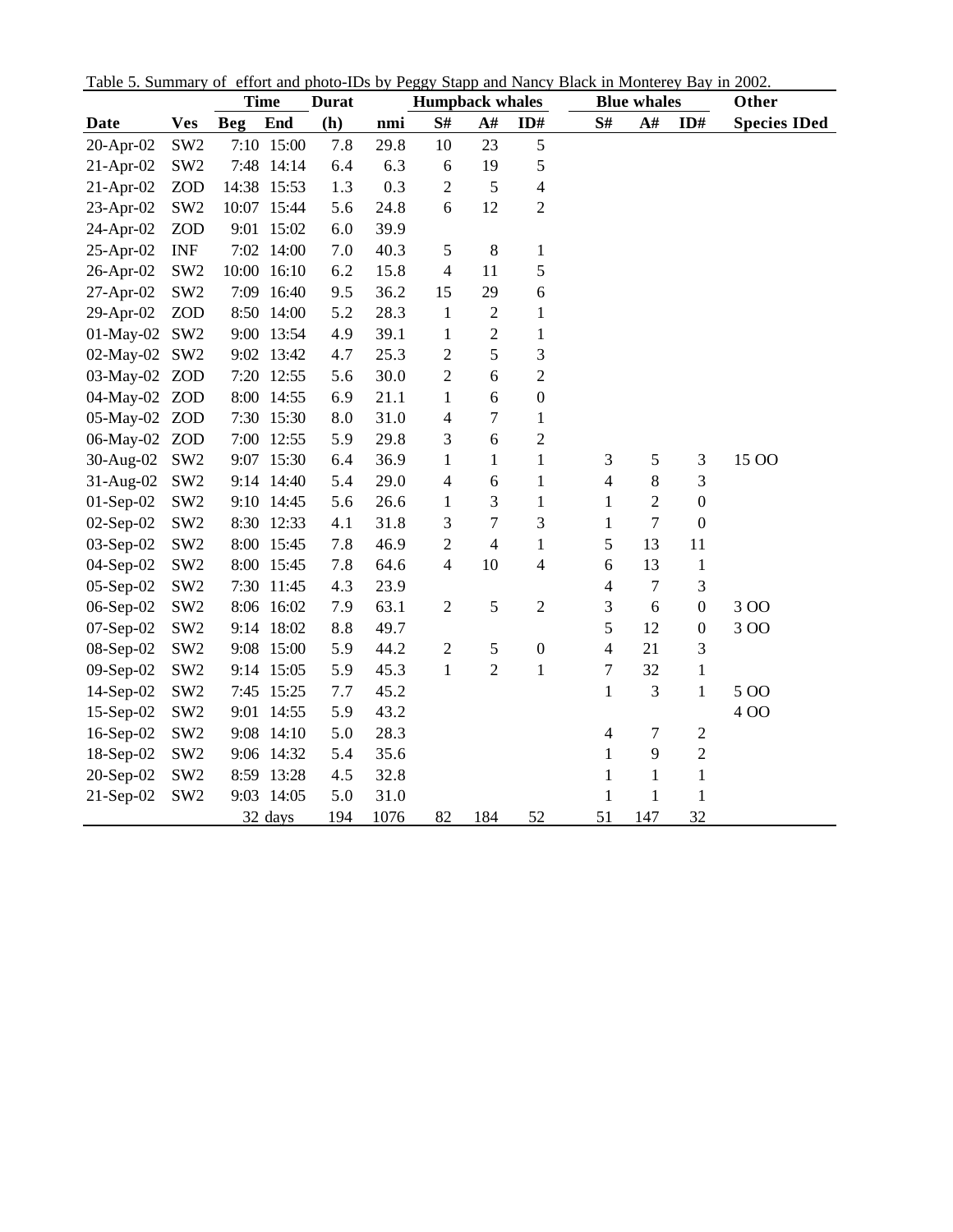| <b>Type/Region</b>                                                                    |              | <b>Dates</b>    | <b>VesselHours</b> |     |           | nmi Humpback whales |              |                |                | <b>Blue whales</b> |                |    | <b>Gray whales</b> |     |
|---------------------------------------------------------------------------------------|--------------|-----------------|--------------------|-----|-----------|---------------------|--------------|----------------|----------------|--------------------|----------------|----|--------------------|-----|
|                                                                                       | <b>Start</b> | End             | days               |     |           | S#                  | A#           | ID#            | S#             | A#                 | ID#            | S# | ${\bf A}$ #        | ID# |
| Cascadia RHIBS<br>California, Oregon, Washington                                      |              | 1-May 6-Nov     | 89                 |     | 798 6,352 | 341                 | 712          | 403            | 454            | 648                | 413            | 59 | 102                | 104 |
| Curve of Time & Cascadia RHIB<br>Central British Columbia                             |              | $31$ -Jul 7-Aug | 15                 | 55  | 381       | 35                  | 48           | $\ast$         |                |                    |                | 20 | 23                 | 25  |
| OCNMS surveys ( <i>McArthur, RHIB, Tatoo</i> . 12-Jun 5-Sep<br>surveys off Washington |              |                 | 13                 | 26  | 157       | 39                  | 65           | 32             |                |                    |                |    |                    |     |
| <b>CINMS</b> Whale Corps<br>Santa Barbara Channel                                     | ##### 26-Oct |                 | 52                 | 245 | 2772      | 74                  | 202          | 41             | 117            | 416                | 81             |    |                    |     |
| Monterey Whale Watch (N. Black and P Sta 20-Apr 21-Sep<br>Monterey Bay                |              |                 | 32                 | 194 | 1076      | 82                  | 184          | 52             | 51             | 147                | 32             |    |                    |     |
| Other opportunistic (SWFSC, B. Alps)<br>S California                                  |              |                 | 3                  |     |           | $\mathbf{1}$        | $\mathbf{1}$ | $\overline{1}$ | $\overline{3}$ | 6                  | $\overline{4}$ |    |                    |     |
| Total                                                                                 |              |                 |                    |     |           | 572                 | 1212         | 529            | 625            | 1217               | 530            | 79 | 125                | 129 |

| Table 6. Summary of effort and identifications by type and region in 2002. Hours and nmi do not include all incidental or opportunistic effort. |  |
|-------------------------------------------------------------------------------------------------------------------------------------------------|--|
|                                                                                                                                                 |  |

Identifications beings compiled and matched by Department of Fisheries and Oceans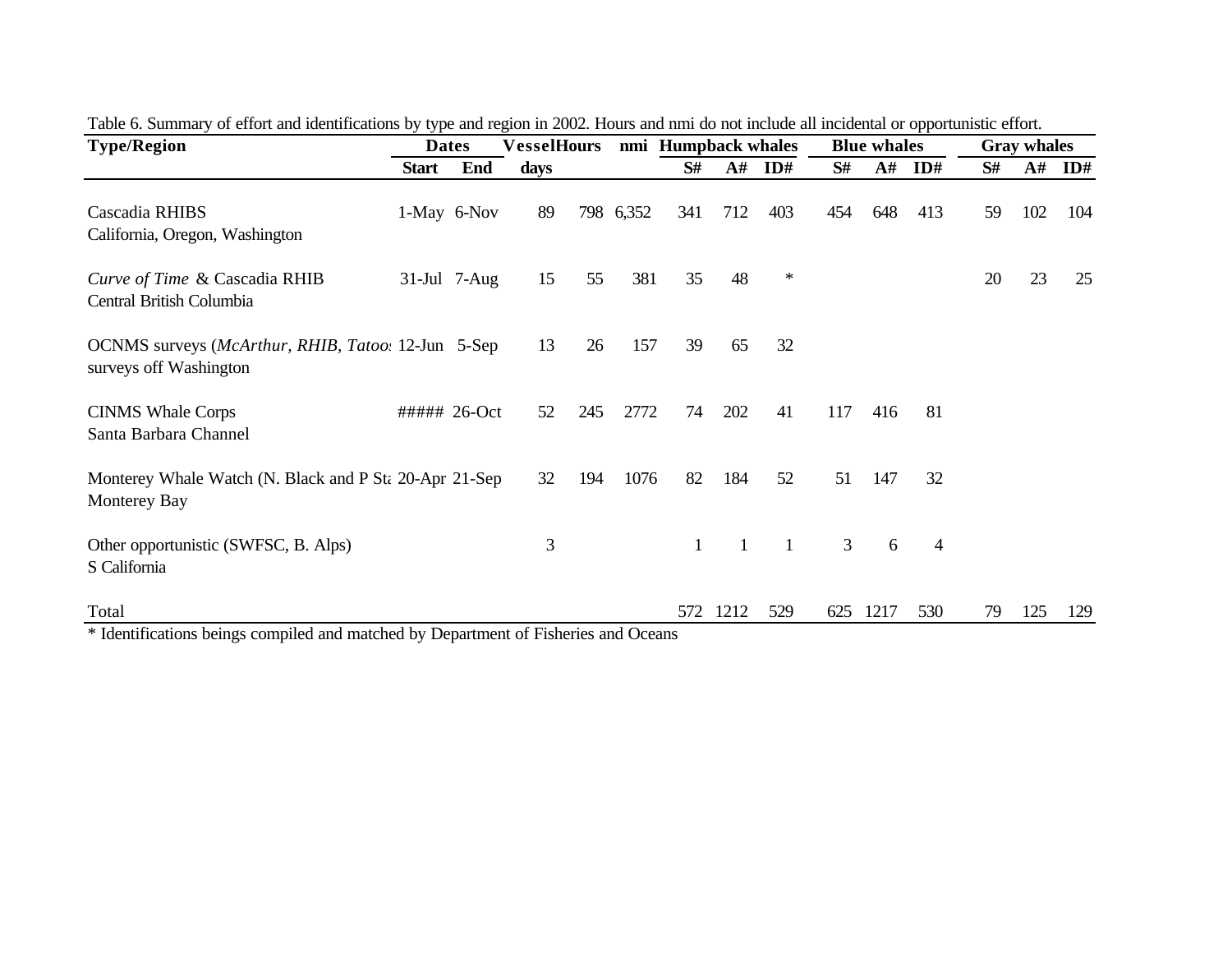|                          |            |                             |    |    | <b>Month</b> |                             |    |          |     |
|--------------------------|------------|-----------------------------|----|----|--------------|-----------------------------|----|----------|-----|
| <b>Region</b>            | Code       |                             |    |    | 8            | 9                           | 10 | 11 Total |     |
| Southern California      | <b>SCA</b> |                             | 21 | 5  | 4            | 8                           | 5  | 2        | 45  |
| Central California       | <b>CCA</b> |                             |    | 8  |              | 11                          |    |          | 23  |
| Northern California      | <b>NCA</b> |                             |    |    |              | 3                           | 2  |          | 7   |
| Oregon                   | <b>OR</b>  |                             |    |    |              | $\mathcal{D}_{\mathcal{L}}$ | 3  |          | 12  |
| Washington               | WA         |                             |    |    |              |                             |    |          | 2   |
| Central British Columbia | <b>CBC</b> |                             |    |    | 14           |                             |    |          | 15  |
| <b>Grand Total</b>       |            | $\mathcal{D}_{\mathcal{L}}$ | 21 | 15 | 28           | 24                          | 12 |          | 104 |

Table 7. Summary of surveys conducted by Cascadia in 2002 month and region.

Table 8. Number of blue whales identified in 2002 incl.4 SWFSC offshore IDs and opportunistic identifications.

|                                |      | Month |    |     |    |     |    |    |              |  |  |
|--------------------------------|------|-------|----|-----|----|-----|----|----|--------------|--|--|
| <b>Region</b>                  | Code | 5     | 6  | 7   | 8  | 9   | 10 |    | <b>Total</b> |  |  |
| S Southern California Bight 31 |      |       | 4  | 4   |    |     |    |    | 9            |  |  |
| N Southern California Bight 32 |      |       |    | 48  |    |     |    | 5  | 53           |  |  |
| Santa Barbara Channel          | 33   |       | 80 | 43  | 43 | 114 | 26 | 4  | 311          |  |  |
| Offshore S California          | 39   |       |    | 2   |    |     |    |    |              |  |  |
| Pt Conception to Buchon        | 41   |       | 10 |     |    |     | 37 |    | 47           |  |  |
| <b>Monterey Bay</b>            | 51   |       |    |     | 9  | 33  |    |    | 43           |  |  |
| Half-Moon Bay                  | 52   |       |    | 2   |    | 2   |    |    | 4            |  |  |
| Gulf of the Farallones         | 53   |       |    | 15  |    | 38  |    |    | 54           |  |  |
| Bodega to Pt Arena             | 54   |       |    |     |    |     | 6  |    | 6            |  |  |
| Pt. Arena to Mendocino         | 61   |       |    |     |    |     |    |    |              |  |  |
| <b>Grand Total</b>             |      |       | 94 | 115 | 52 | 188 | 70 | 10 | 530          |  |  |

Table 9. Number of humpback whales identified in 2002 including SWFSC cruises and opportunistic surveys.

|                                |      |    |    |                |    | <b>Month</b> |                |                |    |    |          |
|--------------------------------|------|----|----|----------------|----|--------------|----------------|----------------|----|----|----------|
| <b>Region</b>                  | Code | 02 | 04 | 0 <sub>5</sub> | 06 | 07           | 08             | 09             | 10 |    | 11 Total |
| S Southern California Bight 31 |      |    |    |                |    |              |                |                |    | 3  | 3        |
| N Southern California Bight 32 |      |    |    |                |    |              |                |                |    |    |          |
| Santa Barbara Channel          | 33   |    |    | 7              | 40 | 2            | 8              |                | 10 | 37 | 104      |
| Pt Conception to Buchon        | 41   |    |    |                | 15 | 6            |                |                | 22 |    | 43       |
| <b>Monterey Bay</b>            | 51   |    | 29 | 17             |    | 9            | $\overline{2}$ | 13             |    |    | 70       |
| Half-Moon Bay                  | 52   |    |    |                |    |              |                | 43             |    |    | 43       |
| Gulf of the Farallones         | 53   |    |    |                |    | 81           |                | 60             | 15 |    | 156      |
| Pt. Arena to Mendocino         | 61   |    |    |                |    |              | 11             | 11             |    |    | 22       |
| N California                   | 63   |    |    |                |    |              |                |                | 9  |    | 9        |
| S Oregon                       | 71   |    |    |                |    |              |                | 2              |    |    | 2        |
| Central Oregon                 | 72   |    |    |                |    |              | 8              | 20             | 7  |    | 35       |
| N Washington/BC                | 76   |    |    |                | 27 | 9            | 3              | $\overline{c}$ |    |    | 41       |
| <b>Grand Total</b>             |      |    | 29 | 24             | 82 | 107          | 32             | 151            | 63 | 40 | 529      |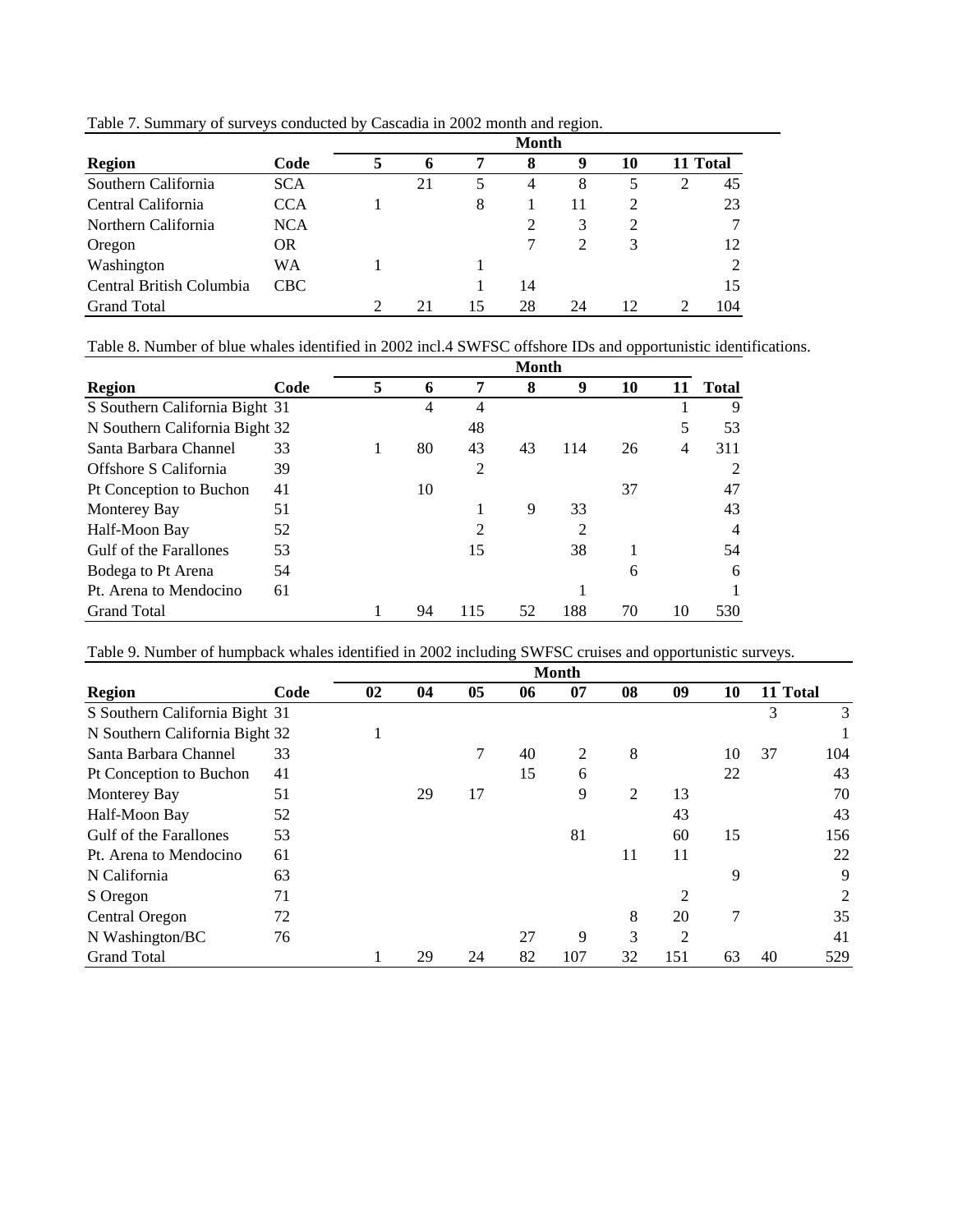| <b>Region/type</b>              | <b>Blue</b> | Fin | <b>Humpback</b> | Gray         | <b>Sperm</b>   | Orca | All |
|---------------------------------|-------------|-----|-----------------|--------------|----------------|------|-----|
| Califonria/Oregon/Washington    |             |     |                 |              |                |      |     |
| <b>Biopsy</b>                   | 10          | 3   | 42              | $\mathbf{I}$ |                | 3    | 59  |
| Skin recovered from tags        | 18          |     | T               |              |                |      | 19  |
| Sloughed skin                   |             |     |                 |              |                |      | л   |
| Stranded animals                |             | 3   |                 |              | $\overline{2}$ |      | 5   |
| <b>Central British Columbia</b> |             |     |                 |              |                |      |     |
| <b>Biopsy</b>                   |             | 3   | 23              |              | 1              |      | 27  |
| Total skin samples              | 29          | 9   | 66              |              | 3              | 3    | 111 |

Table 10. Summary of skin samples by species and type collected in 2002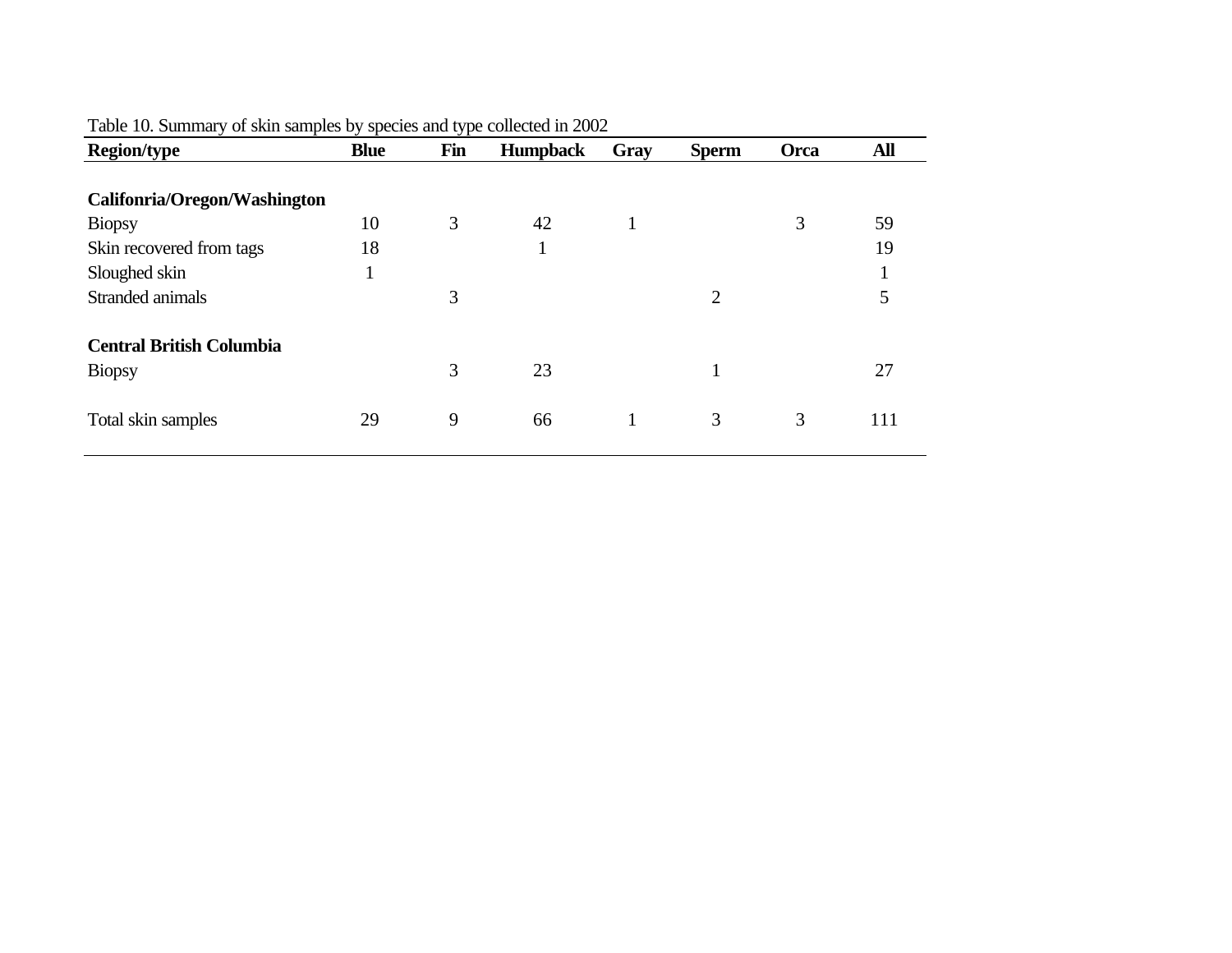|  |  |  |  |  |  |  |  |  |  |  | Table 11. List of skin samples obtained in off California, Oregon, and Washington in 2002 |  |  |  |
|--|--|--|--|--|--|--|--|--|--|--|-------------------------------------------------------------------------------------------|--|--|--|
|--|--|--|--|--|--|--|--|--|--|--|-------------------------------------------------------------------------------------------|--|--|--|

|                                                 |                                    | Table 11. List of skin samples obtained in off California, Oregon, and Washington in 2002 |           |                                                 |  |                                                                              |                          |                            |                                   |                                   |                                        |                                                                  |                     |                  |
|-------------------------------------------------|------------------------------------|-------------------------------------------------------------------------------------------|-----------|-------------------------------------------------|--|------------------------------------------------------------------------------|--------------------------|----------------------------|-----------------------------------|-----------------------------------|----------------------------------------|------------------------------------------------------------------|---------------------|------------------|
| <b>Samples</b>                                  | Date/time                          | Type                                                                                      |           | Sp Region                                       |  | Pers Latitude Longitde                                                       | Num                      | Ves                        |                                   | SN# Reaction                      | Photo-ID                               | <b>Notes</b>                                                     | ID                  | SWFSC#           |
| 020501-1<br>020623-1                            | 5/1/2002 20:15<br>6/23/2002 11:19  | Biopsy<br>Skin from tag attchmt.                                                          |           | ER Puget Sound JAC 48 00.28 122 13.37<br>BM SBC |  | JAC 34 08.01 119 53.21 Trail of 2 N2                                         | $1$ of $3$               | N1                         | 8<br>8                            | <b>NR</b><br>NR                   | $ID-53$<br>JAC 3/21-E                  | Biopsy ID 95% sure<br>from robot head                            | 53<br>370           |                  |
| 020624-1                                        | 6/24/2002 12:34                    | Skin from tag attchmt.                                                                    |           | BM SBC                                          |  | JAC 34 08.34 119 56.11 Single                                                |                          | N <sub>2</sub>             | $\overline{1}$                    |                                   | JAC 4/1-17 Col/1-10                    |                                                                  | 951                 |                  |
| 020625-1                                        | 6/25/2002 15:00                    | Skin from tag cup                                                                         |           | BM SBC                                          |  | JAC 34 15.82 120 12.42 Single                                                |                          | N2                         | -1                                |                                   | JAC 4/1-17 Col/1-10                    | Same whale as 020624-1                                           | 951                 |                  |
| 020626-1                                        | 6/26/2002 11:36                    | Biopsy                                                                                    |           | BM SBC                                          |  | JAC 34 06.90 120 04.65 trail of 2 N2                                         |                          |                            | 15                                | NR                                | JAC 5/22-24                            |                                                                  | 1864                |                  |
| 020626-2                                        | 6/26/2002 12:00                    | Very sm skin from tag                                                                     |           | BM SBC                                          |  | JAC 34 06.65 120 04.79 Single                                                |                          | N <sub>2</sub>             | $\overline{4}$                    |                                   | JAC 5/1,3-6, CP/11-2 May not be enough |                                                                  | 1864                |                  |
| 020626-3                                        | 6/26/2002 12:45                    | Biopsy                                                                                    |           | BM SBC                                          |  | JAC 34 06.72 120 05.06 trail of 2 N2                                         |                          |                            | 18                                | <b>NR</b>                         |                                        | JAC 5/26-31, CP 13-15 Small skin from crack tip/floatation       | 939                 |                  |
| 020626-4A&B<br>020626-5A&B                      | 6/26/2002 12:56                    | <b>Biopsy</b>                                                                             |           | BM SBC                                          |  | JAC 34 06.52 120 04.97 Lead of 2 N2                                          |                          |                            | 19<br>23                          | <b>NR</b><br>NR                   | JAC CP/16-20                           | Could be same pair as above, A-genetics, B                       | 763<br>475          |                  |
| 020626-6                                        | 6/26/2002 14:00<br>6/26/2002 14:05 | <b>Biopsy</b><br>Biopsy                                                                   |           | BM SBC<br>BM SBC                                |  | JAC 34 06.80 120 03.35 trail of 2 N2<br>JAC 34 06.71 120 03.39               | Single                   | N <sub>2</sub>             | 24                                | Extends SS dive                   | JAC 6/11-12<br>JAC 6/13-14             | A-genetics, B pregancy (frozen)                                  | 775                 |                  |
| 020627-1                                        | 6/27/2002 7:41                     | Skin from tag cup and hole BM SBC                                                         |           |                                                 |  | JAC 34 06.68 120 05.61                                                       | Single                   | N <sub>2</sub>             | $\overline{2}$                    |                                   | JAC 7/16                               |                                                                  | 1852                |                  |
| 020627-2A&B                                     | 6/27/2002 14:25                    | <b>Biopsy</b>                                                                             |           | BM SBC                                          |  | JAC 34 06.70 120 04.88                                                       | Single                   | N2                         | 37                                | NR                                | JAC 9/01                               | A-genetics, B pregancy (frozen)                                  | 1847                |                  |
| 020627-3A&B                                     | 6/27/2002 14:57                    | Biopsy                                                                                    |           | BM SBC                                          |  | JAC 34 06.50 120 05.06                                                       | Single                   | N2                         | 42                                | NR                                | JAC 9/8-9                              | A-genetics, B pregancy (frozen)                                  | 1087                |                  |
| 020630-1                                        | 6/30/2002 12:40                    | Biopsy                                                                                    |           | BM SC                                           |  | JAC 32 38.95 117 26.92                                                       | Single                   | N2                         | 201                               | <b>NR</b>                         | JAC 10/1-3                             | Very small sample                                                | 445                 |                  |
| 020630-2                                        | 6/30/2002 12:19                    | Skin from tag cup and mes BM SC                                                           |           |                                                 |  | JAC 32 40.61 117 25.36 Single                                                |                          | N2                         | 201                               |                                   | JAC 10/1-3                             | Incl. mesh, same animal as 020630-1                              | 445                 |                  |
| 020630-3A&B                                     | 6/30/2002 17:00<br>6/30/2002 17:14 | <b>Biopsy</b>                                                                             |           | BM SC                                           |  | JAC 32 50.98 117 22.50 Lead of 2 N2<br>JAC 32 51.23 117 22.47 Trail of 2 N2  |                          |                            | 202<br>202 NR                     | NR                                | JAC 10/6-25                            | A-genetics, B pregancy (frozen)                                  | 445<br>336          |                  |
| 020630-4<br>CRC-020716-1                        | 7/16/2002 13:04                    | <b>Biopsy</b><br><b>Biopsy</b>                                                            |           | BM SC<br>MN WA                                  |  | JAC 47 13.04 124 37.61 Single                                                |                          | N1                         | $\overline{4}$                    | <b>NR</b>                         | JAC 10/6-25<br>JAC 13/3-4              | Tagged whale                                                     |                     | 29816            |
| CRC-020716-2A                                   | 7/16/2002 13:36                    | <b>Biopsy</b>                                                                             |           | MN WA                                           |  | JAC 47 16.80 124 40.98                                                       | 1 of 2                   | N1                         | 5                                 | Fluke Swish                       | JAC 13/5-15                            | A-skin, B-blubber                                                | 13545               | 29817            |
| CRC-020716-3                                    | 7/16/2002 14:30                    | <b>Biopsy</b>                                                                             |           | MN WA                                           |  | JAC 48 18.03 125 38.53                                                       | $1$ of $2$               | N1                         | 5                                 | Flick                             |                                        |                                                                  | 13566               | 29818            |
| CRC-020716-4A                                   | 7/16/2002 16:55                    | <b>Biopsy</b>                                                                             |           | MN WA                                           |  | JAC 48 22.36 125 37.50                                                       | Single                   | N1                         | 10                                | Flick                             | JAC 13/19-21                           |                                                                  | 13544               | 29819            |
| CRC-020716-5A                                   | 7/16/2002 17:38                    | <b>Biopsy</b>                                                                             |           | MN WA                                           |  | JAC 48 22.74 125 38.61                                                       | Single                   | N1                         | 11                                | High Tail Rise                    | JAC 13/22-24                           |                                                                  | 13609               | 29820            |
| CRC-020716-6A                                   | 7/16/2002 18:21                    | Biopsy                                                                                    |           | MN WA                                           |  | JAC 48 21.24 125 37.60                                                       | Single                   | N1                         | 12                                | Flick                             | JAC 13/25-26                           |                                                                  | 14028               | 29821            |
| CRC-020730-1A                                   | 7/30/2002 16:17                    | <b>Biopsy</b>                                                                             |           | MN CA                                           |  | TEC 37 40.21 123 05.29                                                       | Single<br>1 of 2         | N <sub>2</sub>             | 23<br>10                          | Hard Flick<br>NR                  | None                                   |                                                                  | $\sim$              | 29822            |
| CRC-020816-1<br>CRC-020816-2                    | 8/16/2002 18:39<br>8/16/2002 18:39 | <b>Biopsy</b><br><b>Biopsy</b>                                                            |           | MN OR<br>MN OR                                  |  | JAC 43 48.08 124 25.85<br>JAC 43 47.78 124 26.57                             | $1$ of $2$               | N2<br>N <sub>2</sub>       | 10                                |                                   | JAC 22/24-31                           |                                                                  | 10979<br>PQ         | 29823<br>29824   |
| CRC-020821-1A&B 8/21/2002 8:29                  |                                    | Biopsy                                                                                    |           | BP CA                                           |  | JAC 32 43.71 119 15.75                                                       | $1$ of $4$               | N2                         | 1                                 | NR                                | JAC 25/15                              |                                                                  |                     |                  |
| CRC-020821-2A&B                                 | 8/21/2002 9:54                     | <b>Biopsy</b>                                                                             | BP        | CA                                              |  | JAC 32 44.52 119 14.61                                                       | 1 of 2                   | N2                         | $\overline{c}$                    | <b>NR</b>                         | JAC 25/19                              |                                                                  |                     |                  |
| CRC-020821-3A&B 8/21/2002 9:54                  |                                    | <b>Biopsy</b>                                                                             | BP        | CA                                              |  | JAC 32 44.52 119 14.61                                                       | 1 of 2                   | N2                         | $\overline{2}$                    | <b>NR</b>                         | JAC 25/20                              |                                                                  |                     |                  |
| CRC-020907-1A                                   | 9/7/2002 10:12                     | <b>Biopsy</b>                                                                             |           | MN OR                                           |  | JAC 44 15.91 124 25.15                                                       | $1$ of $2$               | N <sub>2</sub>             | 5                                 | <b>NR</b>                         | JAC 30/30                              |                                                                  | 11626               | 29825            |
| CRC-020907-2                                    | 9/7/2002 10:12                     | <b>Biopsy</b>                                                                             |           | MN OR                                           |  | JAC 44 15.91 124 25.15                                                       | $1$ of $2$               | N2                         | 5                                 | Flick                             | JAC 30/35                              |                                                                  | 11665               | 29826            |
| CRC-020907-3<br>CRC-020907-4A                   | 9/7/2002 11:23<br>9/7/2002 11:23   | Biopsy                                                                                    |           | MN OR                                           |  | JAC 44 15.46 124 31.58<br>JAC 44 15.46 124 31.58                             | 1 of 3<br>$1$ of $3$     | N2<br>N <sub>2</sub>       | $7\phantom{.0}$<br>$\overline{7}$ | <b>NR</b>                         | JAC 31/3<br>JAC 31/1,7                 |                                                                  | 11605               | 29827<br>29828   |
| CRC-020907-5A                                   | 9/7/2002 11:52                     | <b>Biopsy</b><br><b>Biopsy</b>                                                            |           | MN OR<br>MN OR                                  |  | JAC 44 14.86 124 32.73                                                       | 1 of 3                   | N2                         | 8                                 | Flinch                            | JAC 31/11,12,19                        |                                                                  | 11643<br>10224      | 29829            |
| CRC-020907-6A                                   | 9/7/2002 11:52                     | <b>Biopsy</b>                                                                             |           | MN OR                                           |  | JAC 44 14.86 124 32.73                                                       | 1 of 3                   | N <sub>2</sub>             | 8                                 |                                   | JAC 31/16,20                           |                                                                  | 11590               | 29830            |
| CRC-020907-7A                                   | 9/7/2002 11:52                     | <b>Biopsy</b>                                                                             |           | MN OR                                           |  | JAC 44 14.86 124 32.73                                                       | 1 of 3                   | N <sub>2</sub>             | 8                                 | NR                                | JAC 31/17-18                           |                                                                  | 11280               | 29831            |
| CRC-020907-8A                                   | 9/7/2002 14:53                     | <b>Biopsy</b>                                                                             |           | MN OR                                           |  | JAC 44 26.50 124 50.97                                                       | Single                   | N2                         | 11                                | Flick                             | JAC 31/31,37                           |                                                                  | 11118               | 29832            |
| CRC-020907-9                                    | 9/7/2002 16:11                     | <b>Biopsy</b>                                                                             |           | MN OR                                           |  | JAC 44 25.66 124 47.53                                                       | Single                   | N2                         | 12                                | Flick                             | JAC 31/33-34                           |                                                                  | 11586               | 29833            |
| CRC-020907-10                                   | 9/7/2002 17:27                     | Biopsy                                                                                    |           | MN OR                                           |  | JAC 44 21.50 124 46.41 Single                                                |                          | N2                         | 14<br>5                           | Flick                             | JAC 32/2-3                             |                                                                  | 11651               | 29834            |
| CRC-020916-1<br>CRC-020916-2                    | 9/16/2002 13:30<br>9/16/2002 13:30 | Skin from suction cup of<br>Skin from wires of CC                                         | BM CA     | BM CA                                           |  | JAC 36 46.85 124 55.66 Trail of 2 N2<br>JAC 36 46.85 124 55.66 Trail of 2 N2 |                          |                            | 5                                 |                                   |                                        | Likely same whale as #1                                          | 620<br>620          |                  |
| CRC-020918-1                                    | 9/18/2002 14:11                    | Skin from CC                                                                              |           | MN CA                                           |  | JAC 36 55.69 121 17.21                                                       | 1 of 3                   | N2                         | $\mathbf{3}$                      |                                   | JAC 32B/19                             |                                                                  | 10800               | 29837            |
| CRC-020918-2                                    | 9/18/2002 17:32                    | Skin from CC                                                                              |           | BM CA                                           |  | JAC 36 45.68 121 56.38                                                       | Single                   | N <sub>2</sub>             | 5                                 |                                   |                                        |                                                                  | NA                  |                  |
| CRC-020918-3                                    | 9/18/2002 17:52                    | Skin from CC                                                                              |           | BM CA                                           |  | JAC 36 45.49 121 56.34                                                       | Single                   | N <sub>2</sub>             | 6                                 |                                   | None                                   |                                                                  | NA                  |                  |
| CRC-020919-1                                    | 9/19/2002 9:50                     | Skin from CC                                                                              |           | BM CA                                           |  | JAC 36 46.58 121 55.68                                                       | Single                   | N2                         | 3                                 |                                   |                                        | JAC k64/1 MH 34-36 Likely JAC 32B/23-25                          | PQ                  |                  |
| CRC-020919-2                                    | 9/19/2002 10:31                    | Skin from CC                                                                              |           | BM CA                                           |  | JAC 36 45.75 121 55.46                                                       | Single                   | N2                         | $\overline{4}$                    |                                   | JAC 32B/23-25                          | Likely same as Sample 1                                          | PQ                  |                  |
| CRC-020919-3<br>CRC-020919-11                   | 9/19/2002 14:22<br>9/19/2002 12:05 | Skin from CC                                                                              |           | BM CA<br>MN CA                                  |  | JAC 36 44.78 121 57.76<br>TEC 38 09.64 123 25.13                             | Single<br>3              | N <sub>2</sub><br>N1       | 8<br>2                            | Flick and trumpet blcTEC 23/14,15 | JAC 32B/32-33                          |                                                                  | NA<br>11536         | 29843            |
| CRC-020919-12                                   | 9/19/2002 12:05                    | <b>Biopsy</b><br>Biopsy                                                                   |           | MN CA                                           |  | TEC 38 09.64 123 25.13                                                       | 3                        | N1                         | $\overline{c}$                    | <b>NR</b>                         | TEC 23/17                              |                                                                  | PQ                  | 29844            |
| CRC-020919-13                                   | 9/19/2002 13:14                    | <b>Biopsy</b>                                                                             |           | MN CA                                           |  | TEC 38 14.67 123 21.36                                                       | 2                        | N1                         | $\overline{\mathbf{3}}$           | Hard Flick                        | TEC 23/20,32                           |                                                                  | 10801               | 29845            |
| CRC-020919-14                                   | 9/19/2002 16:47                    | Biopsy                                                                                    |           | MN CA                                           |  | TEC 38 15.18 123 21.61                                                       | $1$ of $2$               | N1                         | 22                                | NR                                | TEC 25/03                              |                                                                  | 11667               | 29846            |
| CRC-020920-1                                    | 9/20/2002 9:18                     | Skin from CC                                                                              |           | BM CA                                           |  | JAC 36 45.17 121 57.97 Single                                                |                          | N <sub>2</sub>             | $\overline{2}$                    |                                   |                                        |                                                                  | NA                  |                  |
| CRC-020921-1                                    | 9/21/2002 11:00                    | Skin from CC                                                                              |           | BM CA                                           |  | JAC 34 08.27 119 51.50 Trail of 3                                            |                          | N <sub>2</sub>             | $\overline{7}$                    |                                   |                                        | Calls on tape                                                    | NA                  |                  |
| CRC-020921-2                                    | 9/21/2002 12:00                    | Skin from CC                                                                              |           | BM CA                                           |  | JAC 34 08.46 119 50.19 Single                                                |                          | N2                         | $\,$ 8 $\,$                       |                                   |                                        |                                                                  | 1877                |                  |
| CRC-020922-1<br>CRC-020924-1                    | 9/22/2002 14:48<br>9/24/2002 10:19 | Skin from CC<br>Skin from CC                                                              |           | BM CA<br>BM CA                                  |  | JAC 34 08.62 119 46.23 Lead of 2 N2<br>JAC 34 07.96 119 47.95                | $\mathbf{1}$             | N1                         | 16?<br>5                          |                                   | JAC 36/23?                             | Not sure if correct sighting                                     | NA<br>PO            |                  |
| CRC-020924-10                                   | 9/24/2002 11:28                    | <b>Biopsy</b>                                                                             |           | MN CA                                           |  | TEC 37 31.49 122 55.81                                                       | 3                        | N2                         | $\tau$                            | Flick                             | TEC 32/10                              |                                                                  | 10050               | 29852            |
| CRC-020924-11                                   | 9/24/2002 11:53                    | <b>Biopsy</b>                                                                             |           | MN CA                                           |  | TEC 37 31.35 122 55.52                                                       | $\overline{\mathcal{L}}$ | N2                         | 8                                 | Flick                             | TEC 32/25                              |                                                                  |                     | 29853            |
| CRC-020924-12                                   | 9/24/2002 13:20                    | Biopsy                                                                                    |           | MN CA                                           |  | TEC 37 31.02 122 57.41                                                       | 3                        | N2                         | 9                                 | Accelerate                        | TEC 32/35                              | Pos. cow                                                         | 10219?              | 29854            |
| CRC-020927-1                                    | 9/27/2002 15:48                    | <b>Biopsy</b>                                                                             |           | MN CA                                           |  | TEC 37 38.37 123 00.51                                                       | 2                        | N1                         | 12                                | Flick                             | TEC 39/5                               |                                                                  | PQ                  | 29855            |
| CRC-021007-1                                    | 10/7/2002 12:18                    | <b>Biopsy</b>                                                                             |           | MN CA                                           |  | TEC 38 01.35 123 24.63                                                       | 3                        | N <sub>2</sub><br>N2       | 6                                 | Flick<br>Flick                    | <b>TEC 48/24</b>                       |                                                                  | 10956?              | 29856            |
| CRC-021007-2<br>CRC-021007-3                    | 10/7/2002 12:18<br>10/7/2002 12:18 | <b>Biopsy</b><br><b>Biopsy</b>                                                            |           | MN CA<br>MN CA                                  |  | TEC 38 01.35 123 24.63<br>TEC 38 01.35 123 24.63                             | 3<br>3                   | N2                         | 6<br>6                            | Flick                             | TEC 48/23<br>TEC 48/not23,24           |                                                                  | 10956?<br>10508?    | 29857<br>29858   |
| CRC-021008-1                                    | 10/8/2002 15:58                    | <b>Biopsy</b>                                                                             |           | MN CA                                           |  | TEC 38 39.14 123 33.41                                                       | 3                        | N2                         | $\overline{4}$                    | Flick                             | TEC 48/31,34                           |                                                                  | 10926               | 29859            |
| CRC-021013-1                                    | 10/13/2002 15:21                   | Biopsy                                                                                    |           | MN CA                                           |  | TEC 41 57.25 124 30.21                                                       | -1                       | N1                         | 7                                 | NR                                | TEC 50 23-4                            |                                                                  | 10512               | 29860            |
| <b>CRC-482A&amp;B</b>                           | 8/11/2002                          | Skin from stranded                                                                        | <b>BP</b> | Seattle, WA TEC 47 35                           |  | 122 20.5                                                                     |                          |                            |                                   |                                   |                                        | Came in on freighter, so original location uncertain             |                     |                  |
| CRC-483A&B                                      | 9/9/2002 0:00                      | Skin from stranded                                                                        |           | PM Twin Harbor, WA 46 51                        |  | 124 07                                                                       |                          |                            |                                   |                                   |                                        |                                                                  |                     |                  |
| <b>CRC-484</b>                                  | 10/5/2002                          | Skin from stranded                                                                        |           | BP Cherry Pt, W JAC 48 51                       |  | 122 44                                                                       |                          |                            |                                   |                                   |                                        | Came in on freighter from Valdez, so original location uncertain |                     |                  |
| CRC-485                                         | 10/9/2002 0:00                     | Skin from stranded                                                                        |           | PM Ocean Shore, WA 46 58                        |  | 124 10                                                                       |                          |                            |                                   |                                   |                                        |                                                                  |                     |                  |
| CRC-021029-1<br>CRC-021029-2A&B 10/29/2002 9:34 | 10/29/2002 9:34                    | <b>Biopsy</b>                                                                             |           | MN CA<br>MN CA                                  |  | TEC 34 52.77 120 45.12<br>TEC 34 52.77 120 45.12                             | 6                        | $_{\rm N2}$<br>$_{\rm N2}$ | $\overline{2}$<br>$\overline{c}$  | Flick<br>Flick                    | TEC 57/5<br><b>TEC 57/11</b>           |                                                                  | 10028               | 29861<br>29862   |
| CRC-021030-1A&B 10/30/2002 11:07                |                                    | <b>Biopsy</b><br>Biopsy                                                                   |           | MN CA                                           |  | TEC 34 07.42 120 12.20                                                       | 6<br>2                   | $_{\rm N2}$                | $\tau$                            | NR                                | TEC 57/31-36?                          | Not sure if IDed is biopsied wha;e                               | PQ<br>11664         | 29863            |
| CRC-021030-2A&B 10/30/2002 16:10                |                                    | Biopsy                                                                                    |           | MN CA                                           |  | TEC 34 08.07 119 45.87                                                       | 2                        | N2                         | 21                                | Flick                             | TEC 58/28,30                           |                                                                  | 9029 or 11639 29864 |                  |
| CRC-021031-1                                    | 10/31/2002 10:26                   | Biopsy                                                                                    |           | MN CA                                           |  | TEC 34 08.61 120 15.90                                                       | 2                        | N2                         | 21                                |                                   | TEC 59/15,17                           | small sample                                                     | 10202               | 29865            |
| CRC-021031-2A&B 10/31/2002 11:15                |                                    | Biopsy                                                                                    |           | MN CA                                           |  | TEC 34 07.14 120 04.77                                                       | 1                        | $_{\rm N2}$                | 9                                 |                                   | TEC 59/19-20                           |                                                                  | 10957               | 29866            |
| CRC-021103-1A&B 11/1/2002 7:45                  |                                    | <b>Biopsy</b>                                                                             |           | MN CA                                           |  | TEC 32 40.38 119 09.06                                                       | 3                        | $_{\rm N2}$                | $\mathbf{1}$                      | Flick                             | TEC 61/22                              |                                                                  | 11638               | 29867            |
| CRC-021103-2<br>CRC-021106-1                    | 11/3/2002 16:22                    | Sloughed skin                                                                             |           | BM SCA                                          |  | TEC 32 36.39 119 05.76                                                       | -1                       |                            | N2 Sp-16                          |                                   | TEC 61/31-34                           | Caller                                                           | 1781                |                  |
| CRC-021106-2                                    | 11/6/2002 9:23<br>11/6/2002 9:23   | <b>Biopsy</b><br><b>Biopsy</b>                                                            |           | MN CA<br>MN CA                                  |  | TEC 34 13.37 120 27.87<br>TEC 34 13.37 120 27.87                             | $\overline{2}$<br>2      | $_{\rm N2}$<br>$_{\rm N2}$ | 15                                | 15 Flick<br>Flick                 |                                        |                                                                  | 10409<br>5043       | TO CSB<br>TO CSB |
| CRC-021106-3                                    | 11/6/2002 11:24                    | Biopsy                                                                                    |           | MN CA                                           |  | TEC 34 12.26 120 32.24                                                       | 2                        | N2                         | 17                                | Flick                             |                                        |                                                                  | 10828               | TO CSB           |
| CRC-021106-4                                    | 11/6/2002 13:30                    | <b>Biopsy</b>                                                                             |           | OO SBC                                          |  | TEC 34 08.54 120 37.81                                                       | 5                        | N2                         | 17                                | NR                                |                                        | Juv/fem                                                          |                     |                  |
| CRC-021106-5                                    | 11/6/2002 13:30                    | <b>Biopsy</b>                                                                             |           | OO SBC                                          |  | TEC 34 08.54 120 37.81                                                       | 5                        | N2                         | 17                                | <b>NR</b>                         |                                        | Juv/fem                                                          |                     |                  |
| CRC-021106-6A&B 11/6/2002 13:30                 |                                    | <b>Biopsy</b>                                                                             |           | OO SBC                                          |  | TEC 34 08.54 120 37.81                                                       | 5                        | N2                         |                                   | 17 Sink                           |                                        | Ad male                                                          |                     |                  |
| CRC-486                                         | 11/6/2002                          | Skin from stranded                                                                        |           | BP Skipjack Is, VJAC 48 45 123 00               |  |                                                                              |                          |                            |                                   |                                   |                                        | Found floating but was a ship strike                             |                     |                  |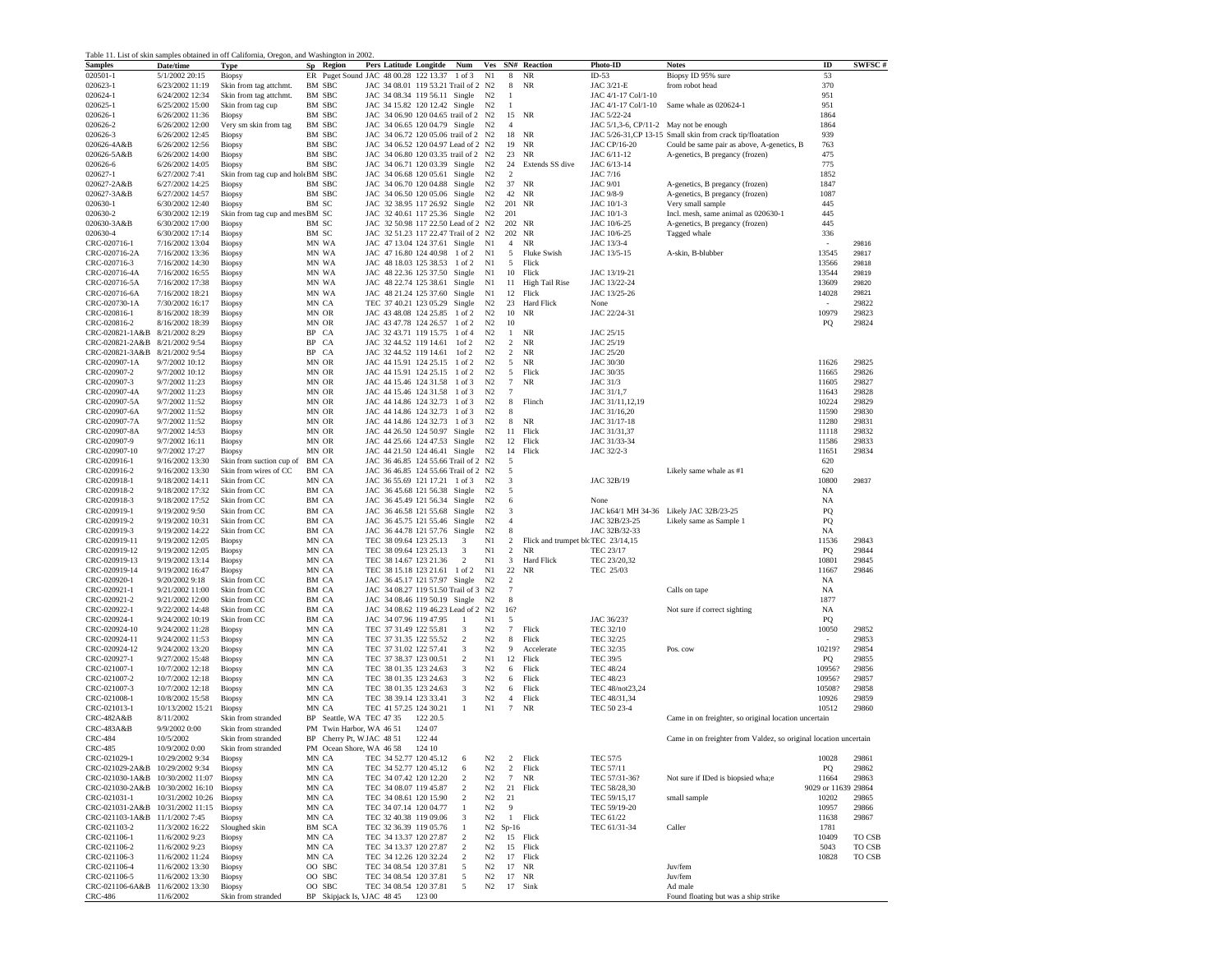| Sample #       | <b>Species Date Time Snum</b> |                  |                    | Grp Lat | Long                                           |                                  | <b>Reaction</b> ID photo 1                     | ID photo $2$                                               | <b>Comments</b>                                  |
|----------------|-------------------------------|------------------|--------------------|---------|------------------------------------------------|----------------------------------|------------------------------------------------|------------------------------------------------------------|--------------------------------------------------|
| 020801-1A&B MN |                               | 1-Aug 11:42 N1-1 |                    |         | 2 50 49.00 128 22.83 NR                        |                                  | JAC 16/6                                       |                                                            | MO 2-11/9-17 (both) Larger of pair with KW scars |
| 020801-2       | <b>PM</b>                     | 1-Aug 15:57 N1-6 |                    |         |                                                |                                  | 1 50 28.06 128 35.56 Tail flinch JAC 16/23-25  |                                                            | Ad M size measurements with LRF                  |
| 020802-1       | <b>MN</b>                     |                  | 2-Aug 13:12 COT    |         | 1 50 41.91 128 57.00 NR                        |                                  | JAC 17/1-2                                     | MO 2-12/9-13                                               | Sm sample                                        |
| 020802-2A&B MN |                               |                  | 2-Aug 15:10 COT-25 |         |                                                | 2 50 41.71 128 09.73 Tail flinch |                                                | $MO 2-12/19-20$                                            | White fluke                                      |
| 020802-3A&B MN |                               |                  | 2-Aug 15:10 COT-25 |         | 2 50 41.71 128 09.73 NR                        |                                  |                                                | MO 2-12/21-22                                              | Dark fluke                                       |
| 020802-4       | <b>MN</b>                     | 2-Aug 15:50 N1-1 |                    |         | 4-5 50 42.58 128 10.39 NR                      |                                  |                                                | JAC 17/5-22 MO 2-12/24-31                                  | IDs for whole group                              |
| 020802-5A&B MN |                               | 2-Aug 17:00 N1-2 |                    |         | 2(0?) 50 41.98 128 12.16 NR                    |                                  |                                                | JAC 17/23-24 MO 2-12/32-E                                  | Larger of pair                                   |
| 020802-6       | <b>MN</b>                     | 2-Aug 17:42 N1-3 |                    |         |                                                |                                  | 2(0?) 50 42.51 128 07.84 Tail flinch JAC 17/27 | $MO 2-13/9$                                                | Larger whale, sm. sample from edge               |
| 020802-7A&B MN |                               | 2-Aug 17:42 N1-3 |                    |         | 2(0?) 50 42.51 128 07.84 NR                    |                                  |                                                | $MO 2-13/7-8$                                              | Smaller of pair                                  |
| 020802-8       | <b>MN</b>                     | 2-Aug 18:45 N1-4 |                    |         |                                                |                                  | 1 50 41.77 128 10.83 Tail flinch JAC 17/29     |                                                            | Small sample                                     |
| 020802-9A&B MN |                               | 2-Aug 19:30 N1-5 |                    |         |                                                |                                  |                                                | 1 50 42.85 128 14.66 Fluke wave JAC 17/30-35 MO 2-13/13-17 |                                                  |
| 020803-1       | <b>MN</b>                     |                  |                    |         | 3-Aug 20:22 COT-52 2(1?) 52 04.59 131 20.16 NR |                                  | JAC 18/5-11 MO 2-14/2-                         |                                                            | Small sample of cow?                             |
| 020805-1A&B MN |                               |                  | 5-Aug 10:52 N1-1   |         |                                                |                                  | 1 52 42.98 131 14.61 Tail flinch JAC 18/14     | MO 2-14/20-22                                              | Smallish animal                                  |
| 020805-2A&B MN |                               | 5-Aug 12:15 N1-4 |                    |         | 1 52 33.39 131 03.04 NR                        |                                  | JAC 18/15                                      | MO 2-14/24-34                                              |                                                  |
| 020805-3       | BP                            | 5-Aug 13:50 N1-5 |                    |         | 1 52 18.32 131 00.34 NR                        |                                  |                                                | $MO 2-15/1-9$                                              |                                                  |
| 020805-4A&B BP |                               | 5-Aug 14:35 N1-6 |                    |         | 2 52 15.70 130 59.93 NR                        |                                  |                                                | JAC 18/16-18 MO 2-15/11-27                                 | Whale without notch in df                        |
| 020805-5A&B BP |                               | 5-Aug 14:35 N1-6 |                    |         | 2 52 15.70 130 59.93 NR                        |                                  |                                                | JAC 18/16-18 MO 2-15/11-27                                 | Whale with notch in df, mostly skin              |
| 020806-1A&B MN |                               |                  | 6-Aug 15:03 COT-84 |         |                                                |                                  | 1 50 53.58 129 50.28 Tail flinch JAC 18/26     | MO $5-16/4-8$                                              |                                                  |
| 020806-2A&B MN |                               | 6-Aug 18:29 N2-2 |                    |         | 1 50 51.10 129 40.93 Tail raise                |                                  | JAC 18/32                                      | MO 2-16/9-20                                               | Big                                              |
| 020806-3       | <b>MN</b>                     | 6-Aug 20:19 N2-4 |                    |         | 1 50 38.80 129 20.29 Tail raise                |                                  |                                                | MO 2-16/24-25                                              |                                                  |
| 020806-4A&B MN |                               | 6-Aug 20:34 N2-5 |                    |         | 1 50 39.10 129 19.66 NR                        |                                  |                                                |                                                            | No ID                                            |
| 020807-1       | <b>MN</b>                     |                  | 7-Aug 13:13 N2-15  |         | 2 51 13.19 127 48.70 NR                        |                                  |                                                | $MO 2-16/3-6$                                              | Larger, only one IDed                            |
| 020807-2       | <b>MN</b>                     |                  | 7-Aug 13:35 N2-16  |         |                                                |                                  | 1 51 14.15 127 48.79 Fluke wave JAC 20/12      | MO 2-16/7-8                                                |                                                  |
| 020807-3       | <b>MN</b>                     |                  | 7-Aug 13:50 N2-17  |         | 2 51 14.68 127 48.33 NR                        |                                  |                                                | MO 2-196/10,14,15                                          | Larger                                           |
| 020807-4       | <b>MN</b>                     |                  | 7-Aug 13:50 N2-17  |         | 2 51 14.68 127 48.33 NR                        |                                  |                                                | MO 2-16/13                                                 | Smaller of pair                                  |
| 020807-5       | <b>MN</b>                     |                  | 7-Aug 16:40 N2-29  |         | 2 50 53.65 127 36.10 NR                        |                                  | JAC 21/25                                      |                                                            | small sample                                     |
| 020807-6A&B MN |                               |                  | 7-Aug 16:40 N2-29  |         | 2 50 53.65 127 36.10 NR                        |                                  | JAC 21/26-27                                   |                                                            |                                                  |

Table 12. Samples obtained from survey in Central British Columbia conduced 1-7 August 2002 in collaboration with Department of Fisheries and Oceans.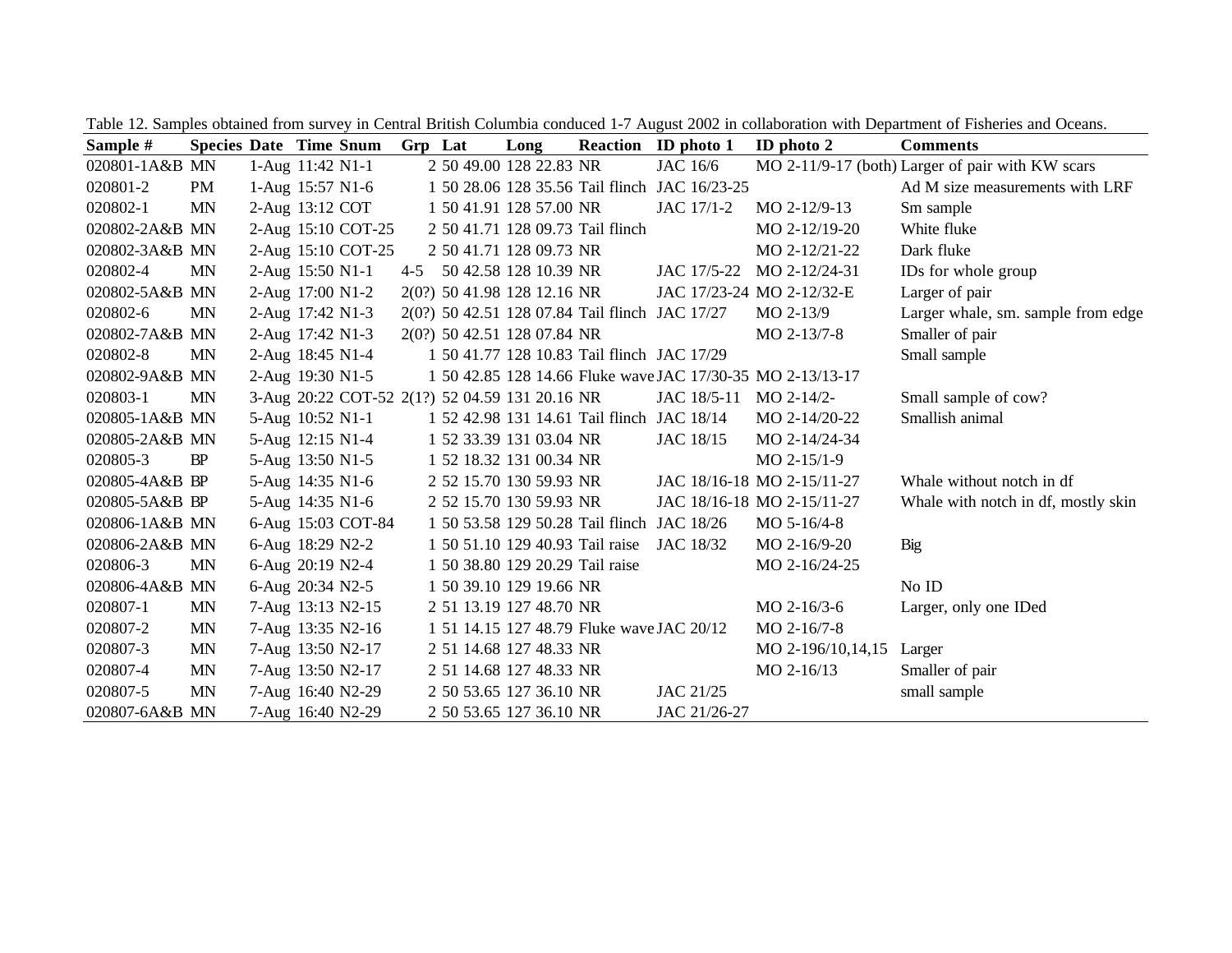|                                |      |          |          |          |          |          |          |    |          |                |          | Number of individuals identified |          |          |     |              |          |               |                             |                |
|--------------------------------|------|----------|----------|----------|----------|----------|----------|----|----------|----------------|----------|----------------------------------|----------|----------|-----|--------------|----------|---------------|-----------------------------|----------------|
| <b>REGION</b>                  | Code | $> 86$   | 86       | 87       | 88       | 89       | 90       | 91 | 92       | 93             | 94       | 95                               | 96       | 97       | 98  | 99           | 00       | 01            | 02                          | All            |
| S Ca. Bight (south)            | 31   |          | $\Omega$ | $\Omega$ |          | $\Omega$ | 5.       | 17 | $\Omega$ |                |          | 33                               | 16       | 11       | 43  | $\Omega$     | 9        | 19            | 6                           | 161            |
| S. Ca. Bight (north outside SB | 32   |          | 2        |          |          |          |          |    | 19       | 5              | 34       | 90                               | 9        | 22       |     | $\Omega$     | $\Omega$ | 162           | 44                          | 339            |
| Santa Barbara Channel          | 33   | 0        | $\Omega$ |          |          |          |          | 0  | 106      | $\theta$       | 144      | 102                              | 77       | 102      | 77  | 120          | 16       | 9             | 176                         | 656            |
| S. California (offshore)       | 39   | 3        |          |          |          |          | $\theta$ | 20 | 0        | 32             | $\Omega$ | $\Omega$                         | 8        | $\theta$ |     | 0            | $\Omega$ | $\Omega$      | $\mathcal{D}_{\mathcal{L}}$ | 66             |
| Pt Concpetion to Buchon        | 41   |          | $\Omega$ |          |          |          |          |    |          | $\overline{c}$ | 6        | 5                                |          | 8        |     | 0            | 18       | 6             | 39                          | 88             |
| Pt Buchon to Pt. Sur           | 42   |          | $\Omega$ |          | $\Omega$ |          |          | 0  |          | $\overline{c}$ | $\Omega$ | $\Omega$                         |          | $\Omega$ |     | <sub>b</sub> |          | 9             | 0                           | 27             |
| S Monterey Bay Sanc.           | 51   | 9        | 42       | 61       | 25       | 15       |          | 0  | 6        | 18             | 18       | 8                                | 21       | 10       | 84  | 16           | 95       | 41            | 32                          | 398            |
| N Monterey Bay Sanc.           | 52   |          | $\Omega$ |          |          |          |          |    |          | 45             |          | 3                                | 4        | 4        |     |              |          | 19            |                             | 86             |
| Farallones/Cordell             | 53   | 9        | 36       | 74       | 95       | 64       | 102      | 27 | 109      | 25             | 29       |                                  | 26       | 40       | 22  | 42           | 46       | 21            | 36                          | 442            |
| Bodega Bay to Pt. Arena        | 54   |          |          |          | 17       |          |          |    | 20       |                |          |                                  |          |          |     | 3            |          | $\Omega$      | h                           | 51             |
| C. California offshore         | 59   | 0        | $\Omega$ |          |          |          |          | f. |          | 9              | 0        | 0                                |          | 0        |     |              |          | $\Omega$      |                             | 14             |
| Pt. Arena to C. Mendocino      | 61   | 0        | $\Omega$ | 0        | $\theta$ |          |          |    | 92       | 0              | $\Omega$ | $\Omega$                         | 0        | 4        |     | 0            |          |               |                             | 105            |
| C Mend. to Klamath Riv.        | 62   | $\Omega$ | $\Omega$ |          | $\Omega$ |          |          |    |          |                | $\Omega$ | $\Omega$                         | $\Omega$ | $\Omega$ |     |              |          | $\Omega$      |                             | $\overline{4}$ |
| N California to Oregon         | 63   | $\Omega$ | $\Omega$ |          |          |          |          |    |          |                |          | $\Omega$                         |          | $\Omega$ |     | 0            |          | $\mathcal{D}$ | 0                           | 17             |
| Oregon                         | 71   |          |          |          |          |          |          |    |          |                |          |                                  |          |          |     |              |          | ∍             |                             |                |
| All                            |      | 24       | 79       | 128      | 122      |          | 109      | 76 | 279      | 126            | 208      | 229                              | 168      | 181      | 226 | 176          | 170      | 275           | 312                         | 1495           |

Table 13. Number of unique blue whales identified by Cascadia and collaborators by year and region for California through 2002.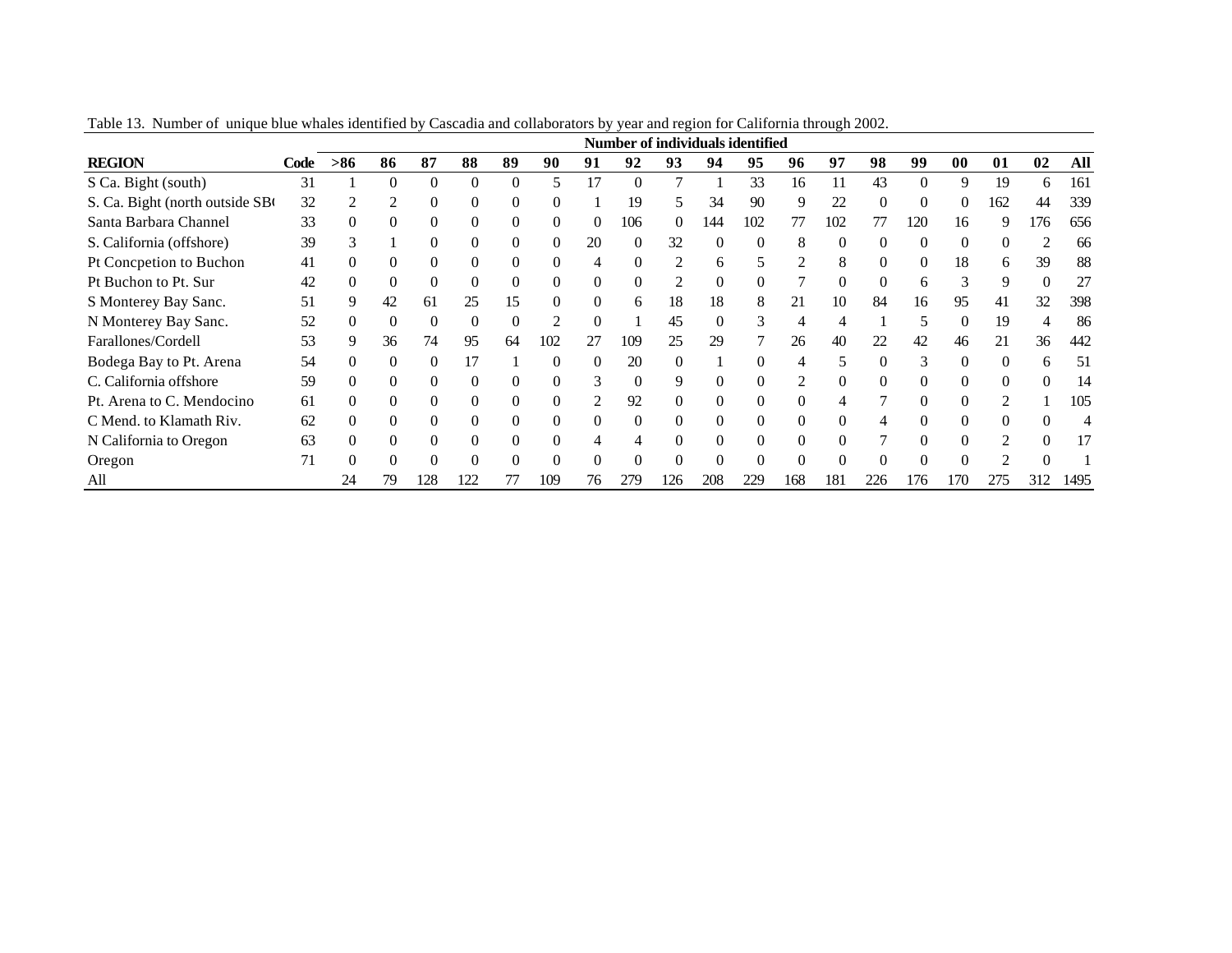|                                  |      |                |              |                  |          |                |          | Number of individuals identified |          |          |          |              |          |          |                |                |           |          |          |      |
|----------------------------------|------|----------------|--------------|------------------|----------|----------------|----------|----------------------------------|----------|----------|----------|--------------|----------|----------|----------------|----------------|-----------|----------|----------|------|
| <b>REGION</b>                    | Code | $>86$          | 86           | 87               | 88       | 89             | 90       | 91                               | 92       | 93       | 94       | 95           | 96       | 97       | 98             | 99             | $\bf{00}$ | 01       | 02       | All  |
| S Ca. Bight (south)              | 31   | 0              | $\Omega$     | $\Omega$         | $\Omega$ | $\overline{0}$ | $\Omega$ |                                  | $\Omega$ | 5        | 3        | $\mathbf{0}$ | $\Omega$ | 4        | $\theta$       | $\overline{0}$ | $\theta$  | $\Omega$ | 3        | 15   |
| S. Ca. Bight (north outside SBC) | 32   | $\Omega$       |              | 0                |          | 0              |          | $\Omega$                         | 3        |          | h        | 18           |          |          |                | $\Omega$       |           |          |          | 38   |
| Santa Barbara Channel            | 33   | $\Omega$       | $\theta$     | 0                | 4        | $\overline{0}$ | 6        | 15                               | 97       | 9        | 13       | 136          | 22       | 27       | 101            | 18             |           | 3        | 72       | 289  |
| S. Califonria (offshore)         | 39   | 0              | $\Omega$     | $\Omega$         | 0        | $\Omega$       | $\Omega$ | 4                                | 0        | $\Omega$ | $\Omega$ | $\Omega$     | $\Omega$ | $\Omega$ | $\Omega$       | $\Omega$       |           | $\Omega$ |          | 4    |
| Pt Concpetion to Buchon          | 41   | $\Omega$       | $\Omega$     | 8                | 58       | $\Omega$       | $\Omega$ | 78                               |          |          | 14       | 20           | $\Omega$ | 23       |                | 2              | 69        | 13       | 33       | 229  |
| Pt Buchon to Pt. Sur             | 42   | $\Omega$       | $\theta$     | $\Omega$         |          | $\Omega$       | 2        | 12                               | 0        | $\Omega$ | 0        | $\Omega$     | 8        | 13       | 16             | 9              |           | 4        |          | 69   |
| S Monterey Bay Sanc.             | 51   | 3              | $\Omega$     |                  | 15       | 2              | 13       | 13                               | 65       | 45       | 59       | 33           | 89       | 92       | 145            | 175            | 44        |          | 40       | 565  |
| N Monterey Bay Sanc.             | 52   | $\overline{0}$ | $\mathbf{0}$ | $\overline{0}$   | 2        | $\mathbf{0}$   | 20       | $\mathbf{0}$                     | $\Omega$ | 26       | 4        | 42           | 82       | 47       | 30             | 12             | $\Omega$  | 115      | 31       | 332  |
| Farallones/Cordell               | 53   | 16             | 90           | 140              | 133      | 110            | 161      | 89                               | 172      | 181      | 164      | 127          | 168      | 34       | 89             | 116            | 33        | 82       | 110      | 798  |
| Bodega Bay to Pt. Arena          | 54   | $\theta$       |              | $\theta$         | 5        | $\Omega$       | $\theta$ | $\theta$                         | 63       | 6        | $\Omega$ | 0            | 4        | 5        | 22             | 2              | $\Omega$  | $\Omega$ | $\Omega$ | 104  |
| C. California offshore           | 59   | $\Omega$       | 0            | 0                | 0        | $\Omega$       | 0        | $\Omega$                         | 0        | 3        |          | 0            |          | $\Omega$ | $\Omega$       | 0              |           | $\theta$ |          |      |
| Pt. Arena to C. Mendocino        | 61   | $\Omega$       |              | 0                | 0        | 0              | $\Omega$ | 4                                | 73       |          |          | $\Omega$     |          | 23       | 22             | 0              |           | 0        | 20       | 138  |
| C Mend. to Klamath Riv.          | 62   |                | $\Omega$     | 0                | 8        | $\Omega$       | $\Omega$ | 4                                | $\Omega$ | 4        | $\Omega$ | 12           | 8        | 26       | 6              | $\Omega$       | 0         | $\Omega$ | $\theta$ | 61   |
| N California to Oregon           | 63   | $\Omega$       | $\Omega$     | $\theta$         | 3        | $\Omega$       | $\Omega$ | 85                               | 50       | 16       | 0        |              | $\Omega$ | 14       | 69             | 6              | 0         | 3        | 9        | 193  |
| S Oregon                         | 71   | $\Omega$       |              | 0                |          | $\Omega$       | $\theta$ | $\Omega$                         |          | $\Omega$ |          | $\Omega$     |          | $\Omega$ | $\theta$       | $\Omega$       |           |          |          | 9    |
| C. Oregon                        | 72   | $\theta$       | $\Omega$     | 0                | 0        | 0              | 22       | 0                                | 0        | $\theta$ | $\theta$ | 0            |          | 0        | $\overline{0}$ | 30             | 9         | 2        | 30       | 92   |
| N Oregon                         | 73   | $\Omega$       | 0            | 0                | 0        | $\Omega$       | $\Omega$ | $\Omega$                         | 6        | 0        |          | $\Omega$     |          | $\Omega$ |                | $\Omega$       |           |          |          |      |
| Washington                       | 75   | $\Omega$       | $\Omega$     | $\Omega$         | $\Omega$ | $\Omega$       | 5        | $\Omega$                         | 0        | $\Omega$ | $\Omega$ | $\Omega$     | $\theta$ | $\Omega$ |                | $\overline{0}$ | 0         | 6        | $\Omega$ | 12   |
| Wash/BC border                   | 76   | $\Omega$       |              | $\theta$         |          |                | 10       | 13                               | 0        | 3        | 16       | 35           | 34       | 22       | 47             | 60             | 31        | 35       | 32       | 179  |
| <b>Puget Sound</b>               | 79   | $\Omega$       |              | $\boldsymbol{0}$ |          |                |          | $\theta$                         |          |          |          |              |          |          |                |                |           |          |          |      |
| All                              |      | 20             | 91           | 150              | 213      |                | 218      | 282                              | 398      | 257      | 260      | 365          | 366      | 289      | 435            | 388            | 261       | 310      | 347      | 1438 |

Table 14. Number of unique humpback whales identified by Cascadia and collaborators by year and region for California, Oregon and Washington through 2002.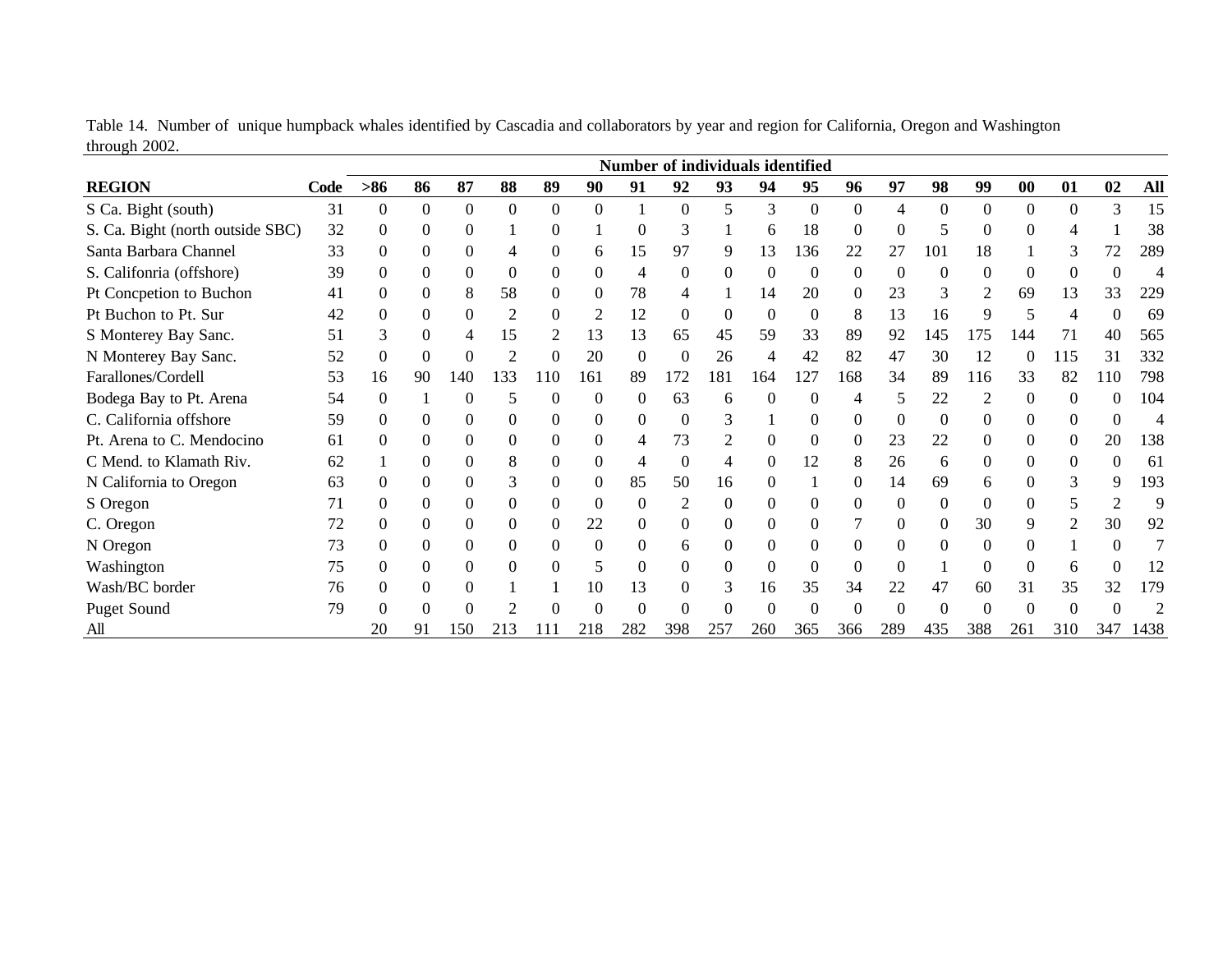Table 15. Reproductive rates of humpback whales off California based on photo-identification. Total m/c (mothers or calves) is the highest number of mothers or calves identified (including tentative identifications). The total number of whales identified includes mothers and calves. See Steiger and Calambokidis (2000) for analysis of 1986-96.

|      | # of mothers IDed |                | # of calves IDed |                | <b>Total identified</b> |     |      |
|------|-------------------|----------------|------------------|----------------|-------------------------|-----|------|
| Year | definite          | tentative      | definite         | tentative      | m/c                     | all | Rate |
| 86   | 1                 | $\theta$       | 1                | $\overline{0}$ | 1                       | 88  | 1.1% |
| 87   | 3                 |                | 3                | 1              | 4                       | 143 | 2.8% |
| 88   | 7                 |                | 3                |                | 8                       | 170 | 4.7% |
| 89   | 1                 | 0              | 3                | $\overline{0}$ | 3                       | 62  | 4.8% |
| 90   | 3                 |                | $\overline{2}$   | $\overline{0}$ | $\overline{4}$          | 126 | 3.2% |
| 91   | 8                 | 3              | 5                | 3              | 11                      | 225 | 4.9% |
| 92   | 8                 | 3              | $\overline{2}$   | $\overline{2}$ | 11                      | 350 | 3.1% |
| 93   | 10                |                | 9                | $\overline{2}$ | 11                      | 214 | 5.1% |
| 94   | 5                 | 0              | 5                | $\overline{0}$ | 5                       | 205 | 2.4% |
| 95   | 17                | 8              | 15               | $\overline{4}$ | 25                      | 314 | 8.0% |
| 96   | 10                | 6              | 7                | 3              | 16                      | 306 | 5.2% |
| 97   | 15                |                | $\overline{4}$   | $\overline{2}$ | 16                      | 265 | 6.0% |
| 98   | 18                | $\overline{2}$ | 6                | $\overline{2}$ | 20                      | 389 | 5.1% |
| 99   | 13                | 5              | 7                | $\overline{2}$ | 18                      | 348 | 5.2% |
| 00   | 10                | 0              | 5                | $\overline{0}$ | 10                      | 230 | 4.3% |
| 01   | 11                | 6              | 6                | 4              | 17                      | 276 | 6.2% |
| 02   | 12                |                | 6                | $\overline{0}$ | 13                      | 317 | 4.1% |

\*number of calves used instead of mothers in 1989 because it is higher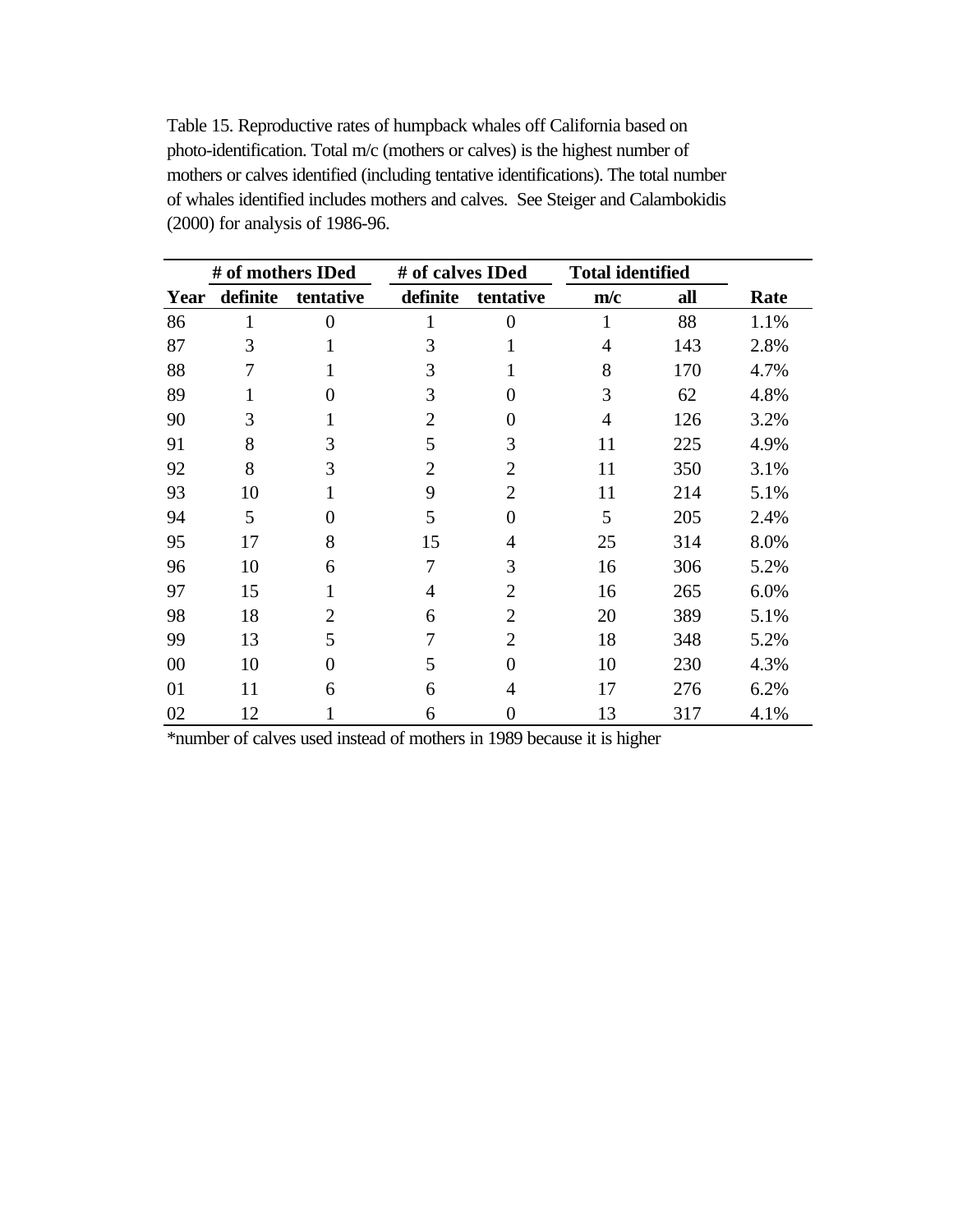|                                                  | Sample 1 |                |              |             |                                                                                | Sample 2         |              |             |       |       |         |       |
|--------------------------------------------------|----------|----------------|--------------|-------------|--------------------------------------------------------------------------------|------------------|--------------|-------------|-------|-------|---------|-------|
| <b>Period</b>                                    | Year     |                | Subs. Ident. | $\mathbf n$ | Year                                                                           |                  | Subs. Ident. | $\mathbf n$ | Match | Est.  | CV1 CV2 |       |
| Annual samples using all data                    |          |                |              |             |                                                                                |                  |              |             |       |       |         |       |
| 1991-92                                          | 1991     | 7              | 668          | 269         | 1992                                                                           | 8                | 1,023        | 398         | 188   | 569   | 0.03    | 0.05  |
| 1992-93                                          | 1992     | 8              | 1,023        | 398         | 1993                                                                           | 6                | 512          | 254         | 173   | 584   | 0.03    | 0.06  |
| 1993-94                                          | 1993     | 6              | 512          | 254         | 1994                                                                           | 6                | 402          | 244         | 108   | 572   | 0.05    | 0.15  |
| 1994-95                                          | 1994     | 6              | 402          | 244         | 1995                                                                           | 9                | 662          | 331         | 100   | 804   | 0.06    | 0.17  |
| 1995-96                                          | 1995     | 9              | 662          | 331         | 1996                                                                           | $\overline{7}$   | 565          | 332         | 145   | 756   | 0.05    | 0.08  |
| 1996-97                                          | 1996     | $\overline{7}$ | 565          | 332         | 1997                                                                           | $\boldsymbol{7}$ | 385          | 267         | 105   | 841   | 0.06    | 0.16  |
| 1997-98                                          | 1997     | $\overline{7}$ | 385          | 267         | 1998                                                                           | 8                | 854          | 388         | 119   | 868   | 0.06    | 0.13  |
| 1998-99                                          | 1998     | 8              | 854          | 388         | 1999                                                                           | 6                | 613          | 331         | 126   | 1,016 | 0.06    | 0.10  |
| 1999-2000                                        | 1999     | 6              | 613          | 331         | 2000                                                                           | $8\,$            | 615          | 230         | 107   | 709   | 0.06    | 0.17  |
| 2000-01                                          | 2000     | 8              | 615          | 230         | 2001                                                                           | 8                | 488          | 274         | 81    | 774   | 0.07    | 0.16  |
| 2001-02                                          | 2001     | 8              | 488          | 274         | 2002                                                                           | 8                | 488          | 315         | 83    | 1,034 | 0.08    | 0.11  |
|                                                  |          |                |              |             | Annual samples using only re-evaluated sample of "catalog quality" photographs |                  |              |             |       |       |         |       |
| 1994-95                                          | 1994     |                |              | 210         | 1995                                                                           |                  |              | 285         | 76    | 783   | 0.08    |       |
| 1995-96                                          | 1995     |                |              | 285         | 1996                                                                           |                  |              | 256         | 91    | 798   | 0.07    |       |
| 1996-97                                          | 1996     |                |              | 256         | 1997                                                                           |                  |              | 203         | 69    | 748   | 0.08    |       |
| 1997-98                                          | 1997     |                |              | 203         | 1998                                                                           |                  |              | 327         | 75    | 879   | 0.08    |       |
| 1998-99                                          | 1998     |                |              | 327         | 1999                                                                           |                  |              | 258         | 80    | 1,048 | 0.08    |       |
| 1999-2000                                        | 1999     |                |              | 258         | 2000                                                                           |                  |              | 193         | 69    | 717   | 0.08    |       |
| 2000-01                                          | 2000     |                |              | 193         | 2001                                                                           |                  |              | 245         | 63    | 745   | 0.09    |       |
| 2001-02                                          | 2001     |                |              | 245         | 2002                                                                           |                  |              | 242         | 58    | 1,012 | 0.10    |       |
| Annual samples excluding Oregon and S Washington |          |                |              |             |                                                                                |                  |              |             |       |       |         |       |
| 1991-92                                          | 1991     | 7              | 668          | 269         | 1992                                                                           | 8                | 1,007        | 394         | 187   | 566   | 0.03    | 0.052 |
| 1992-93                                          | 1992     | 8              | 1,007        | 394         | 1993                                                                           | 6                | 512          | 254         | 173   | 578   | 0.03    | 0.053 |
| 1993-94                                          | 1993     | 6              | 512          | 254         | 1994                                                                           | 6                | 402          | 244         | 108   | 572   | 0.05    | 0.148 |
| 1994-95                                          | 1994     | 6              | 402          | 244         | 1995                                                                           | 9                | 662          | 331         | 100   | 804   | 0.06    | 0.166 |
| 1995-96                                          | 1995     | 9              | 662          | 331         | 1996                                                                           | $\overline{7}$   | 558          | 325         | 144   | 745   | 0.05    | 0.081 |
| 1996-97                                          | 1996     | $\tau$         | 558          | 325         | 1997                                                                           | $\overline{7}$   | 385          | 267         | 105   | 823   | 0.06    | 0.157 |
| 1997-98                                          | 1997     | $\overline{7}$ | 385          | 267         | 1998                                                                           | $8\,$            | 853          | 387         | 119   | 866   | 0.06    | 0.127 |
| 1998-99                                          | 1998     | 8              | 853          | 387         | 1999                                                                           | 6                | 564          | 302         | 120   | 971   | 0.06    | 0.129 |
| 1999-2000                                        | 1999     | 6              | 564          | 302         | 2000                                                                           | 8                | 606          | 221         | 104   | 640   | 0.06    | 0.155 |
| 2000-01                                          | 2000     | 8              | 606          | 221         | 2001                                                                           | 8                | 474          | 261         | 81    | 708   | 0.07    | 0.148 |
| 2001-02                                          | 2001     | 8              | 474          | 261         | 2002                                                                           | 8                | 452          | 285         | 80    | 924   | 0.08    | 0.09  |

Table 16. Humpback whale abundance off California, Oregon, and Washington using Petersen mark-recapture estimates with annual samples. Coefficients of variation (CV1 and CV2) are based on analytical formulae and jackknife (respectively).

n-Number of unique individuals in sample used in mark-recapture estimate

Est.-Estimated abundance

CV1-Coeficient of variation based on Chapman

CV2-Alternate estimate of coefficient of variation using Jackknife proceedure (see Methods)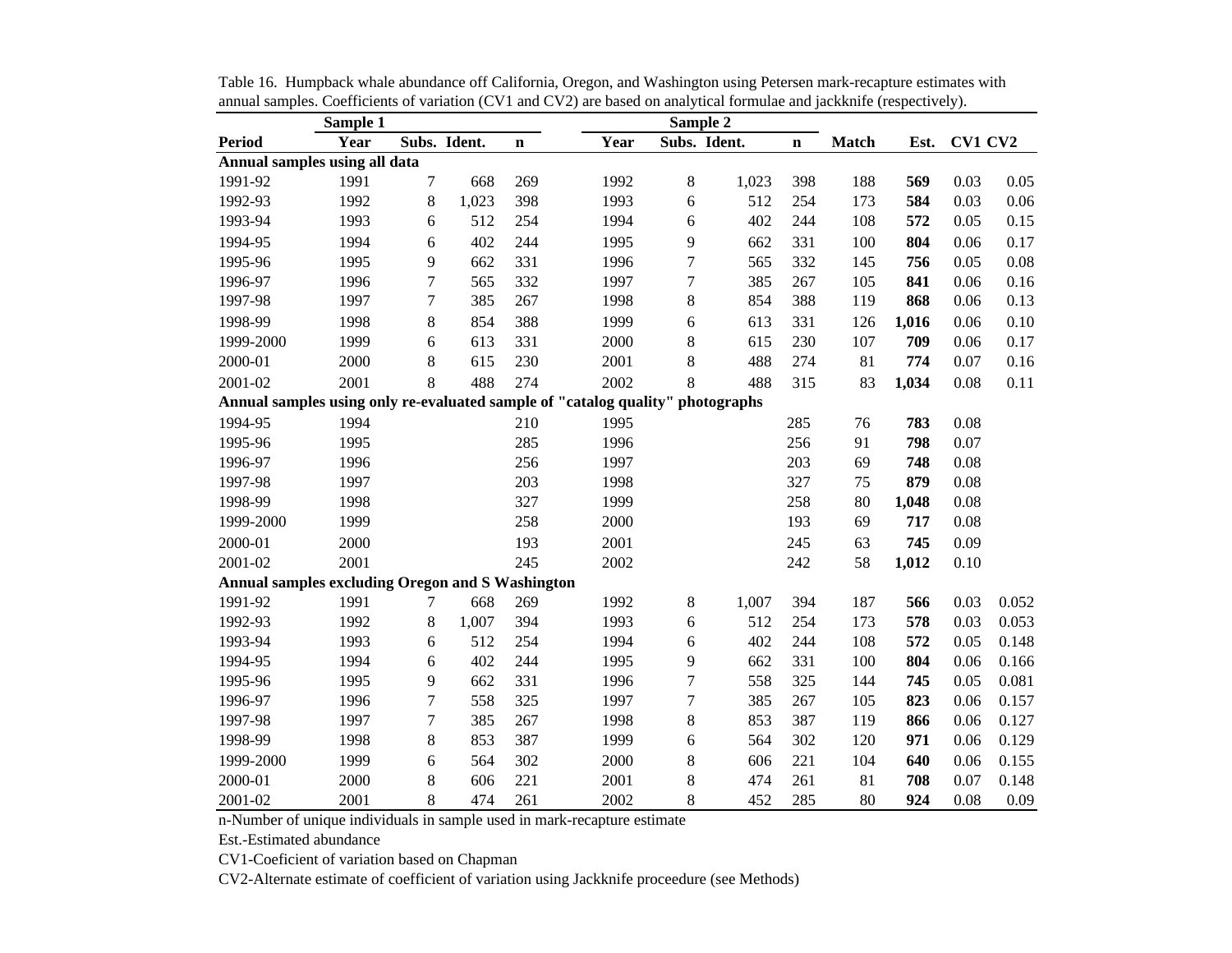| Year      | <b>IDs</b> | <b>Prev</b>    | r   | $\mathbf{z}$   | <b>Surv</b> | <b>Births</b> | <b>Marked</b> | Popul.   | <b>SE</b> |
|-----------|------------|----------------|-----|----------------|-------------|---------------|---------------|----------|-----------|
|           |            | <b>IDs</b>     |     |                |             |               | available     | estimate |           |
| 1991      | 269        | $\overline{0}$ | 253 | $\overline{0}$ | 0.97        |               |               |          |           |
| 1992      | 398        | 188            | 359 | 65             | 0.97        | 49            | 260           | 549      | 17        |
| 1993      | 254        | 199            | 224 | 225            | 0.95        | 84            | 454           | 579      | 18        |
| 1994      | 244        | 186            | 215 | 263            | 0.97        | 147           | 484           | 635      | 22        |
| 1995      | 331        | 228            | 277 | 250            | 0.99        | 61            | 527           | 763      | 26        |
| 1996      | 332        | 253            | 246 | 274            | 0.89        | 41            | 622           | 816      | 29        |
| 1997      | 267        | 217            | 200 | 303            | 0.96        | 116           | 621           | 763      | 29        |
| 1998      | 388        | 294            | 232 | 209            | 0.8         | 158           | 643           | 848      | 33        |
| 1999      | 331        | 233            | 193 | 208            | 0.85        | $-11$         | 589           | 836      | 40        |
| 2000      | 230        | 192            | 122 | 209            | 1.05        | 212           | 585           | 700      | 40        |
| 2001      | 274        | 189            | 83  | 142            |             |               | 654           | 946      | 84        |
| 2002      | 315        | 225            |     |                |             |               |               |          |           |
| Mean      | 302        | 198            | 219 | 195            | 0.94        | 95            | 544           | 744      |           |
| <b>SD</b> | 58         | 74             | 73  | 92             | 0.07        | 69            | 120           | 127      |           |

Table 17. Model parameters and population estimates from Jolly-Seber mark-recapture method using California, Oregon, and Washington (not incl. WA/BC border) for 1991-2001.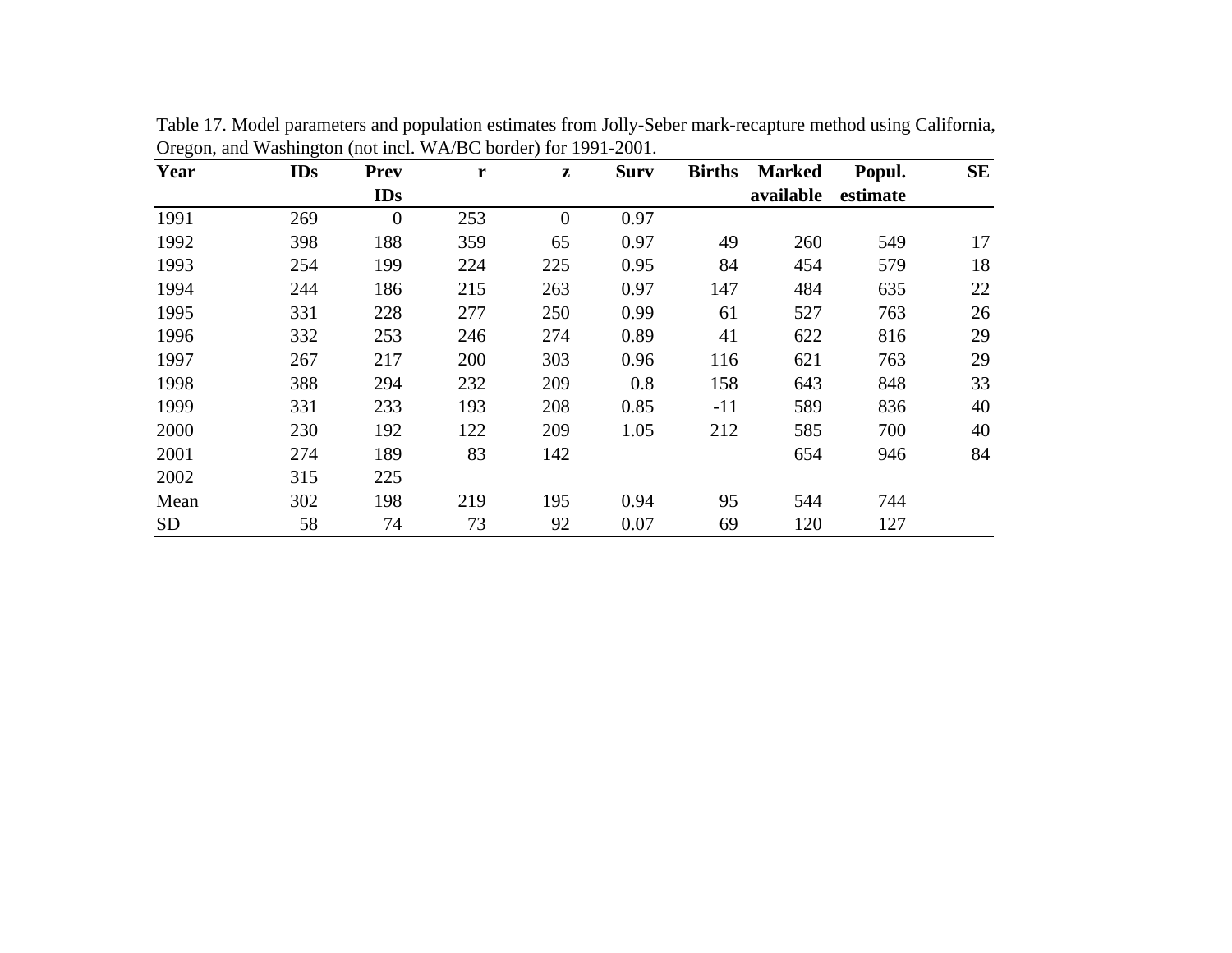Table 18. Summary of Petersen mark-recapture estimates for blue whales off California and W. Baja Mexico.Sample n1 is the number of unique identified whales from SWFSC systematic ship surveys and n2 is from coastal small-boat work. The number of matches or recaptures (m) are indicated. Coefficients of variation (CV) are based on analytical formulae.

| <b>Samples used</b>                       |    |        |   | <b>Left sides</b> |      |    |        |    | <b>Right sides</b> |      | <b>Mean</b> |
|-------------------------------------------|----|--------|---|-------------------|------|----|--------|----|--------------------|------|-------------|
|                                           | n1 | n2     | m | Est.              | CV1  | n1 | n2     | m  | Est.               | CV1  |             |
| Pooled years using survey type as samples |    |        |   |                   |      |    |        |    |                    |      |             |
| 1991-93 all qualities                     |    | 61 293 | 8 | 2.024             | 0.29 |    | 74 289 | 10 | 1.976              | 0.26 | 2,000       |
| 1995-97 all qualities                     |    | 43 350 |   | 1.930             | 0.30 |    | 34 361 |    | 1,583              | 0.29 | 1,756       |
| 2000-2002 all qualities                   | 20 | 447    | 5 | 1,567             | 0.32 | 24 | 468    |    | 1,953              | 0.33 | 1,760       |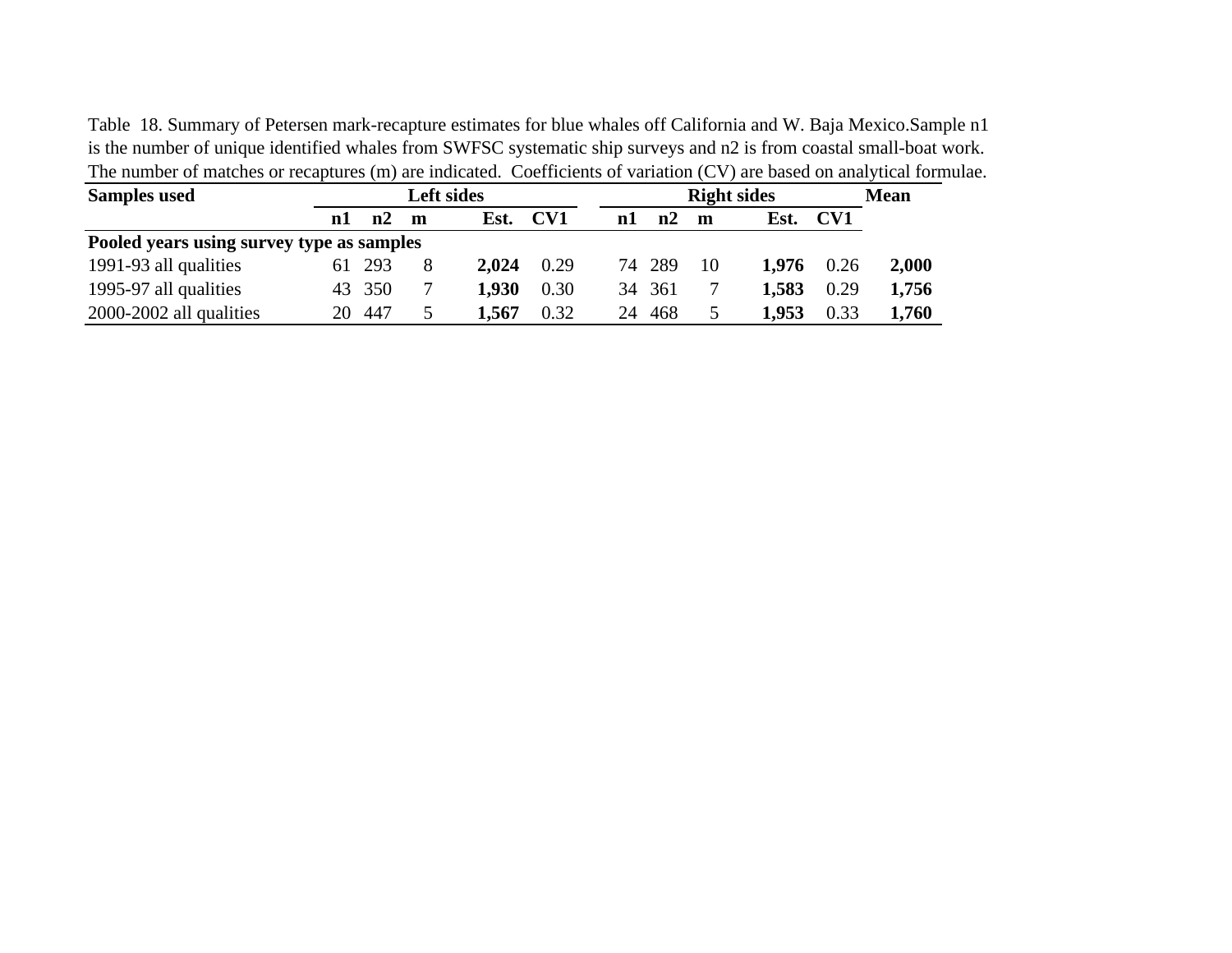|                         | Appr. |    | <b>Contact</b> |                             | <b>Attach</b> |    | Recov/funct.  |
|-------------------------|-------|----|----------------|-----------------------------|---------------|----|---------------|
|                         |       | #  | $\frac{6}{6}$  | #                           | $\frac{0}{0}$ | #  | $\frac{6}{6}$ |
| <b>Blue whales</b>      |       |    |                |                             |               |    |               |
| Bodega 1999             | $>15$ | 7  | $< 50\%$       |                             | <10%          |    | ${<}10\%$     |
| Monterey 2000           | 6     | 3  | 50%            |                             | 17%           |    | 17%           |
| Baja 2001               | 16    | 7  | 44%            | 5                           | 31%           | 4  | 25%           |
| S California 2001       | 26    | 18 | 69%            | 12                          | 46%           | 11 | 42%           |
| S and C California 2002 | 46    | 27 | 59%            | 25                          | 54%           | 23 | 50%           |
| Total                   | 109   | 62 | 57%            | 44                          | 40%           | 40 | 37%           |
| <b>Humpback whales</b>  |       |    |                |                             |               |    |               |
| S Cal 2002              | 12    | 3  | 25%            | $\mathcal{D}_{\mathcal{L}}$ | 17%           | ∍  | 17%           |

Table 19. Success rate in approaching and attaching tags to whales.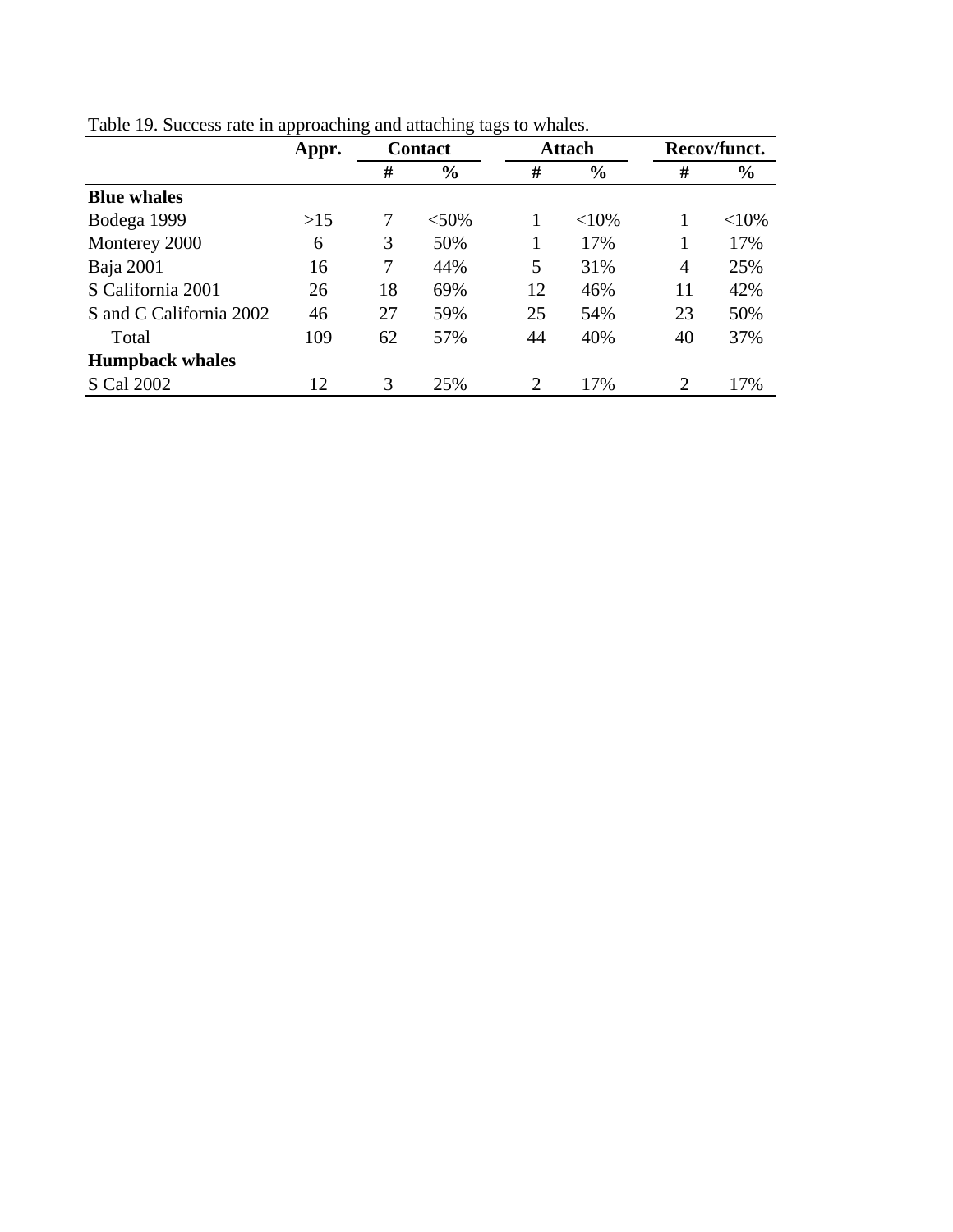| Table 20. Summary of tag deployments in 2002.      |               |               |                             |                                    |        |     |                                                           |                                    |                |                                 |                                             |                                          |                                              |                        |    |                       |   |                              |                                                                            |
|----------------------------------------------------|---------------|---------------|-----------------------------|------------------------------------|--------|-----|-----------------------------------------------------------|------------------------------------|----------------|---------------------------------|---------------------------------------------|------------------------------------------|----------------------------------------------|------------------------|----|-----------------------|---|------------------------------|----------------------------------------------------------------------------|
| <b>Deploy</b>                                      |               |               |                             | <b>Deployment</b>                  | Detach |     | <b>Hours</b> Detach                                       | <b>Recovery</b>                    |                |                                 | Type of                                     |                                          |                                              |                        |    |                       |   |                              |                                                                            |
| Date/time                                          | Tag           |               | Sp Region Latitude Longitde |                                    | Time   | on  | reason                                                    | Time Latitude Longitde Num SN# Beh |                |                                 | deployment                                  | Track data                               | <b>Dive</b>                                  | Photos                 |    | IDs Skin              |   | <b>Sex Reaction</b>          | <b>Comments</b>                                                            |
| 6/19/2002 11:06 Burges Mn SBC                      |               |               | 34 18.77                    | 119 51.43                          | 11:25  | 0.3 | Front gummy gone only<br>rear held suction                | 11:25 34 20.25 119 51.87           | 2              | Mill<br>8                       |                                             | Put tag on whale Mostly complete         | Yes                                          | JAC 1/24-5 10597 None  |    |                       |   | Tail slap                    | Tag slid back on one cup, acoustic<br>saturation (vibration of front cup?) |
| 6/22/2002 10:45 dTag                               |               | Mn SBC        |                             | 34 12.65 119 50.82                 | 10:48  |     | 0.0 Failure of front cup to seal                          | 10:52 34 12.71 119 50.79 1         |                |                                 | 11 Travel Attach tag                        | Short                                    | Yes                                          | JAC 3/3-7              | PO | None                  |   | <b>NR</b>                    | Out-bound freighter approaching                                            |
| 6/23/2002 11:19 dTag                               |               | BM SBC        |                             | 34 08.01 119 53.21                 | 12:29  | 1.2 | Detached early                                            | 12:30 34 06.52 119 48.59           | 2              | 8                               | Travel Put tag on trail                     | Good incl. post-                         | Good                                         | JAC 3/21-E 370         |    | 020623-1 from         |   | M Pos. early                 | Trail does not surface next series,                                        |
|                                                    |               |               |                             |                                    |        |     |                                                           |                                    |                |                                 | whale                                       | tag                                      |                                              |                        |    | robot head            |   | termination of SS            | appears to be normal pattern, Caller                                       |
| 6/24/2002 12:34 dTag                               |               | BM SBC        |                             | 34 08.34 119 56.11                 | 19:51  |     | 7.3 Unclear why no release,                               | 15:00 34 15.82 120 12.42           | $\blacksquare$ |                                 | 1 Mill - Put tag on single Ex intil 1900    |                                          | Good                                         | JAC 4/1-17 951         |    | 020624-1 robot        |   | F Pos. sink and              | Tag recovered the next dat                                                 |
|                                                    |               |               |                             |                                    |        |     | wire burned but set for 2h                                |                                    |                | travel                          |                                             |                                          |                                              | $Col/1-10$             |    | 020625-1 tag          |   | early term. of SS            |                                                                            |
| 6/25/2002 18:02 Burges Bm SBC                      |               |               | 34 06.98                    | 120 10.21                          | 18:05  | 0.0 | Put on backwards                                          | 18:08 34 06.97 120 10.07           | - 1            | mill<br>$\overline{\mathbf{3}}$ | Tag put on                                  | Too short                                | Dive to 20 m                                 | None                   |    | None                  |   | Sink, term. SS               | Out of position (1 engine) tag put on                                      |
|                                                    |               |               |                             |                                    |        |     |                                                           |                                    |                |                                 | whale                                       |                                          |                                              |                        |    |                       |   |                              | backward                                                                   |
| 6/26/2002 7:58 Burges BM SBC                       |               |               |                             | 34 07.42 120 00.36                 | 8:02   | 0.1 | Rear gummy was gone                                       | 8:07 34 07.48 120 00.57 2          | 2              | Mill                            | Put tag on trail                            | Too short                                | Single dive to                               | None                   |    | None                  |   |                              | Sink, accel., term. Used flex head, may not have gotten                    |
|                                                    |               |               |                             |                                    |        |     | (blown out on tagging?)                                   |                                    |                |                                 | of pair                                     |                                          | 60m                                          |                        |    |                       |   | SS                           | solid press on, gummies good                                               |
| 6/26/2002 9:03                                     |               | Burges BM SBC |                             | 34 06.85 120 04.25 11:54           |        |     | 2.8 Tag slid while on, gummies 12:00 34 06.65 120 04.79 1 |                                    | $\overline{4}$ | Mill.                           |                                             | Put tag on single Till 10:20 then        | 8 dive seiries to                            | JAC 5/1.3-             |    | 1864 020626-2 (sm. Sk |   | Accel., extends              | Solid attachment, 2nd appr on SS                                           |
|                                                    |               |               |                             |                                    |        |     | & suction good on recovery                                |                                    |                | travel                          |                                             | lost, more from                          | about 165m                                   | 6. col 11-2            |    | from cup)             |   | SS dive                      | stayed with animal below surface                                           |
| 6/27/2002 7:27                                     |               | Burges BM SBC | 34 06.64                    | 120 05.53                          | 7:39   |     | 0.2 Good atchmt. rear gummy 7:41 34 06.68 120 05.61       |                                    | -1             | 2 Mill                          | Put tag on single Short                     |                                          | One dive series to JAC 7/16                  |                        |    | 1852 020627-1         |   |                              | Suspend SS, back Lead gummy out, USGS ship appr.                           |
|                                                    |               |               |                             |                                    |        |     | blew out                                                  |                                    |                |                                 |                                             |                                          | 120 <sub>m</sub>                             |                        |    |                       |   | flex                         |                                                                            |
| 6/27/2002 10:22 Burges BM SBC                      |               |               |                             | 34 06.84 120 03.84                 | 10:24  |     | 0.0 Attached underwater, no                               | 10:25 34 06.83 120                 |                | 1 11 Mill                       | Brief attach to Too short                   |                                          | Comes off on 1st None                        |                        |    | None                  |   | Sink                         |                                                                            |
|                                                    |               |               |                             |                                    |        |     | good attmt.                                               | 0384                               |                |                                 | single                                      |                                          | dive                                         |                        |    |                       |   |                              |                                                                            |
| 6/27/2002 10:49 Burges BM SBC                      |               |               |                             | 34 06.92 120 03.17                 | 12:18  | 1.5 | Gummies intact                                            | 12:21 34 06.59 120 06.02           |                | $1$ 13 Mill                     | Put tag on single None                      |                                          | 7 feeding dive                               | JAC 7/18-              |    | PO None               |   | Interupt SS then             |                                                                            |
|                                                    |               |               |                             |                                    | 14:30  |     | 2.2 Gummies intact                                        |                                    |                |                                 |                                             |                                          | series to 160m                               | 21                     |    |                       |   | resume                       |                                                                            |
| 6/30/2002 12:19 Burges BM SC                       |               |               |                             | 32 38.02 117 26.96                 |        |     |                                                           | 14:31 32 40.61 117 25.36           |                |                                 | 1 201 Travel Put tag on single Partial      |                                          | Tag reset, caller? JAC 10/1-3 445 020630-1&2 |                        |    |                       |   | F Interupt SS then<br>resume | Sample 1 from biopsy, 2 from tag. Tag<br>fails, no data                    |
| 6/30/2002 15:49 Burges BM SC                       |               |               |                             |                                    |        |     | 32 47.10 117 22.63 next day 25-39 Detach 1700-0700, 15 h  | 7/2 32 49.06 117 20.68             |                |                                 | 1 202 Travel- Put tag on trail Good for 12h |                                          | Excelent                                     | JAC 10/6-              |    | 336 020630-4          |   | M Terminate SS               | Both whales biopsied                                                       |
|                                                    |               |               |                             |                                    |        |     | data, Gummies intact                                      |                                    |                | mill                            | of pair                                     |                                          |                                              | 25                     |    |                       |   |                              |                                                                            |
| 9/16/2002 12:14 CC                                 |               |               |                             | BM Monter 36 46.59 121 57.02       | 13:20  | 1.1 | Unknown                                                   | 13:30 36 46.85 119 55.66           | 2              | 5 Mill-                         |                                             | Tag trail of pair Good for 1st half, Yes |                                              | JAC 32/2-4 620         |    | $020916 - 1$ (cup)    |   | M Sink                       | Stapp may have IDs also                                                    |
|                                                    |               | ey            |                             |                                    |        |     |                                                           |                                    |                | travel                          |                                             | lost                                     |                                              |                        |    | 020916-2(head)        |   |                              |                                                                            |
| 9/18/2002 17:21 CC                                 |               |               |                             | BM Monter 36 45.58 121 56.43       | 17:26  |     | 0.1 Unknown                                               | 17:32 36 45.68 121 56.38           | -1             | 5 none                          | CC on single                                | A few surfacings Yes                     |                                              | None                   |    | 020918-02             |   | M Sink, terminate            |                                                                            |
|                                                    |               | ey            |                             |                                    |        |     |                                                           |                                    |                |                                 | animal                                      |                                          |                                              |                        |    |                       |   | <b>SS</b>                    |                                                                            |
| 9/18/2002 17:52 CC                                 |               |               |                             | BM Monter 36 45.49 121 56.34 17:56 |        |     | 0.1 squib released tag came                               | 17:56 36 45.49 121 56.34           | 2              | -6                              | CC on single                                |                                          | Yes                                          | None                   |    | 020918-03             |   | Terminate, SS                | Difficulty detaching pole/head from                                        |
|                                                    |               | ey            |                             |                                    |        |     | off, not sure other than lots                             |                                    |                |                                 | animal                                      |                                          |                                              |                        |    |                       |   |                              | CC. Had to leverage against boat                                           |
|                                                    |               |               |                             |                                    |        |     | of skin                                                   |                                    |                |                                 |                                             |                                          |                                              |                        |    |                       |   |                              |                                                                            |
| 9/19/2002 9:50 CC                                  |               |               |                             | BM Monter 36 46.58 121 55.58       | 10:01  | 0.2 | attach tag to left side                                   | 10:06 36 46.58 121 55.59           | -1             | 3 Mill                          | VHF tag                                     | Good                                     | Yes                                          | SL/1                   |    | PQ 020919-1           | M |                              | Tag shift to right side, S#4 may be                                        |
|                                                    |               | e,            |                             |                                    |        |     |                                                           |                                    |                |                                 |                                             |                                          |                                              |                        |    |                       |   |                              | same whale                                                                 |
| 9/19/2002 10:31 CC                                 |               |               |                             | BM Monter 36 45.75 121 55.46       | 10:32  | 0.0 | Unknown                                                   | 10:33 36 45.70 121 55.46           | -1             | 4 Mill                          | CC on single                                |                                          | Yes                                          | JAC32B/23 PO 020919-2  |    |                       |   | M Acceleration               | Camera floating in wake of whale                                           |
|                                                    |               | ev            |                             |                                    |        |     |                                                           |                                    |                |                                 | animal                                      |                                          |                                              | $5, SL/2-4$            |    |                       |   |                              |                                                                            |
| 9/19/2002 14:22 CC                                 |               |               |                             | BM Monter 36 44.78 121 57.76       | 14:22  | 0.0 | Unknown                                                   | 14:24 36 44.81 121 57.69           | -1             | 8 Mill                          | CC on single                                |                                          | Yes                                          | <b>JAC</b>             |    | PQ 020919-3           |   | No reaction                  | lots of skin in water, not sure why CC                                     |
| 9/20/2002 9:18 CC and BM Monter 36 45.17 121 57.89 |               | ev            |                             |                                    | 9:21   | 0.0 | Unknown                                                   | 9:21 36 45.19 121 57.97            | $\mathbf{1}$   | 2                               | animal<br>Attach CC &                       |                                          | Yes                                          | 32B/32/33              |    | 020920-1              |   |                              | fell off                                                                   |
|                                                    | <b>Burges</b> | ey            |                             |                                    |        |     |                                                           |                                    |                |                                 | Burgess tag                                 |                                          |                                              |                        |    |                       |   |                              | Both tags came off                                                         |
|                                                    |               |               |                             |                                    |        |     |                                                           |                                    |                |                                 |                                             |                                          |                                              |                        |    |                       |   |                              |                                                                            |
| 9/21/2002 11:00 CC                                 |               | BM SBC        |                             | 34 08.27 119 51.50                 | 11:25  | 0.4 | vacuem released through                                   | 11:25 34 08.00 119 51.11           |                | 3 7                             | Attach CC &                                 | Good                                     | Yes                                          | JAC 33/1-8 PO          |    | 020921-1              |   | M Sink                       | Recorded "A" call 'Steady CC beeps,                                        |
|                                                    |               |               |                             | 34 08.27 119 51.50                 | 13:50  | 2.8 | squib                                                     | 9:18 34 06.61 119 39.63            |                | 3 7                             | Burgess tag on                              | Good                                     |                                              |                        |    |                       |   | M Sink                       | Burgess on no beeps (malfunction)                                          |
| 9/21/2002 11:00 Burges BM SBC                      |               |               |                             |                                    |        |     | vacuum released through<br>squib                          |                                    |                |                                 | Attach CC &<br>Burgess tag on               |                                          | No, tag not<br>working                       | JAC 33/1-8 PO 020921-1 |    |                       |   |                              | Recorded "A" call 'Steady CC beeps,<br>Burgess on no beeps (malfunction)   |
| 9/22/2002 12:50 CC                                 |               | <b>BM SBC</b> |                             | 34 08.61 119 46.89                 | 12:55  | 0.1 | Leaking around squib, fill                                | 12:57 34 8.39 119 46.94            | 2              | 12                              | Brief attach to L None                      |                                          | Yes                                          | None                   |    | None                  |   | inturrupt SS                 | Place CC on R of trail, chopped                                            |
|                                                    |               |               |                             |                                    |        |     | with nut and bolt                                         |                                    |                |                                 | side of trail of                            |                                          |                                              |                        |    |                       |   |                              | dorsal fin, CC cup is leaking                                              |
| 9/22/2002 14:48 CC                                 |               | <b>BM SBC</b> |                             | 34 08.62 119 46.23                 | 14:49  |     | 0.0 Trouble with pole                                     | 14:49 34 08.62 119 46.23           |                | 2 16                            | Attach briefly to Too short                 |                                          | Yes                                          | None                   |    | None                  |   | Sink, interrupted            | Large lead whale, trouble disengaging                                      |
|                                                    |               |               |                             |                                    |        |     |                                                           |                                    |                |                                 | lead animal                                 |                                          |                                              |                        |    |                       |   | SS, resume                   | from pole                                                                  |
| 9/23/2002 10:26 CC                                 |               | BM SBC        |                             | 34 09.16 119 47.31                 | 10:26  |     | 0.0 Close approach and                                    | 11:20 34 09.31 119 46.94           | 2 5B           |                                 | Attach low on L Good                        |                                          | Yes                                          | JAC 34/27-2 760 None   |    |                       |   | Suspend then                 | Recover CC, no VHS signal                                                  |
|                                                    |               |               |                             |                                    |        |     | attachment low on left                                    |                                    |                |                                 | of trail of pair                            |                                          |                                              |                        |    |                       |   | resume,                      |                                                                            |
| 9/24/2002 10:18 CC                                 |               | BM SBC        |                             | 34 07.96 119 47.95                 | 10:19  | 0.0 | Unknown                                                   | 10:19 34 07.96 119 47.95           | $\mathbf{1}$   | 5 Mill                          | Attach CC to                                | Too short                                | Yes                                          |                        |    | 020924-1              |   | Accelerate                   |                                                                            |
|                                                    |               |               |                             |                                    |        |     |                                                           |                                    |                |                                 | small animal                                |                                          |                                              |                        |    |                       |   | Terminate SS                 |                                                                            |
| 9/24/2002 12:01 CC                                 |               | BM SBC        |                             | 34 07.81 119 46.37                 | 12:18  |     | $0.3$ Unknown                                             | 12:18 34 07.89 119 46.21           |                | $1$ 10 Mill                     | Briefly attach to Too short                 |                                          | Yes                                          | JAC36/34-              |    | PO None               |   |                              | Camera on and off                                                          |
|                                                    |               |               |                             |                                    |        |     |                                                           |                                    |                |                                 | single                                      |                                          |                                              | $E. 37/1-6$            |    |                       |   |                              |                                                                            |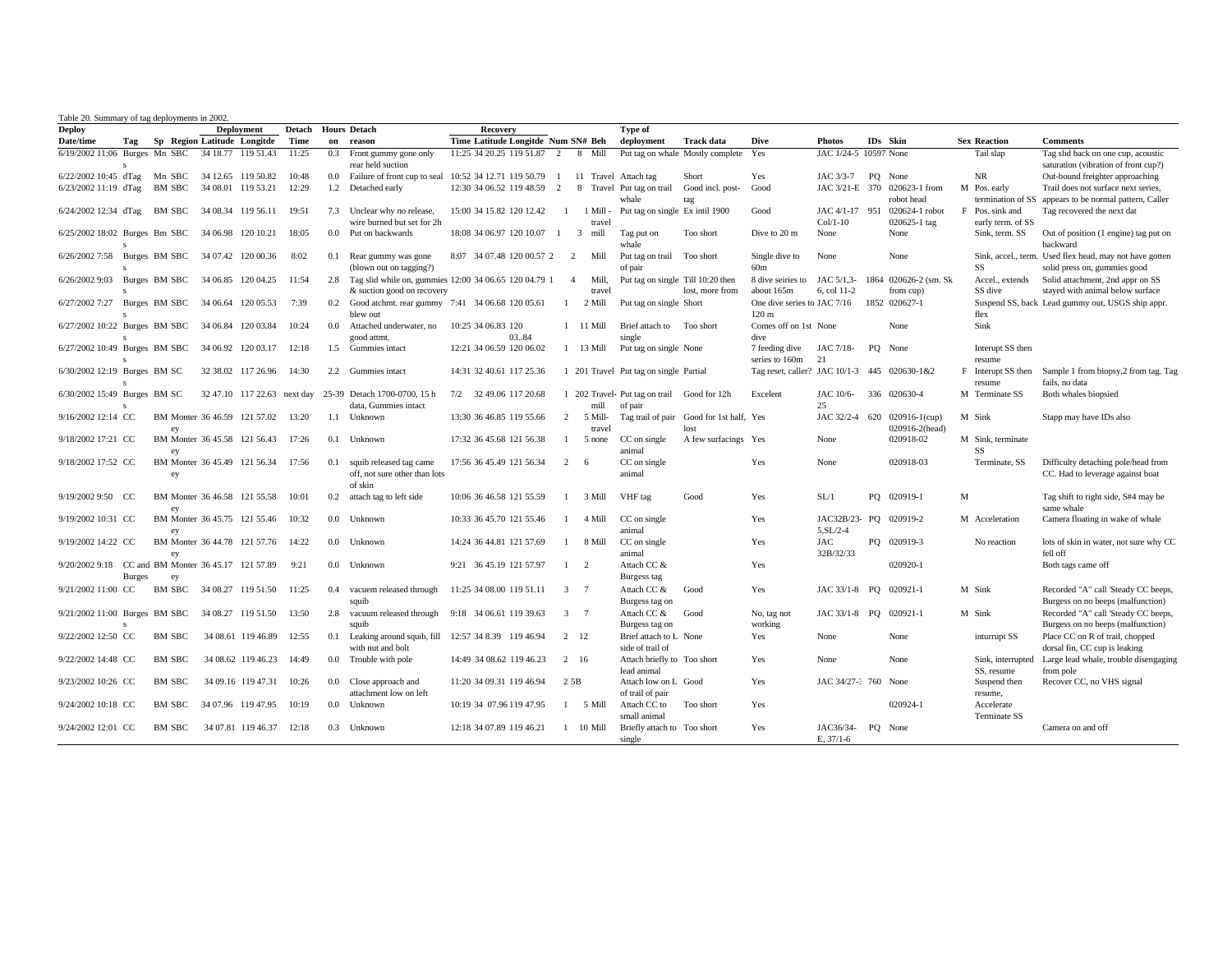

Figure 1. Photo-ID survey effort along the coast of California, Oregon, Washington in 2002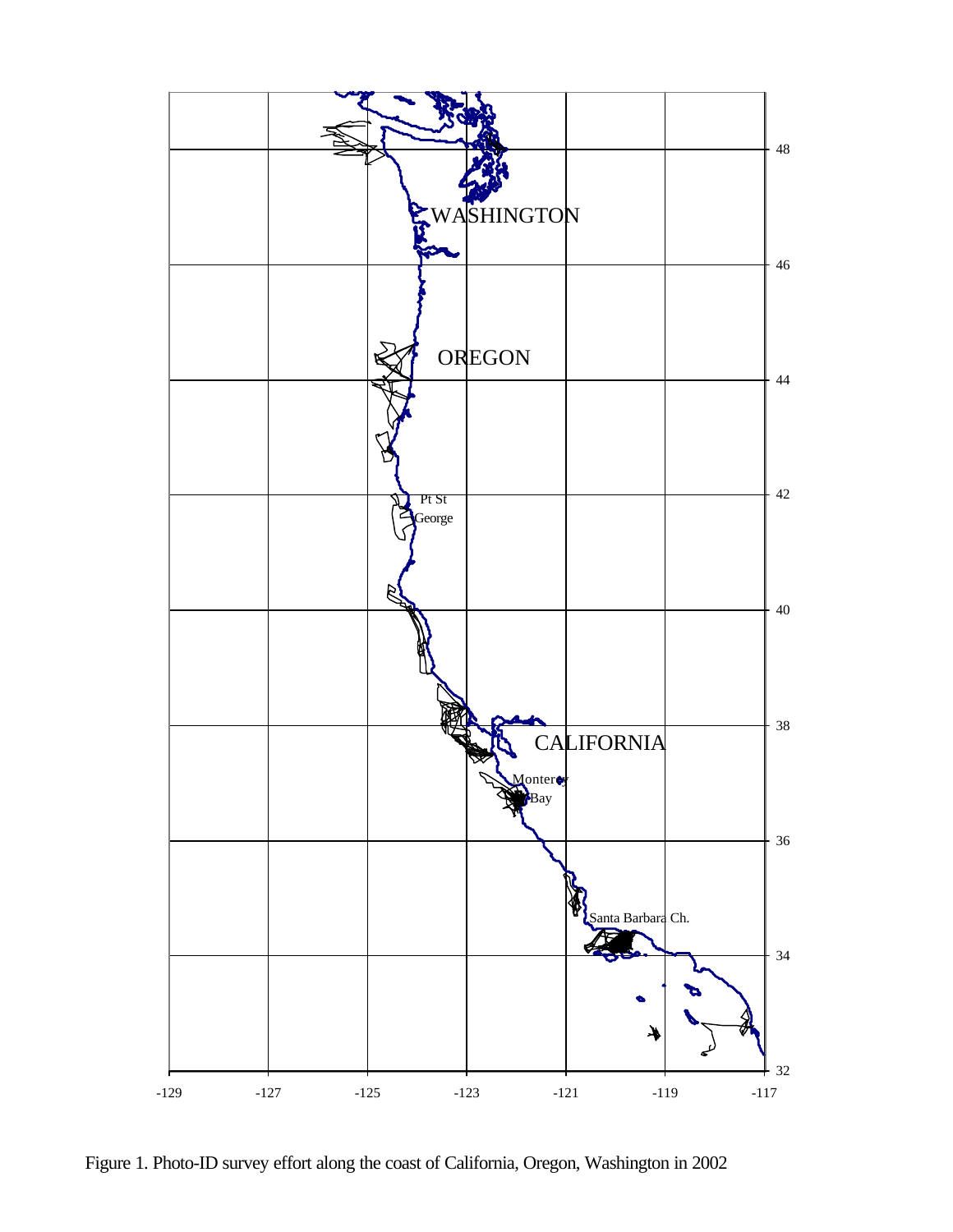

Figure 2. Survey effort during cruise off Central British Columbia, 31 July to 7 August 2002.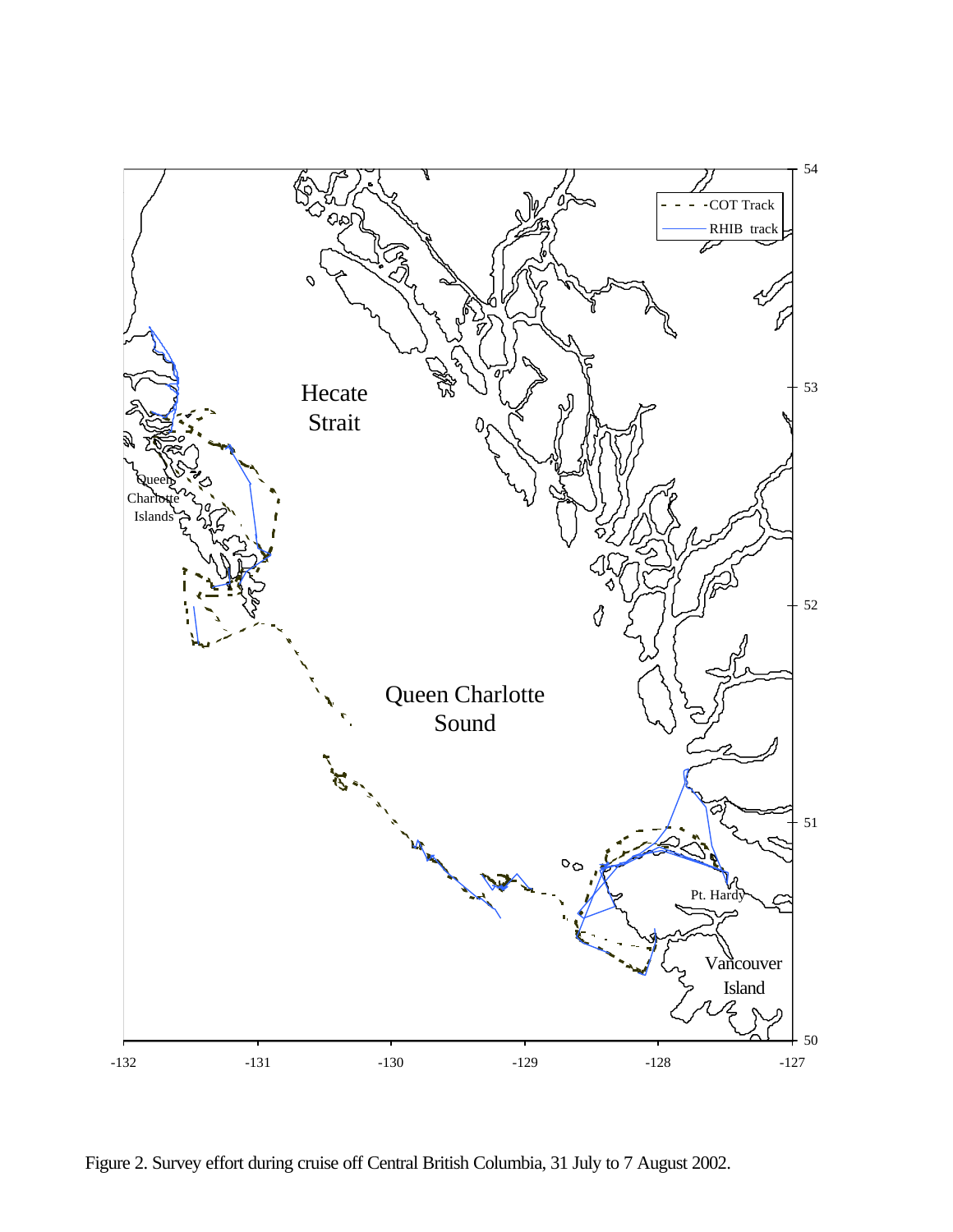

Figure 3. Locations of blue whale identifications off California in 2002.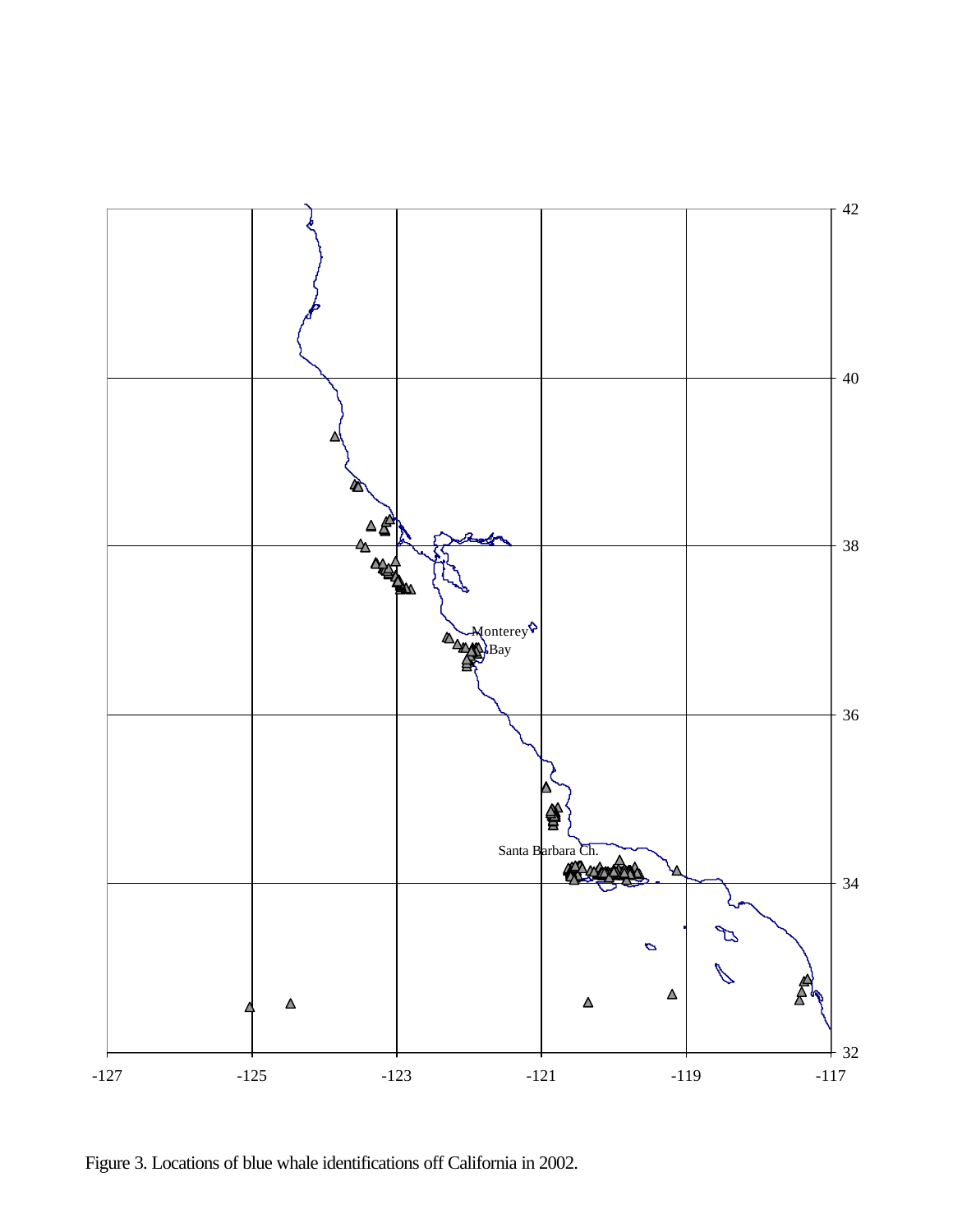

Figure 4. Locations of humpback whale identifications off California, Oregon, and Washington in 2002.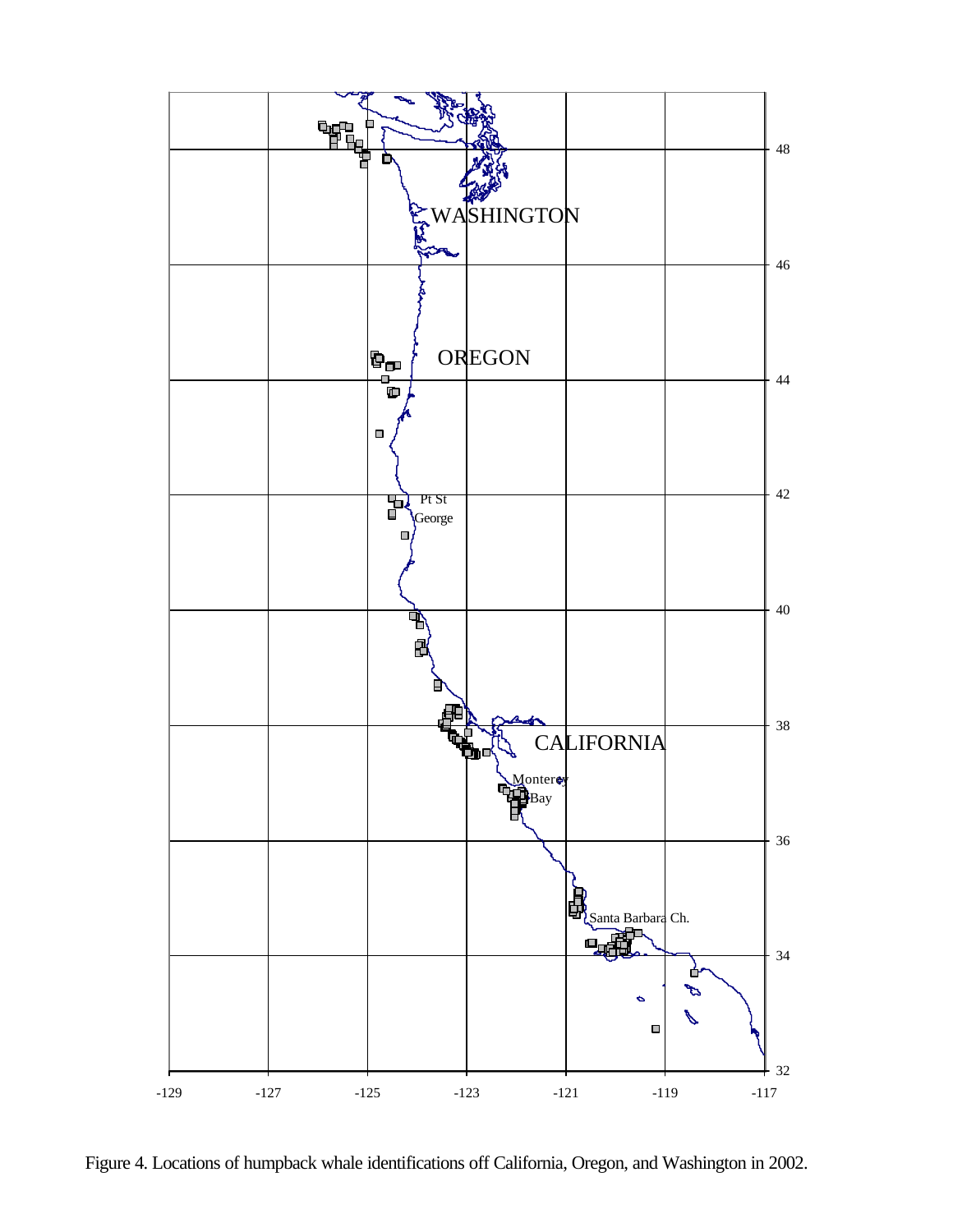

Figure 5. Location of humpback whales seen during surveys off Central British Columbia from 31 July to 7 August 2002.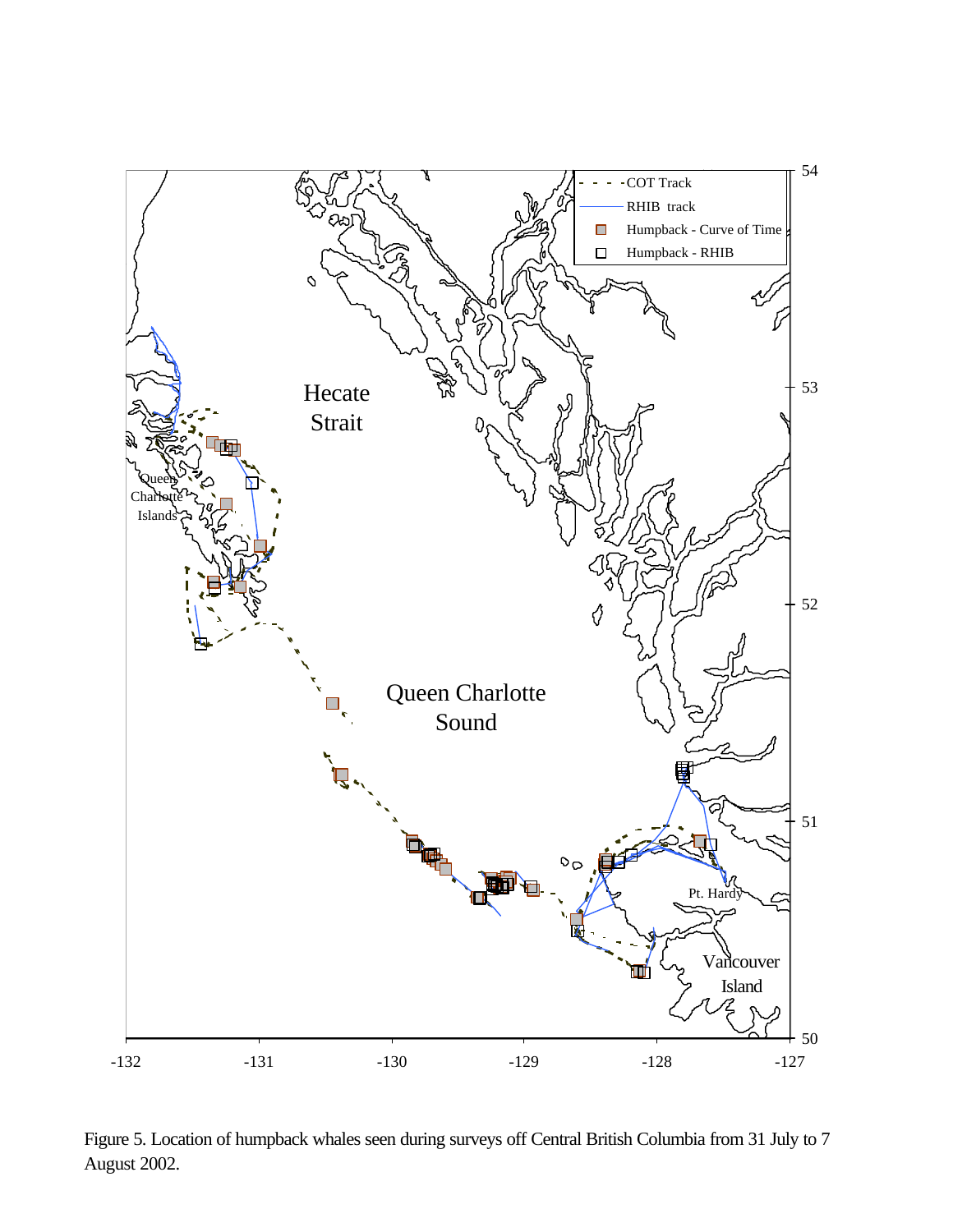

Figure 6. Locations of sightings of other whales during central BC survey, 31 July to 7 August 2002.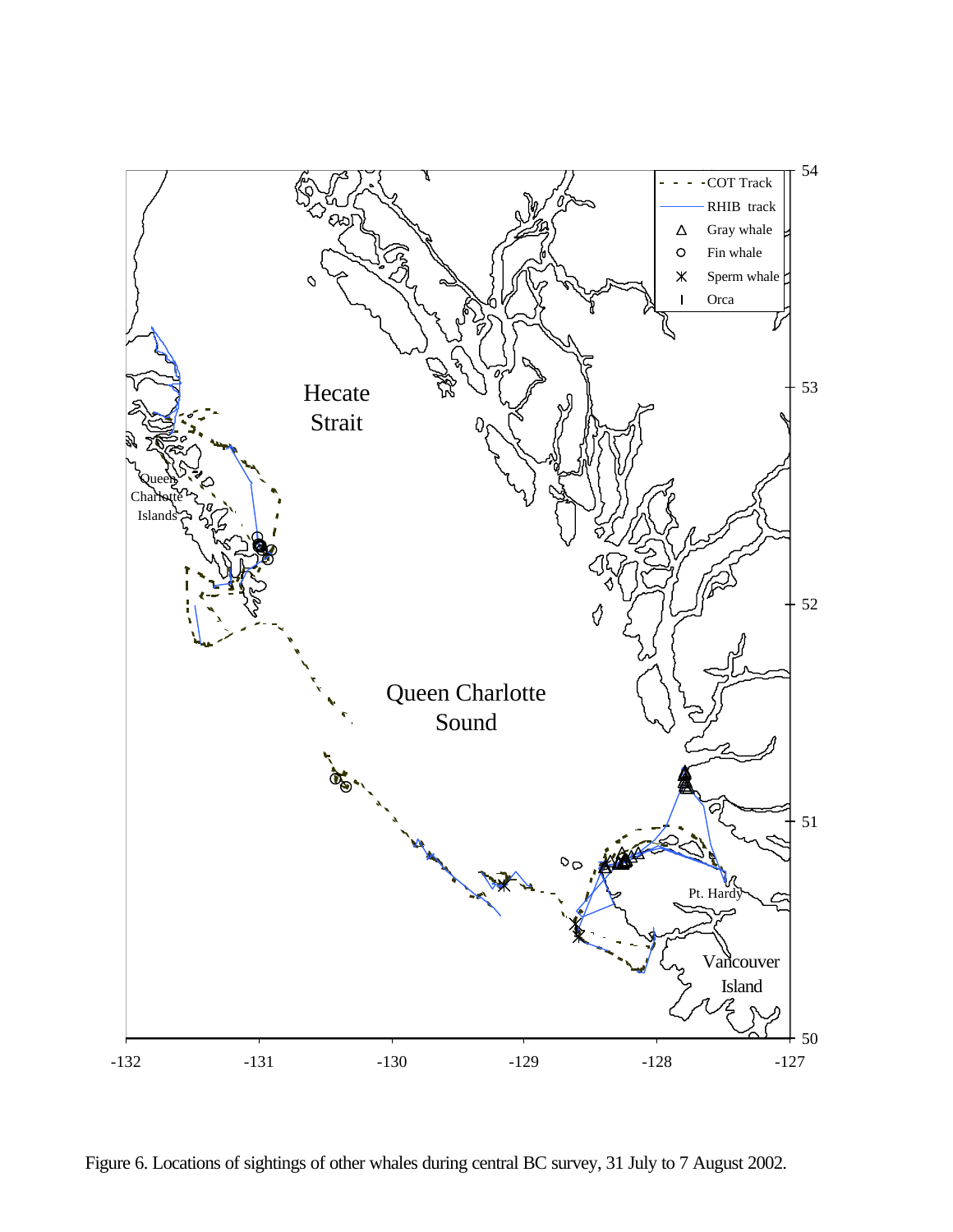

Figure 7. Movements of identified humpback whales off California, Oregon, and Washington in 2002.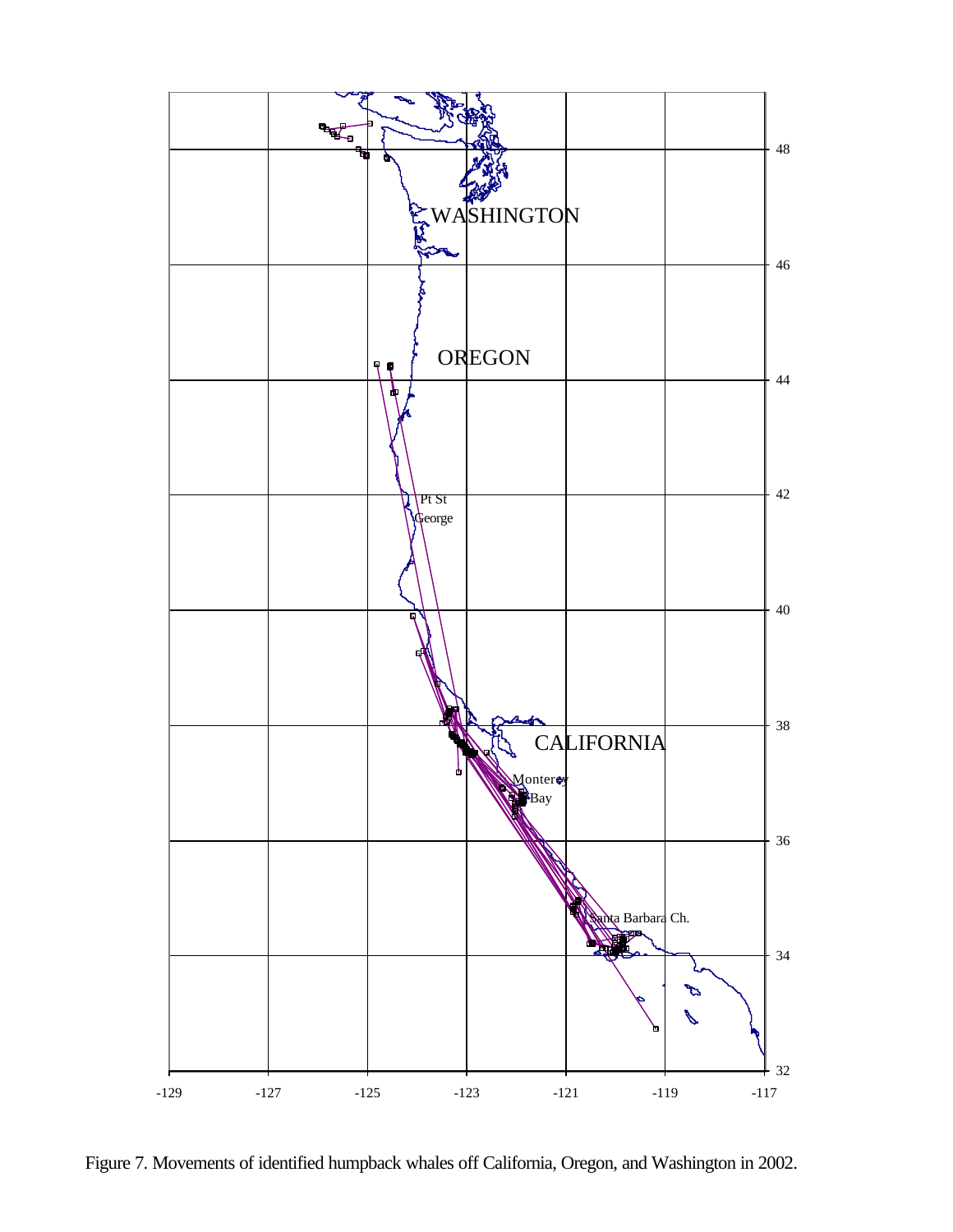

Figure 8. Estimates of humpback whale abundance off California by year using different models.